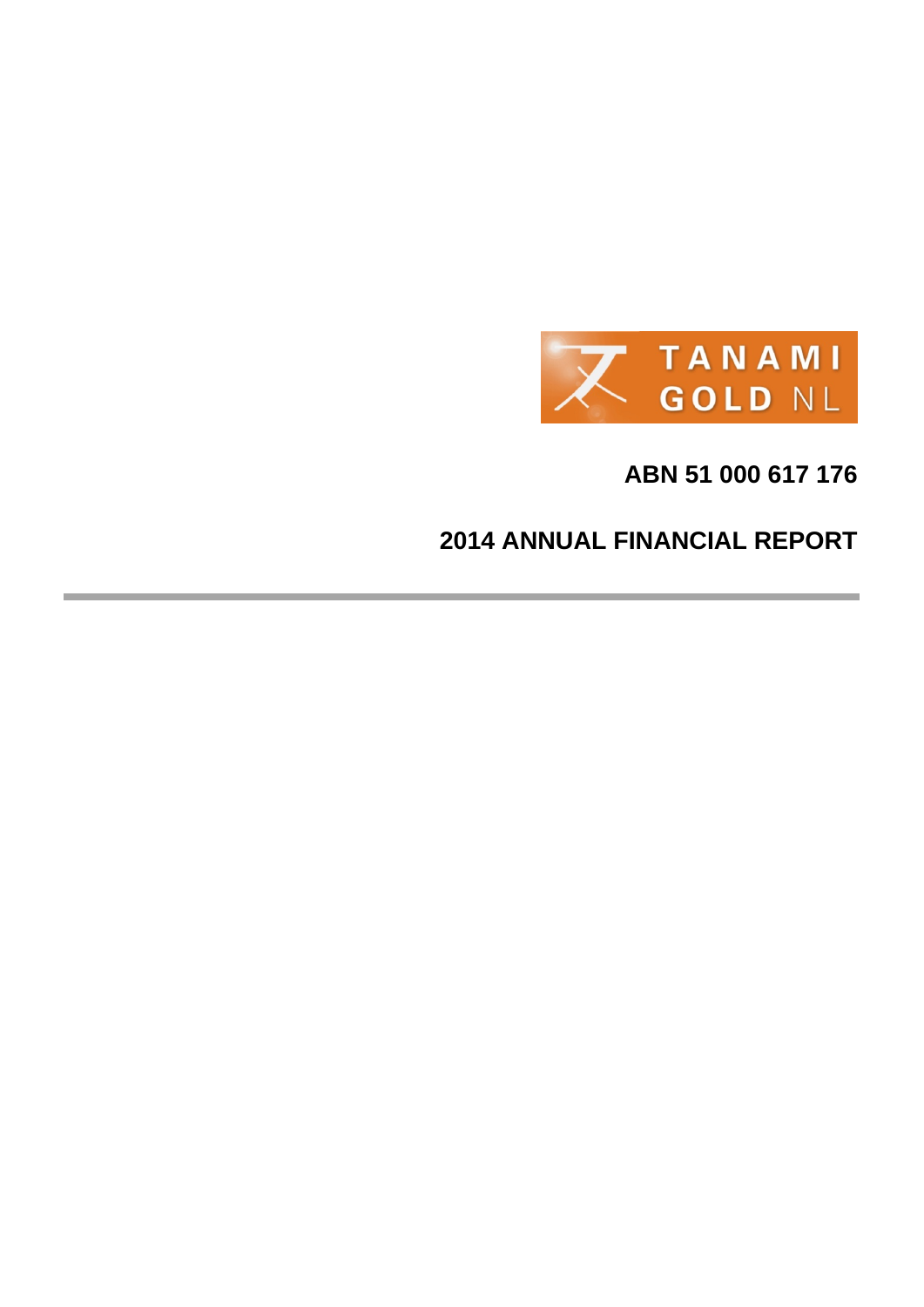# **Z TANAMI GOLD NL** ANNUAL FINANCIAL REPORT TABLE OF CONTENTS

| CONSOLIDATED STATEMENT OF PROFIT OR LOSS AND OTHER COMPREHENSIVE |  |
|------------------------------------------------------------------|--|
|                                                                  |  |
|                                                                  |  |
|                                                                  |  |
|                                                                  |  |
|                                                                  |  |
|                                                                  |  |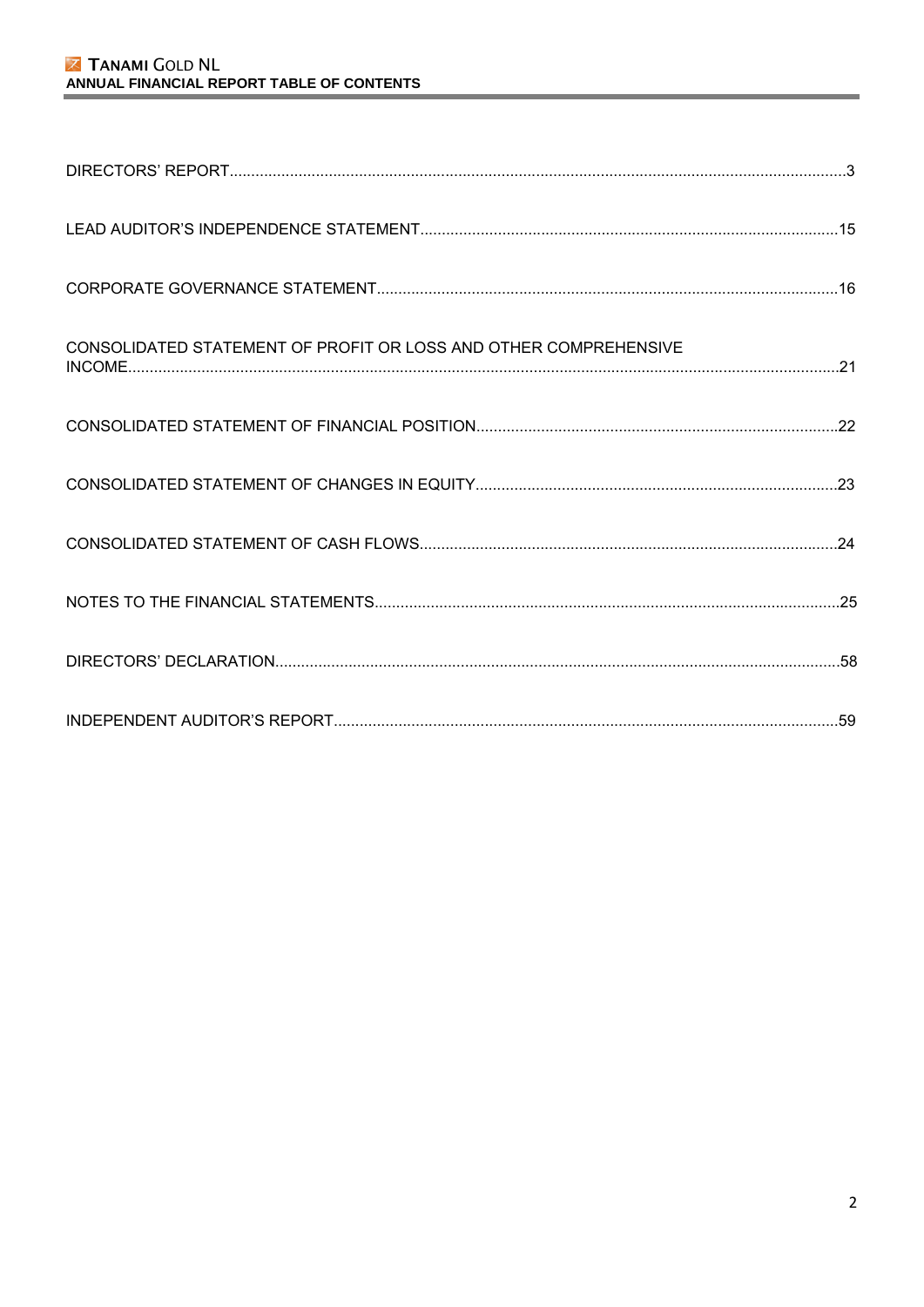# **Z TANAMI GOLD NL DIRECTORS' REPORT FOR THE YEAR ENDED 30 JUNE 2014**

The Directors present their report together with the consolidated financial report of the Consolidated Entity, being the Company and its subsidiaries for the year ended 30 June 2014 and the auditor's report thereon.

#### **1. Directors**

The Directors of the Company at any time during or since the end of the financial year are:

**Non-Executive Chairman –** Gerard J McMahon (appointed 23 April 2013 as a Non-Executive Director and Chairman as of 6 June 2013)

Mr Gerard McMahon is admitted as a Barrister in Hong Kong and New South Wales and has been living and working in Hong Kong for over 35 years. He is a Non-Executive Chairman of ASX listed Oriental Technologies Investment Limited (appointed 1999), Non-Executive Director of Hong Kong listed Guangnan (Holdings) Limited (appointed 2000), and Non-Executive Director of Indonesian Investment Fund Limited (appointed 2001) a company listed on the Irish Stock Exchange. Mr McMahon is also a consultant to Asian Capital (Corporate Finance) Limited, a Hong Kong based corporate finance and advisory firm which he co-founded. Over the past 30 years, Mr McMahon has been a Director of other listed Companies in the Asia Pacific region which are involved in the banking, manufacturing, retailing, information technology, medical, telecoms & mining industries. Mr McMahon's past experience includes extensive involvement in Hong Kong's Securities and Futures Commission as Chief Counsel, Member and Executive Director and is specialised in Hong Kong company law, securities and banking law and takeovers and mergers regulations.

Special responsibilities - Member of the Audit Committee and the Remuneration and Nomination Committee.

**Non-Executive Director** – Arthur G Dew, B.A., L.L.B. (appointed 2 December 2011)

Mr Arthur Dew is a non-practising Barrister with a broad range of corporate and business experience and has served as a Director, and in some instances Chairman of the Board of Directors, of a number of publicly listed companies in Australia, Hong Kong and elsewhere. He is Non-Executive Director and Chairman of Allied Group Limited; a Hong Kong listed company which is indirectly Tanami Gold NL's largest shareholder. Mr Dew is also Non-Executive Director and Chairman of Hong Kong listed company, Allied Properties (H.K.) Limited and is a Non-Executive Director of SHK Hong Kong Industries Limited. Mr Dew was appointed a Non-Executive Director of ASX listed Eurogold Limited on 23 October 2012 and as a Non-Executive Director and Chairman of Dragon Mining Limited on 7 February 2014.

Special responsibilities – Mr Dew was a Member of the Audit Committee and the Remuneration and Nomination Committee until 6 June 2013.

**Non-Executive Director** – Carlisle C Procter, B.Ec, M.Ec, FFin, (appointed 9 December 2011)

Mr Carlisle Procter graduated from the University of Sydney with a Bachelor's Degree and a Master's Degree in Economics. He is a fellow of the Financial Services Institute of Australasia (FFin.). Based in Australia, Mr Procter worked in the Reserve Bank of Australia for over 30 years, holding various senior management positions. Since leaving the Reserve Bank, he has worked as a consultant to the International Monetary Fund and the Asian Development Bank and has also undertaken private consulting work in the Philippines, Indonesia and Papua New Guinea in the areas of bank supervision, anti-money laundering and corporate governance respectively. Mr Procter has been a Non-Executive Director of a number of public companies. He was appointed a Non-Executive Director of ASX listed Eurogold Limited on 29 November 2012.

Special responsibilities – Chairman of the Audit Committee and Member Remuneration and Nomination Committee.

**Non-Executive Director** – Brett Montgomery (appointed 6 February 2013)

Mr Brett Montgomery has extensive experience in the management of publicly listed mining companies having previously been the Managing Director of Kalimantan Gold NL, a Director of Grants Patch Mining Limited and Chairman and Joint Managing Director of Eurogold Limited. Mr Montgomery was appointed a Non-Executive Director of Magnum Gas and Power Limited on 9 October 2008.

Special responsibilities - Member of the Audit Committee and Chairman of the Remuneration and Nomination Committee.

**Non-Executive Director** – Lee Seng Hui, LL.B. (appointed 5 March 2008; resigned 7 November 2013)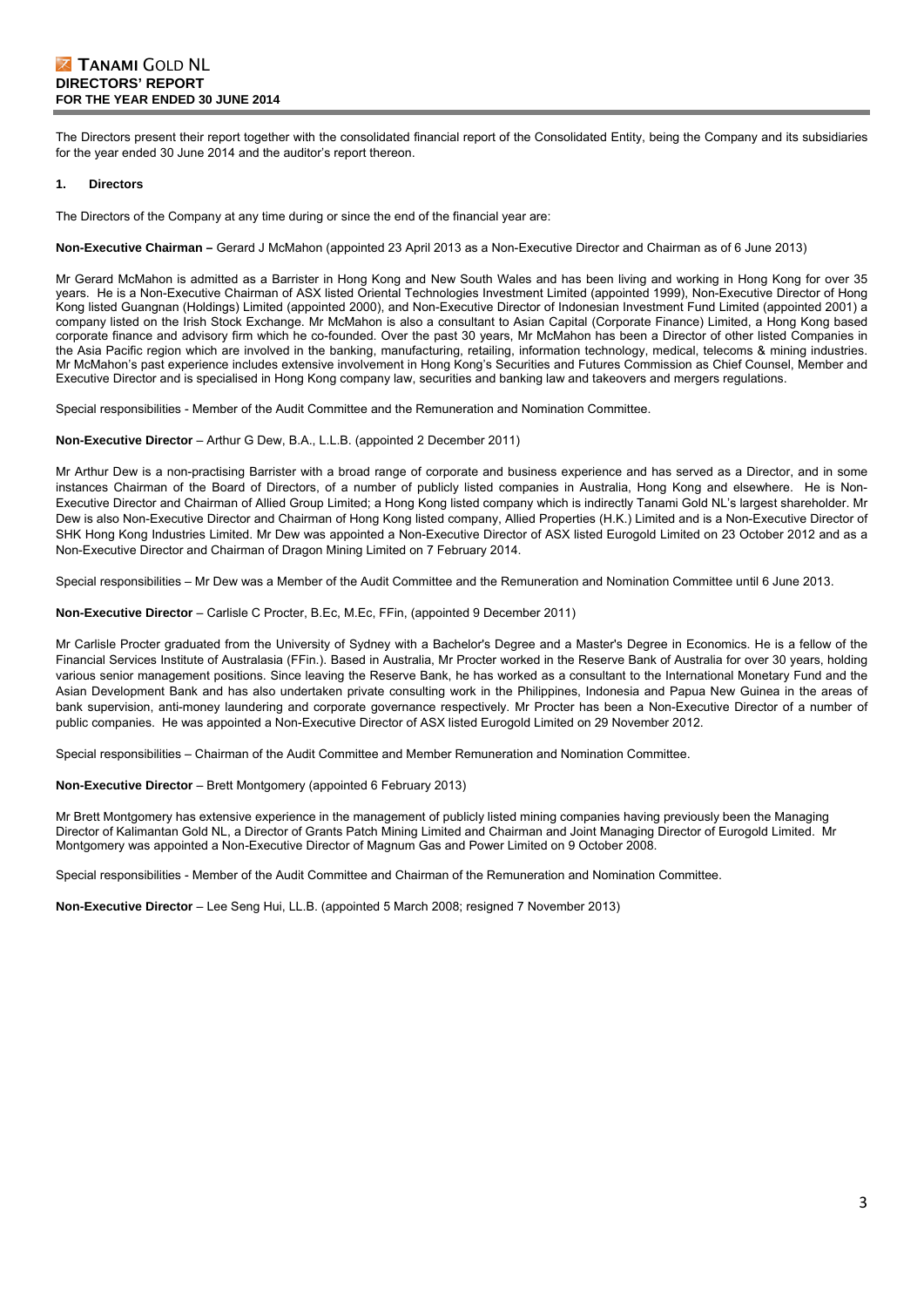#### **2. Company Secretary**

**Pauline Collinson** was appointed Company Secretary on 18 July 2013 and has over 25 years' experience in the mining industry.

#### **3. Directors' Meetings**

| Director        |                    | <b>Board Meetings</b> |                    | <b>Audit Committee Meetings</b> | <b>Remuneration and Nomination</b><br><b>Committee Meetings</b> |          |
|-----------------|--------------------|-----------------------|--------------------|---------------------------------|-----------------------------------------------------------------|----------|
|                 | Eligible to Attend | Attended              | Eligible to Attend | Attended                        | Eligible to Attend                                              | Attended |
| Mr G McMahon    |                    |                       |                    |                                 |                                                                 |          |
| Mr A Dew        |                    |                       |                    |                                 |                                                                 |          |
| Mr C Procter    |                    |                       |                    |                                 |                                                                 |          |
| Mr B Montgomery |                    |                       |                    |                                 |                                                                 |          |
| IMr SH Lee*     |                    |                       |                    |                                 |                                                                 |          |
| Mr M Wong**     |                    |                       |                    |                                 |                                                                 |          |

**\***Mr SH Lee resigned from the Company on 7 November 2013

**\*\***Alternate for Mr Dew

### **4. Nature of Operations and Principle Activities**

The Company is a no liability company and is domiciled and incorporated in Australia. The principle activity of the Consolidated Entity during the course of the financial year was gold mineral exploration.

#### **5. Operating and Financial Review**

#### **Operating Overview**

During the year ended 30 June 2014, Tanami Gold NL was an ASX listed gold exploration company. The Company's exploration centres are situated in the Tanami Desert straddling the Western Australian and Northern Territory border. The Company's Coyote Gold Project ('Coyote'), which was placed on care and maintenance in April 2013, is located in Western Australia and consists of a 350,000 tonnes per annum carbon-inleach treatment plant and an underground mine. The Company's Central Tanami Project ('CTP') is located in the Northern Territory adjacent to the Tanami Track and approximately 90 kilometres east of Coyote.

Throughout the financial year the Company:

- Focussed on reducing its ongoing care and maintenance costs at Coyote;
- Completed the drilling program at the Kavanagh Resource;
- Successfully recovered 824 ounces of gold through continued clean-up of the Coyote Processing Plant; and
- Continued to undertake a major review of the Company's strategic direction and cost base.

#### **Coyote Exploration**

During the year ended 30 June 2014, the Company carried out a substantial drilling program on the Kavanagh Lodes at Coyote. A total of 12,409 metres of diamond drilling was undertaken from within the existing underground mine, and from the surface, this drilling was completed in March 2014.

The Kavanagh Resource was subsequently updated with the new Resource consisting of 76,800 tonnes at 29.5g/t Au for a total of 72.300 ounces with 11,200 ounces being upgraded to Indicated category. The new Resource estimate represented a substantial decrease in total ounces within the Kavanagh lodes while increasing the Resource grade.

With the completion of the Kavanagh Drilling Program and subsequent Resource update the decision was made that it was not commercially feasible to mine the Kavanagh Resource and to place the Coyote Mine onto a long term care and maintenance status. The reduced state of operations involves maintaining access to the underground mine, maintaining associated dewatering requirements and reducing all other site requirements to a minimum.

#### **Regional Exploration**

Exploration activities have predominately focused on the CTP with work comprising grassroots exploration and broad scale project reviews of historical data. A key outcome of this review was confirmation of the focus on validating the existing surface exploration database and the prioritisation of four regions; Jims South, Groundrush, Cave Hills and Beaver Creek.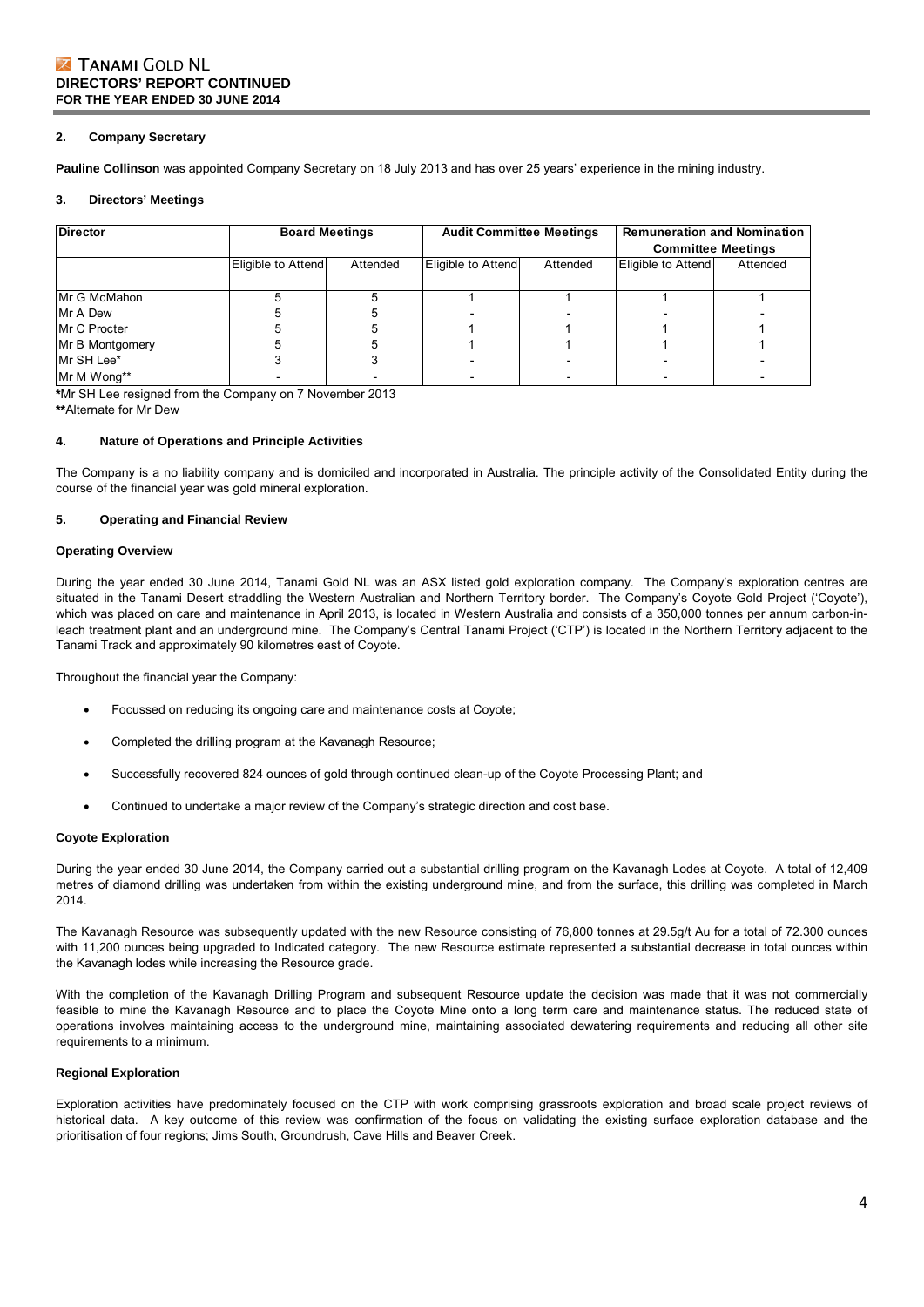# **Z TANAMI GOLD NL DIRECTORS' REPORT CONTINUED FOR THE YEAR ENDED 30 JUNE 2014**

Work programs during the year have involved a mixture of surface mapping, soil/rock chip sampling, biogeochemistry, portable XRF analysis (Niton) and portable ASD mineral analysis (Halo) in conjunction with detailed analysis of existing geological information in the respective areas. The trials of the portable XRF (Nitron) and ASD (TerraSpec Halo) devices have been to assess their benefit as a low cost early exploration technique to provide improved definition of anomalies before moving towards more traditional (and costly) soil sampling and drilling programs. Initial results suggest that they will provide an improved definition of existing anomalies as well as being valuable in the identification of new anomalies.

#### **Consolidated Financial Overview**

The Consolidated Entity generated a total comprehensive loss for the year ended 30 June 2014 of \$19,627,687 (2013: Restated loss \$68,032,870. The latest result was significantly impacted by \$5.10 million of exploration and evaluation expenditure expensed as a result of the Company's voluntary change in accounting policy (Restated 2013: \$24.50 million). The prior year financial statements and notes have been adjusted according to the relevant accounting standards (refer to note 14 in the Notes to the Financial Statements).

During the financial year ended 30 June 2014 the Company also:

- Applied to the WA Department of Mines and Petroleum to join the Mining Rehabilitation Fund ('MRF') leading to the return of its \$2.35 million Coyote rehabilitation bond;
- Completed a fully underwritten pro-rata renounceable Entitlements Issue raising A\$11.75 million (before costs); and
- Made a voluntary prepayment of A\$10.0 million towards its A\$15.0 million unsecured Loan Facility with Sun Hung Kai International Bank (Brunei) Limited ('SHKIBBL'); the net drawdown at 30 June 2014 was \$7.0 million.

Further detail is provided in the Corporate section below.

#### **Business Strategies and Prospects**

The Company continues to focus on reducing its care and maintenance fixed costs and overheads and is also in ongoing discussions with a third party regarding a corporate proposal. Further detail is provided in section 9 Events Subsequent to Reporting Date.

#### **Risks**

A combination of the fall in the gold price, and some less than satisfactory exploration results at Kavanagh, has seen Tanami Gold NL move from being a gold producer to primarily – at this stage – an exploration company. Significant steps are being taken by the Board in the light of these developments to address the issues at Coyote and to enhance the exploration program at CTP. Whilst the Board is confident that the steps that have been taken are appropriate for the Company, in its present circumstances, there are of course risks and uncertainties. These include, but are not limited to, the risk that the plans for Coyote may not come to fruition and the risk that the exploration programme at the CTP may not produce a commercial outcome.

#### **Corporate**

#### **Board Restructure and Management Changes**

On 7 November 2013, the Company's Non-Executive Director Mr Lee Seng Hui resigned.

#### **Sale of investment in ABM Resources NL**

On 26 August 2013, the Company sold its remaining 78,392,301 shares in ABM Resources NL ('ABM') at an average price of 3.4 cents per share receiving approximately \$2.67 million less costs.

#### **Fully underwritten pro-rata renounceable Entitlements Issue**

On 15 November 2013, the Company announced it had reached an agreement with Allied Properties Resources Limited ('APRL') to underwrite a renounceable pro-rata Entitlement Issue ('Issue' or 'Offer') to raise \$11.75 million before costs.

The Issue was made to eligible shareholders at an issue price of 2 cents per share on the basis of 1 new share for every 1 share held.

The Company used the funds raised under the Offer to:

- Fund the Kavanagh Drilling Program;
- Fund the Coyote care and maintenance program and associated costs;
- Pay financing charges under its existing A\$15.0 million unsecured Loan Facility with SHKIBBL;
- Pay expenses of the Issue; and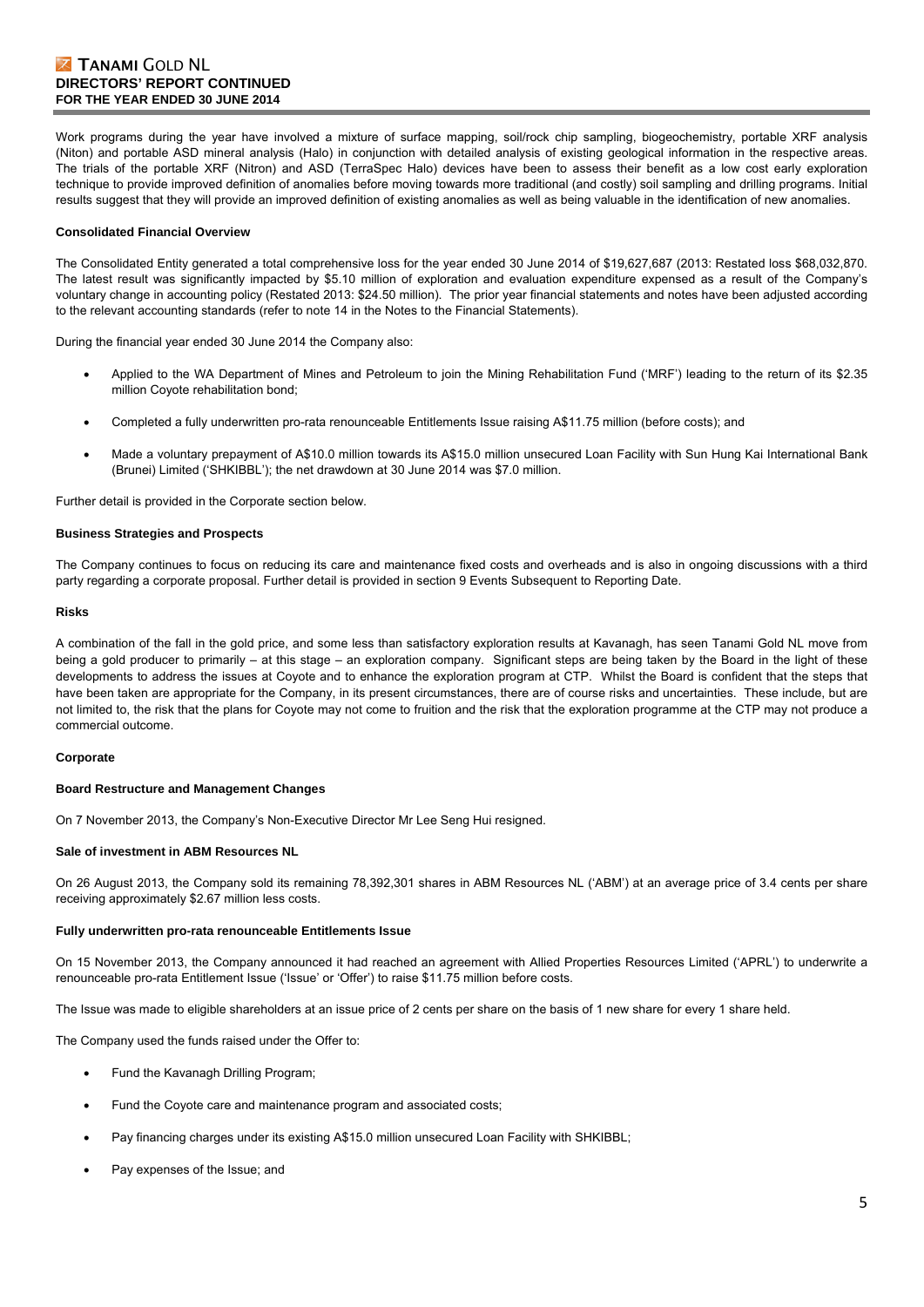Provide additional working capital.

#### **Voluntary A\$10 million prepayment of Loan Facility with Sun Hung Kai International Bank (Brunei) Limited**

Following the Entitlement Issue, the Company made a voluntary prepayment of A\$10.0 million towards its A\$15.0 million unsecured Loan Facility with SHKIBBL. Pursuant to the Company's loan agreement any amount that has been prepaid may be redrawn in accordance with the terms of the loan agreement.

At 30 June 2014, the Company had drawn down A\$7.0 million under its loan facility with SHKIBBL leaving A\$8.0 million in unused funds remaining. Further information is provided in section 9 Events Subsequent to Reporting Date.

#### **Loan Facility with AP Finance Limited**

The Company has an unsecured Loan Facility of approximately A\$12.0 million with AP Finance Limited. No drawdowns have been made against this facility.

#### **Community Relations**

The Company recognises the importance of developing relationships with the Traditional Owners that are based on trust and mutual advantage and of respecting the needs and concerns of the communities located within the regions in which it operates.

The Company has agreements in place with the Traditional Owners and is committed to building strong relationships by:

- Being open and transparent in its communications;
- Improving cross-cultural awareness through training and education;
- Developing community relations management procedures that include business alliances;
- Being sensitive to the values and heritage issues of the local communities; and
- Being a good neighbour.

During the year 2 meetings were held with the Traditional Owners at Central Tanami and in Kalkarindji.

#### **6. Environmental Regulation**

The Consolidated Entity's operations are subject to environmental regulations under Commonwealth and State legislation. The Directors believe that the Consolidated Entity has adequate systems in place for the management of the requirements under those regulations, and are not aware of any breach of such requirements as they apply to the Consolidated Entity.

#### **7. Significant Changes in the State of Affairs**

Significant changes to the Company's State of Affairs have been set out in the Operating and Financial Review above and in the Events Subsequent to Reporting Date below.

### **8. Dividends**

The Directors have not recommended the declaration of a dividend. No dividends were paid or declared during the year.

#### **9. Events Subsequent to Reporting Date**

On 7 July 2014, the Company announced that it had reached an agreement with ABM Resources NL ('ABM') to lease the Coyote Gold Plant, associated infrastructure and underlying mining leases ('Coyote'). The terms of the lease agreement provides that ABM will pay the Company a licence fee equal to the Company's monthly Coyote care and maintenance costs (but not exceeding \$150,000 in any one month) during the licence term. The agreement also includes pre-emptive rights on the Company's surrounding mineral licences. The proposed leasing arrangements and associated options were approved by shareholders at an Extraordinary General Meeting on 25 August 2014.

Subject to conditions precedent the terms of the lease agreement include:

- A \$2.0 million lease payment made in advance for the first 12 months of production;
- An option to extend the lease for a further 12 months for a further lease payment of \$2.0 million; and
- An option to purchase Coyote for \$3.0 million.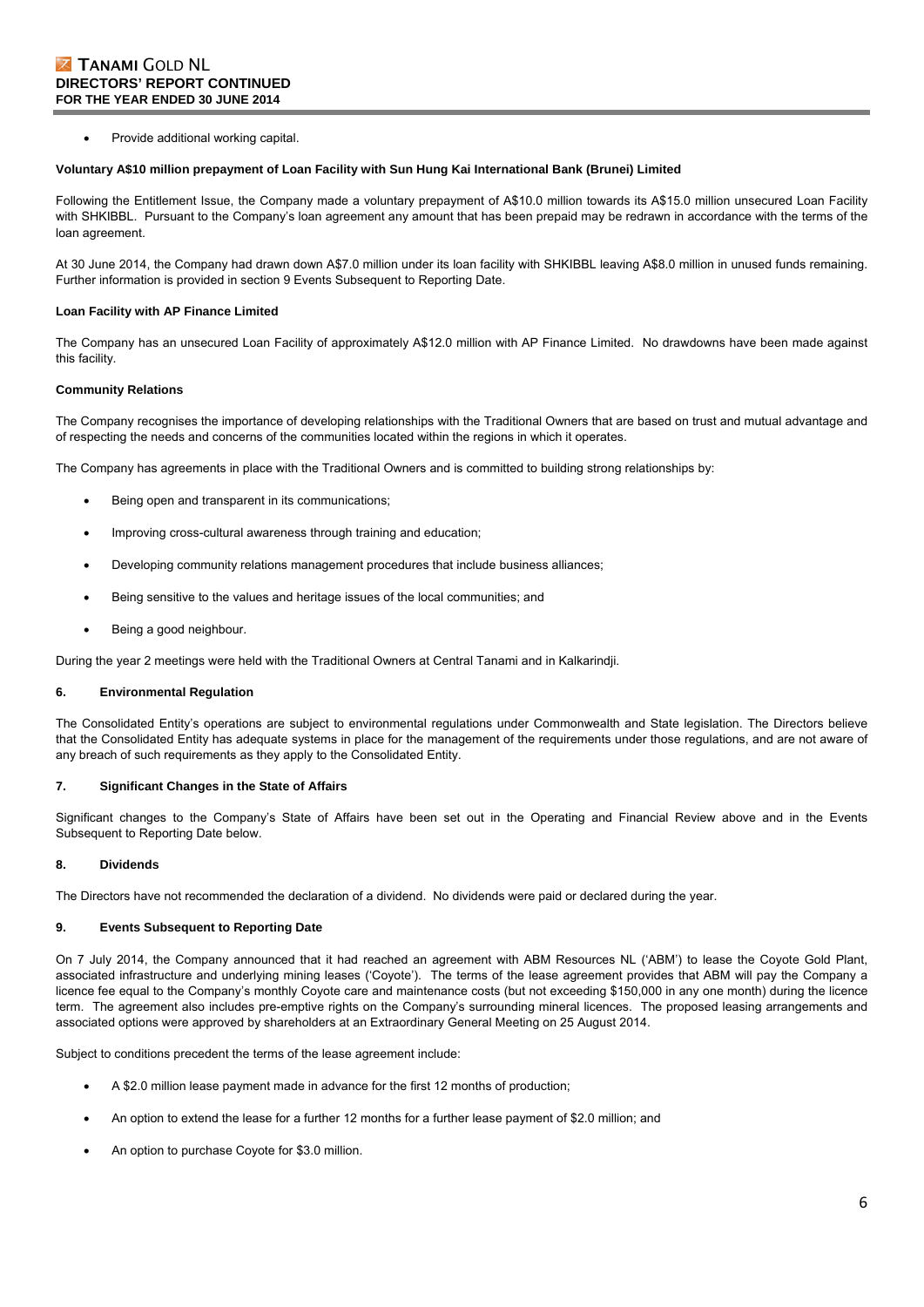#### **9. Events Subsequent to Reporting Date (continued)**

On 24 July 2014, the Company drew down an additional A\$2.0 million from its unsecured A\$15.0 million loan facility with SHKIBBL leaving A\$6.0 million undrawn. These funds will be used to:

- Continue to fund the Coyote care and maintenance program and associated costs; and
- Provide additional working capital.

On 7 August 2014, the Company settled by way of Consent Orders the District Court Action, commenced by Australian Resources Contracting Pty. Limited in early 2012 for \$424,144.30 (plus ongoing hire fees, interest and costs), which provided for payment by the Company of \$150,000.

On 2 September 2014, the Company obtained a new legally binding letter of support from AP Finance Limited for the continuation of its offer to provide an unsecured Loan Facility of approximately A\$12.0 million. The Loan Facility repayment date has been extended to 31 March 2016 and the Company has not made any drawdowns (all terms and conditions are consistent with the original letter of support).

On 23 September 2014, the Company received a letter from SHKIBBL agreeing in principle to extend the A\$15.0 million unsecured loan facility repayment date from 31 March 2015 to 31 March 2016 (all terms and conditions are expected to be consistent with the original agreement) subject to contract.

#### **10. Likely Developments**

As noted in section 9 above, the Company is developing a proposal with ABM Resources NL that could lead, if realised, to the disposal of Coyote and the Western Tanami Tenements. The Company's primary focus will be on strengthening its asset base through intensive Resource and Reserve definition exploration to develop and optimise the Central Tanami Project, which the Company regards as its principle resource.

#### **11. Directors' Interests**

The relevant interest of each director in shares and options of the Company, as notified by the directors to the Australian Securities Exchange in accordance with section S205G(1) of the Corporations Act 2001, at the date of this report is as follows:

| <b>Directors</b> | <b>Relevant Interest of Directors in Securities of Tanami Gold NL</b> |                          |  |  |  |  |
|------------------|-----------------------------------------------------------------------|--------------------------|--|--|--|--|
|                  | <b>Fully Paid Shares</b>                                              | <b>Unquoted Options</b>  |  |  |  |  |
| Mr G McMahon     | -                                                                     |                          |  |  |  |  |
| Mr A Dew         | $\overline{\phantom{a}}$                                              | $\overline{\phantom{a}}$ |  |  |  |  |
| Mr C Procter     | $\overline{\phantom{0}}$                                              | $\overline{\phantom{0}}$ |  |  |  |  |
| Mr B Montgomery  | 20,000,000                                                            | $\overline{\phantom{0}}$ |  |  |  |  |

#### **12. Share Options**

#### **Options granted to Directors and Executives of the Company**

During or since the end of the financial year, the Company has not granted any options over unissued ordinary shares in the Company to any of the directors as part of their remuneration.

#### **Unissued shares under option**

At the date of this report the unissued ordinary shares in the Company under option are:

| <b>Number</b> | Type     | <b>Exercise Price</b> | <b>Expiry Date</b> |
|---------------|----------|-----------------------|--------------------|
| *300.000      | Unquoted | \$1.34                | 21 December 2016   |
| **212.500     | Unquoted | \$0.90                | 28 March 2017      |
| **200,000     | Unquoted | \$1.00                | 28 March 2017      |
| 712,500       |          |                       |                    |

\* The 300,000 options granted to Mr Alan Senior, a former Director of the Company will expire on 21 December 2016 and not before.

\*\* The options expire on the earlier of their expiry date or six months from the date on which the option holder's employment with the Company is terminated, subject to the Board of Directors waiving this condition. These options do not entitle the holder to participate in any share issue of the Company or any other body corporate.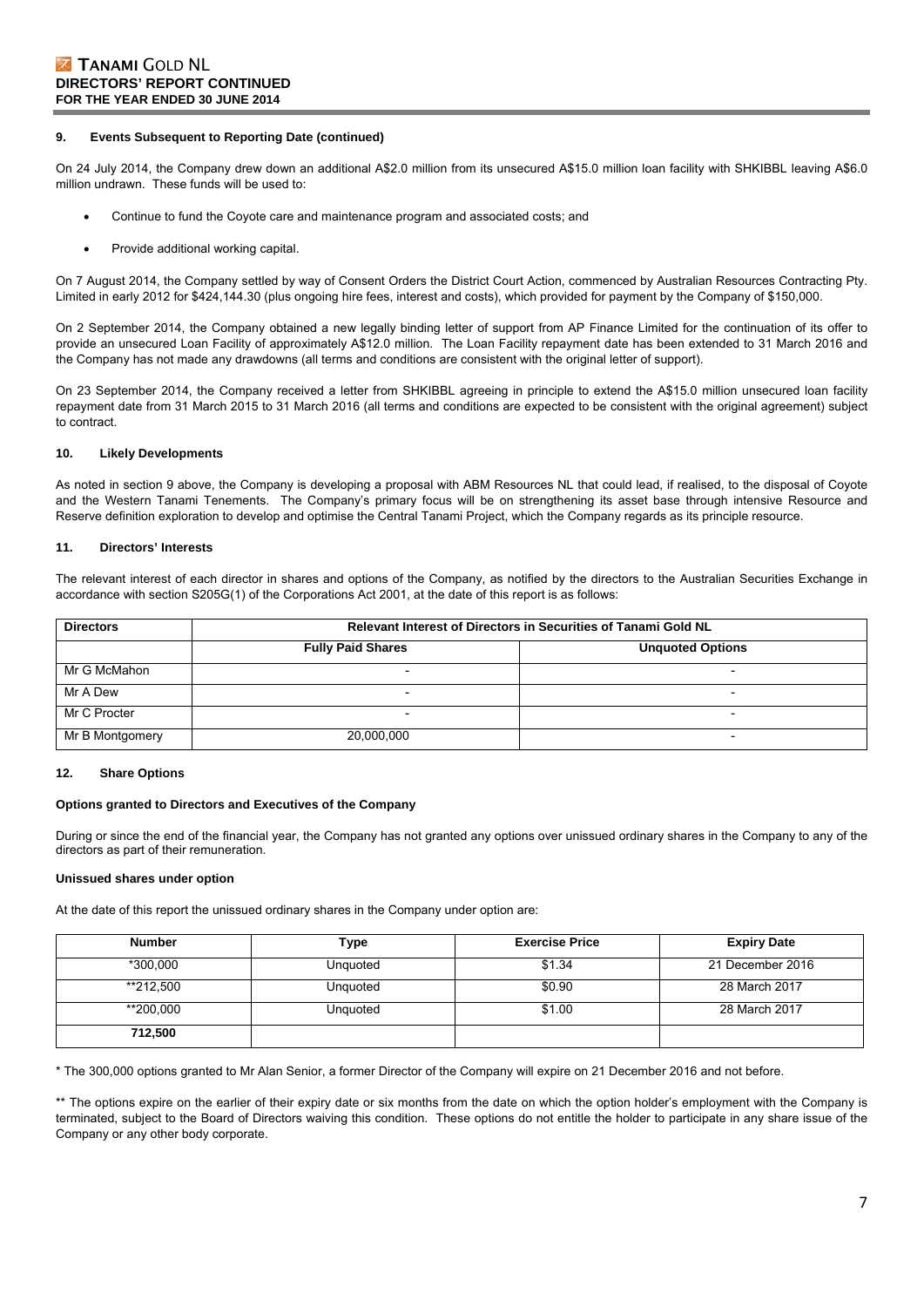# **Z TANAMI GOLD NL DIRECTORS' REPORT CONTINUED FOR THE YEAR ENDED 30 JUNE 2014**

#### **12. Share Options (continued)**

During the year, the following options were forfeited due to performance criteria not being achieved or cessation of employment.

| <b>Exercise Price</b> | <b>Number of Options</b> | <b>Grant Date</b> | <b>Expiry Date</b> |
|-----------------------|--------------------------|-------------------|--------------------|
| \$0.90                | .762.500                 | 29 March 2012     | 28 March 2017      |
| \$1.00                | 62.500                   | 29 March 2012     | 28 March 2017      |

#### **Shares issued**

Since the end of the financial year, there were no shares issued.

#### **Shares issued on exercise of options**

During the financial year no shares were issued by the Company as a result of the exercise of options.

#### **13. Remuneration Report – audited**

Remuneration is referred to as compensation throughout this report.

Key management personnel have authority and responsibility for planning, directing and controlling the activities of the Company and the Consolidated Entity. Key management personnel comprise the directors of the Company and executives of the Company and the Consolidated Entity.

Compensation levels for key management personnel of the Company and relevant key management personnel of the Consolidated Entity are competitively set to attract and retain appropriately qualified and experienced directors and executives.

The compensation structures explained below are designed to attract suitably qualified candidates, reward the achievement of strategic objectives, and to achieve the broader outcome of creation of value for shareholders. Compensation packages include a mix of fixed compensation and equity-based compensation as well as employer contributions to superannuation funds.

Shares and options may only be issued to directors subject to approval by shareholders in a general meeting.

The Board has no established retirement or redundancy schemes.

#### **13.1.1 Fixed Compensation**

Fixed compensation consists of base compensation (which is calculated on a total cost basis and includes any FBT charges related to employee benefits), as well as employer contributions to superannuation funds.

Compensation levels are reviewed annually through a process that considers individual performance and the overall performance of the Consolidated Entity.

#### **13.1.2 Performance-linked Compensation (short-term incentive bonus)**

Performance linked compensation includes both short-term and long-term incentives, and is designed to reward senior executives for meeting or exceeding their financial and personal objectives.

The Company has not paid any performance linked short-term incentives to key management personnel during the financial year ended 30 June 2014.

#### **13.1.3 Equity-based Compensation (long-term incentive bonus)**

The Company has in place an Option and Performance Rights Plan. Options may only be issued to directors subject to approval by shareholders in a general meeting.

The Remuneration and Nomination Committee uses equity-based long-term incentives (LTIs) where appropriate to promote continuity of employment and to provide additional incentive to increase shareholder wealth. LTIs are provided as options over ordinary shares of the Company and are provided to key management personnel and employees based on their level of seniority and position within the Company and are exercisable on various dates.

LTIs shall be in such form and content and with such terms and conditions as the Board determines, including exercise price, vesting conditions, disposal conditions and terms of expiry.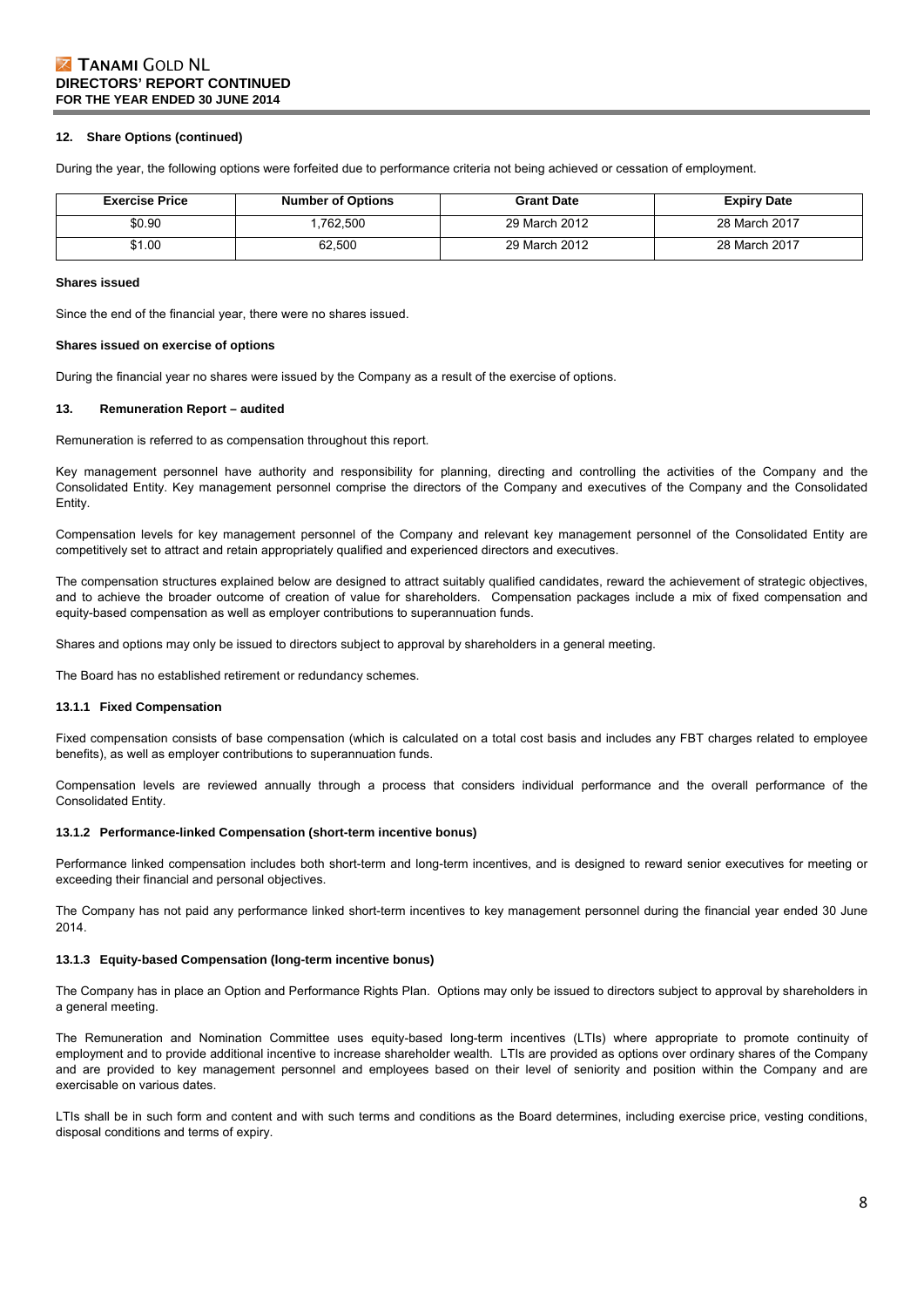#### **13. Remuneration Report – audited (continued)**

#### **13.1.3 Equity-based Compensation (long-term incentive bonus) (continued)**

If the option holder ceases to be a director and/or employee of the Company during the vesting period for any reason, the options will expire six months after cessation (subject to the exercise of discretion by the Board) and cease to carry any rights or benefits unless otherwise approved by the Remuneration and Nomination Committee.

There are no voting or dividend rights attached to the options. Voting rights will be attached to the ordinary issued shares when the options have been exercised.

On 20 September 2012 the Company introduced a policy that prohibits those that are granted share-based payments as part of their remuneration from entering into other arrangements that limit their exposure to losses that would result from share price decreases. Entering into such arrangements has been prohibited by law since 1 July 2011.

#### **13.1.4 Consequences of Performance on Shareholder Wealth**

The Company continues to focus on enhancing shareholder value through the developments at Coyote outlined previously, and through an ongoing commitment to exploration aimed at increasing the Company's Resource inventory at its Central Tanami Project. The Company has reduced its workforce and remuneration in the process of restructuring the remuneration program. Remuneration has been restructured to minimise the ongoing costs incurred by the Company whilst it works through the options at Coyote, and continues to develop the exploration programme at CTP. To assist shareholders in assessing the Consolidated Entity's performance and benefits for shareholder wealth, the Company reports the following data for the current financial year and the previous four financial years:

|                                              | 2014           | *Restated 2013    | *Restated 2012 | *Restated 2011 | *Restated 2010 |
|----------------------------------------------|----------------|-------------------|----------------|----------------|----------------|
| *Restated loss attributable to owners of the | (\$19.627.687) | $($ \$68,032,870) | (\$27,162,014) | (\$19,313,174) | (4,891,794)    |
| Company                                      |                |                   |                |                |                |
| Dividends paid                               |                |                   |                |                |                |
| Share price as at 30 June                    | \$0.016        | \$0.054           | \$0.730        | \$0.895        | \$0.041        |

The Restatement stems from the Company's voluntary change in accounting policy, as outlined in note 14 to the Financial Statements.

#### **13.1.5 Service Contracts**

Compensation and other terms of employment for directors and key management personnel are formalised in contracts of employment. The major provisions of the agreements relating to compensation are set out below.

#### *Mrs Pauline Collinson – Company Secretary*

Mrs Collinson is employed on a contract basis as Company Secretary. The arrangement can be terminated by either party without notice and without a termination payment. Mrs Collinson has been Company Secretary since 18 July 2013.

No remuneration consultants were engaged by the Company during the year.

#### **13.2 Non-executive directors**

Non-executive directors do not receive performance related compensation. Directors' fees cover all main board activities and membership of any committee. The Board has not established retirement or redundancy schemes in relation to non-executive directors. During the year two of the Non-Executive Directors, Mr Gerard McMahon and Mr Brett Montgomery, each assumed significantly expanded roles in the day-to-day running of the Company.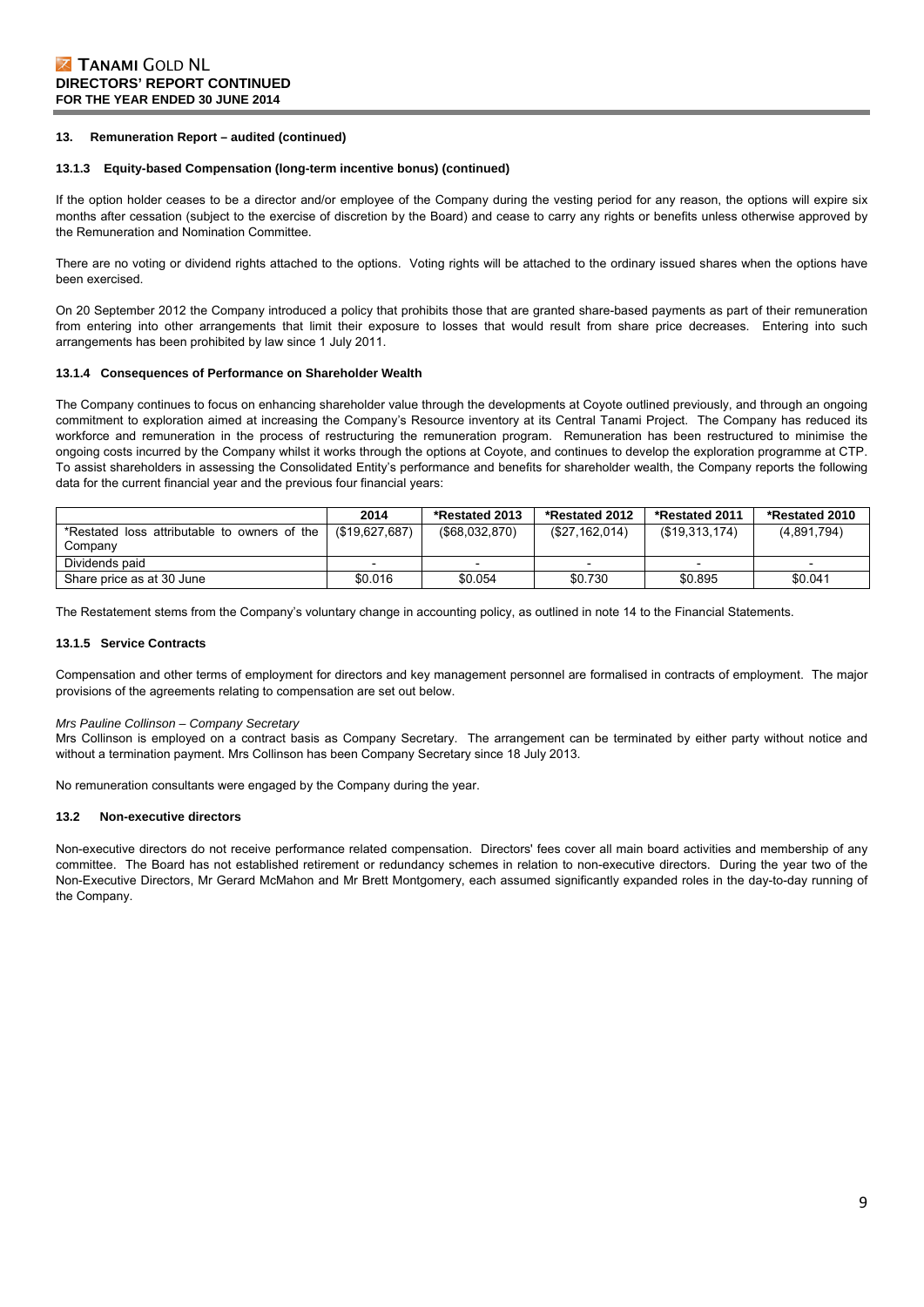### **13. Remuneration Report – audited (continued)**

#### **13.3 Directors' and executive officers' remuneration**

Details of the nature and amounts of each major element of the remuneration of each director of the Company and each of the named officers of the Company and the Consolidated Entity receiving the highest remuneration are:

|                                             |                          | <b>Short Term</b> |                          |                                           |                            |                                        | Post<br>Employment                     | <b>Share Based</b><br><b>Payments</b> |                                                 |                       |                                                                     |                                                                    |
|---------------------------------------------|--------------------------|-------------------|--------------------------|-------------------------------------------|----------------------------|----------------------------------------|----------------------------------------|---------------------------------------|-------------------------------------------------|-----------------------|---------------------------------------------------------------------|--------------------------------------------------------------------|
| In dollars                                  | <b>Salary &amp; Fees</b> |                   | Accrued<br>Remuneration  | <b>Other Long</b><br><b>Term Benefits</b> | STI Cash<br><b>Bonuses</b> | <b>Non Monetary</b><br><b>Benefits</b> | Super-<br>annuation<br><b>Benefits</b> | Termination<br><b>Benefits</b>        | Calculated<br>Value of<br>Options<br>(Non Cash) | Total<br>Remuneration | <b>Proportion of</b><br>Remuneration<br>Performance<br>Related<br>% | Value of<br>Options as a<br>Proportion of<br>Total<br>Remuneration |
| Directors<br>G McMahon                      |                          | \$                | \$                       | \$                                        | \$                         | \$                                     | s.                                     | \$                                    | \$                                              | s                     | $\frac{9}{6}$                                                       | %                                                                  |
|                                             | 2014                     | 93 750            | $\sim$                   | $\sim$                                    | $\sim$                     | $\sim$                                 | 8672                                   | $\sim$                                | $\overline{\phantom{a}}$                        | 102 422               | $\overline{\phantom{a}}$                                            | $\sim$                                                             |
| (Non-Executive Chairman)                    | 2013                     | 12 000            | $\overline{\phantom{a}}$ | $\overline{\phantom{a}}$                  | ٠                          | $\sim$                                 | 1 0 8 0                                | $\overline{\phantom{a}}$              | $\sim$                                          | 13 080                | ٠                                                                   | ٠                                                                  |
| A Dew                                       | 2014                     | 32 500            | $\sim$                   | $\sim$                                    | $\sim$                     | $\sim$                                 | 3 0 06                                 | $\overline{\phantom{a}}$              | $\sim$                                          | 35 506                | ٠                                                                   | ٠                                                                  |
| (Non-Executive Director)                    | 2013                     | 73 333            | $\sim$                   | $\overline{\phantom{a}}$                  | ٠                          | $\sim$                                 | 6 600                                  | $\overline{\phantom{a}}$              | ٠                                               | 79 933                | ٠                                                                   | ٠                                                                  |
| C Procter                                   | 2014                     | 44 583            | $\sim$                   | $\sim$                                    | $\sim$                     | $\sim$                                 | 4 1 2 4                                | $\sim$                                | $\overline{\phantom{a}}$                        | 48 707                | $\sim$                                                              | ٠                                                                  |
| (Non-Executive Director)                    | 2013                     | 55 000            | $\sim$                   | $\overline{\phantom{a}}$                  | ٠                          | ٠                                      | 4 9 5 0                                | $\overline{\phantom{a}}$              | ٠                                               | 59 950                |                                                                     |                                                                    |
| <b>B</b> Montgomery                         | 2014                     | 103 750           | $\sim$                   | $\overline{\phantom{a}}$                  | $\sim$                     | $\sim$                                 | $\overline{\phantom{a}}$               | $\overline{\phantom{a}}$              | $\sim$                                          | 103 750               | ٠                                                                   |                                                                    |
| (Non-Executive Director)                    | 2013                     | 21 154            | ٠                        | $\sim$                                    | ٠                          | ٠                                      | ٠                                      | ٠                                     | ٠                                               | 21 154                | ٠                                                                   | ٠                                                                  |
| <b>Former Directors</b>                     |                          |                   |                          |                                           |                            |                                        |                                        |                                       |                                                 |                       |                                                                     |                                                                    |
| SH Lee (i)                                  | 2014                     | 13750             | $\sim$                   | $\sim$                                    | $\sim$                     | $\sim$                                 | 1 2 7 2                                | $\overline{\phantom{a}}$              | $\overline{\phantom{a}}$                        | 15 0 22               | ٠                                                                   |                                                                    |
| (Non-Executive Director)                    | 2013                     | 55 000            | $\sim$                   | $\overline{\phantom{a}}$                  | ٠                          | $\sim$                                 | 4 9 5 0                                | $\overline{\phantom{a}}$              | ٠                                               | 59 950                | ٠                                                                   | ٠                                                                  |
| Total all specified Directors               | 2014                     | 288 333           | $\overline{\phantom{a}}$ | $\blacksquare$                            | $\blacksquare$             | $\overline{\phantom{a}}$               | 17 074                                 | $\overline{\phantom{a}}$              | $\blacksquare$                                  | 305 407               | $\blacksquare$                                                      | $\overline{\phantom{a}}$                                           |
|                                             | 2013                     | 216 487           | $\blacksquare$           | $\overline{\phantom{a}}$                  | $\blacksquare$             | $\sim$                                 | 17 580                                 | $\overline{\phantom{a}}$              | $\blacksquare$                                  | 234 067               | $\blacksquare$                                                      | $\overline{\phantom{a}}$                                           |
| <b>Former Executives</b>                    |                          |                   |                          |                                           |                            |                                        |                                        |                                       |                                                 |                       |                                                                     |                                                                    |
| A Czerw (ii)                                | 2014                     | 19 3 85           | $\sim$                   | 16 006                                    | $\sim$                     | $\sim$                                 | 1793                                   | 27 692                                | ٠                                               | 64 876                | $\overline{\phantom{a}}$                                            |                                                                    |
| (General Manager)                           | 2013                     | 360 000           | $\overline{\phantom{a}}$ | $\overline{\phantom{a}}$                  | ٠                          | 3863                                   | 32 400                                 | $\sim$                                | 143 917                                         | 540 180               | ٠                                                                   | 26.64%                                                             |
| J Latto (iii)                               | 2014                     | 15 885            | $\sim$                   | 46 634                                    | $\sim$                     | $\sim$                                 | 1469                                   | 56 731                                | $\sim$                                          | 120 719               | $\sim$                                                              | ×.                                                                 |
| (Company Secretary/Chief Financial Officer) | 2013                     | 295 000           |                          | $\sim$                                    | ٠                          | 3 8 6 3                                | 26 550                                 | $\sim$                                | 86 731                                          | 412 144               | ٠                                                                   | 21.04%                                                             |
|                                             |                          |                   |                          |                                           |                            |                                        |                                        |                                       |                                                 |                       |                                                                     |                                                                    |
| Total all named Former Executives           | 2014                     | 35 270            | $\overline{\phantom{a}}$ | 62 640                                    | $\overline{\phantom{a}}$   | $\overline{\phantom{a}}$               | 3 2 6 2                                | 84 423                                | $\blacksquare$                                  | 185 595               | $\overline{\phantom{a}}$                                            | ٠                                                                  |
|                                             | 2013                     | 655 000           | $\blacksquare$           | $\blacksquare$                            | ٠                          | 7726                                   | 58 950                                 | $\overline{\phantom{a}}$              | 230 648                                         | 952 324               | $\blacksquare$                                                      | ٠                                                                  |
| <b>Total all specified Directors</b>        | 2014                     | 323 603           | $\blacksquare$           | 62 640                                    | $\overline{\phantom{a}}$   | $\overline{\phantom{a}}$               | 20 336                                 | 84 423                                | $\blacksquare$                                  | 491 002               |                                                                     | ٠                                                                  |
| and Executives                              | 2013                     | 871 487           | $\overline{\phantom{a}}$ | $\overline{\phantom{a}}$                  | $\blacksquare$             | 7726                                   | 76 530                                 | $\blacksquare$                        | 230 648                                         | 1 186 391             | $\blacksquare$                                                      | ٠                                                                  |

(i) Appointed April 2013, resigned November 2013.

(ii) Appointed October 2011, resigned July 2013.

(iii) Appointed Company Secretary September 2010 and Chief Financial Officer November 2007, resigned July 2013.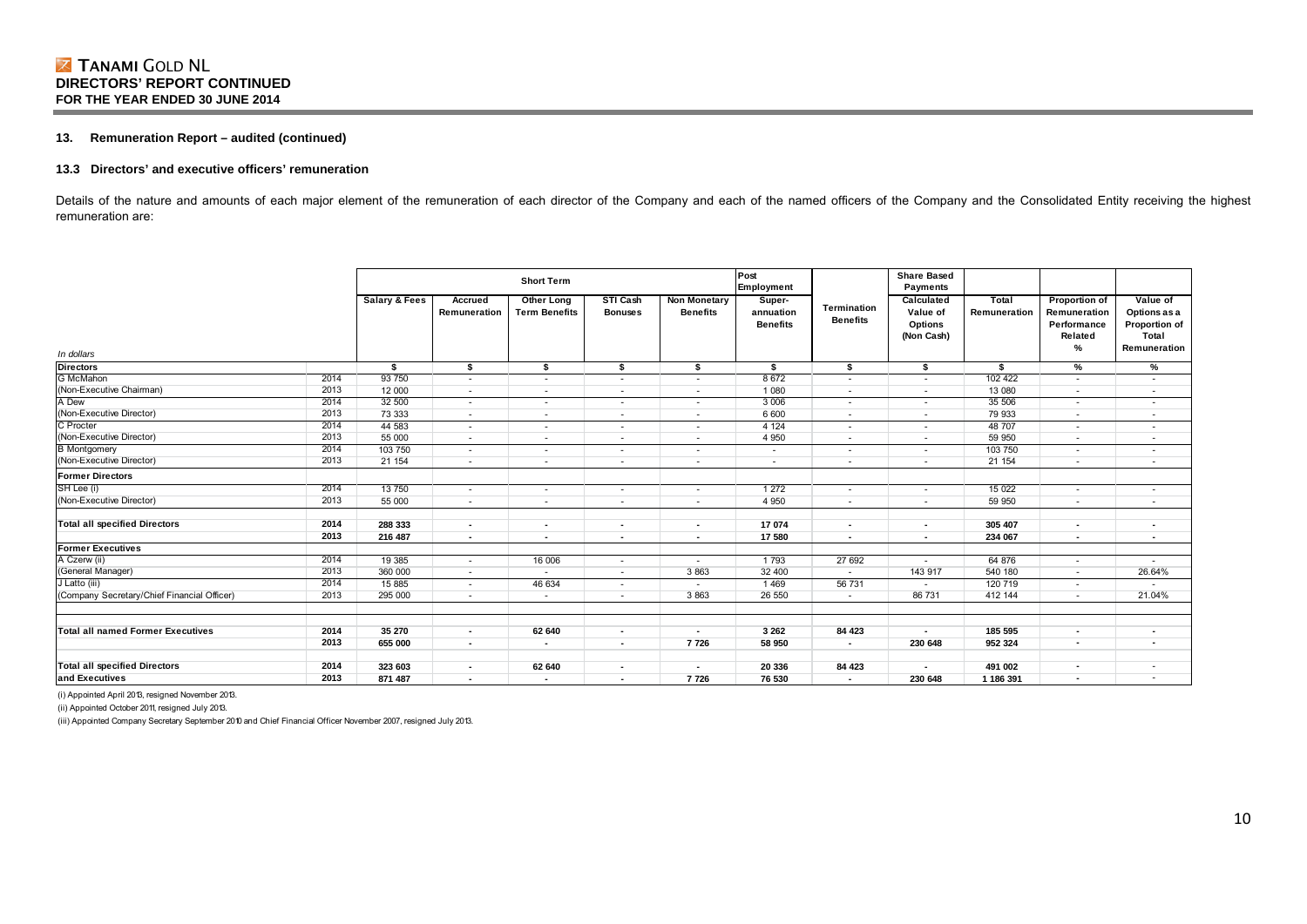#### **13. Remuneration Report – audited (continued)**

#### **13.4 Equity instruments - audited**

#### **13.4.1 Options over equity instruments granted as compensation - audited**

No options over ordinary shares in the Company were granted as compensation to key management personnel during the reporting period and no options vested during the reporting period.

#### **13.4.2 Modifications of terms of equity-settled share-based payment transactions**

No terms of equity-settled share-based payment transactions (including options and rights granted as compensation to key management personnel) have been altered or modified by the issuing entity during the reporting period or the prior period.

#### **13.4.3 Exercise of options granted as compensation**

During the financial year, no shares were issued on the exercise of options previously granted as compensation to key management personnel.

#### **13.4.4 Analysis of options and rights over equity instruments granted as compensation - audited**

No options have been issued, granted or will vest to key management personnel of the Company.

#### **13.4.5 Analysis of movements in options and rights**

There were no options granted during the financial year ended 30 June 2014 to key management personnel. There were no options exercised and 1,825,000 options were forfeited due to performance criteria not being achieved or cessation of employment.

#### **13.4.6 Shareholdings of Directors and Key Management Personnel**

**2014** 

| <b>Ordinary Fully Paid Shares</b>      | <b>Balance</b><br>1 July 2013 | <b>Granted as</b><br>Remuneration | <b>On Market</b><br>Purchases/<br>(Sales) | Net change<br>other      | <b>Balance</b><br>30 June 2014 |
|----------------------------------------|-------------------------------|-----------------------------------|-------------------------------------------|--------------------------|--------------------------------|
| <b>Directors</b>                       |                               |                                   |                                           |                          |                                |
| Mr G McMahon                           | $\overline{\phantom{a}}$      | $\overline{\phantom{a}}$          | $\overline{\phantom{a}}$                  | $\overline{\phantom{0}}$ |                                |
| Mr A Dew                               | $\overline{\phantom{0}}$      |                                   |                                           | $\overline{\phantom{0}}$ |                                |
| Mr SH Lee <sup>1</sup>                 | 142,818,734                   | -                                 | $\overline{\phantom{a}}$                  | (142,818,734)            |                                |
| Mr C Procter                           | $\overline{\phantom{a}}$      | $\overline{\phantom{a}}$          | $\overline{\phantom{a}}$                  | $\overline{\phantom{0}}$ |                                |
| Mr B Montgomery                        | $\overline{\phantom{0}}$      |                                   | 20,000,000                                |                          | 20,000,000                     |
| <b>Total</b>                           | 142,818,734                   |                                   |                                           | (142, 818, 734)          |                                |
| <b>Former Key Management Personnel</b> |                               |                                   |                                           |                          |                                |
| Mr J Latto $2$                         | 165.002                       | $\overline{\phantom{a}}$          |                                           | (165,002)                |                                |
| <b>Total</b>                           | 142,983,736                   | $\overline{\phantom{a}}$          | 20,000,000                                | (142,983,736)            | 20,000,000                     |

<sup>1</sup> Net change due to resignation 7 November 2013.

 $2$  Net change due to resignation 18 July 2013.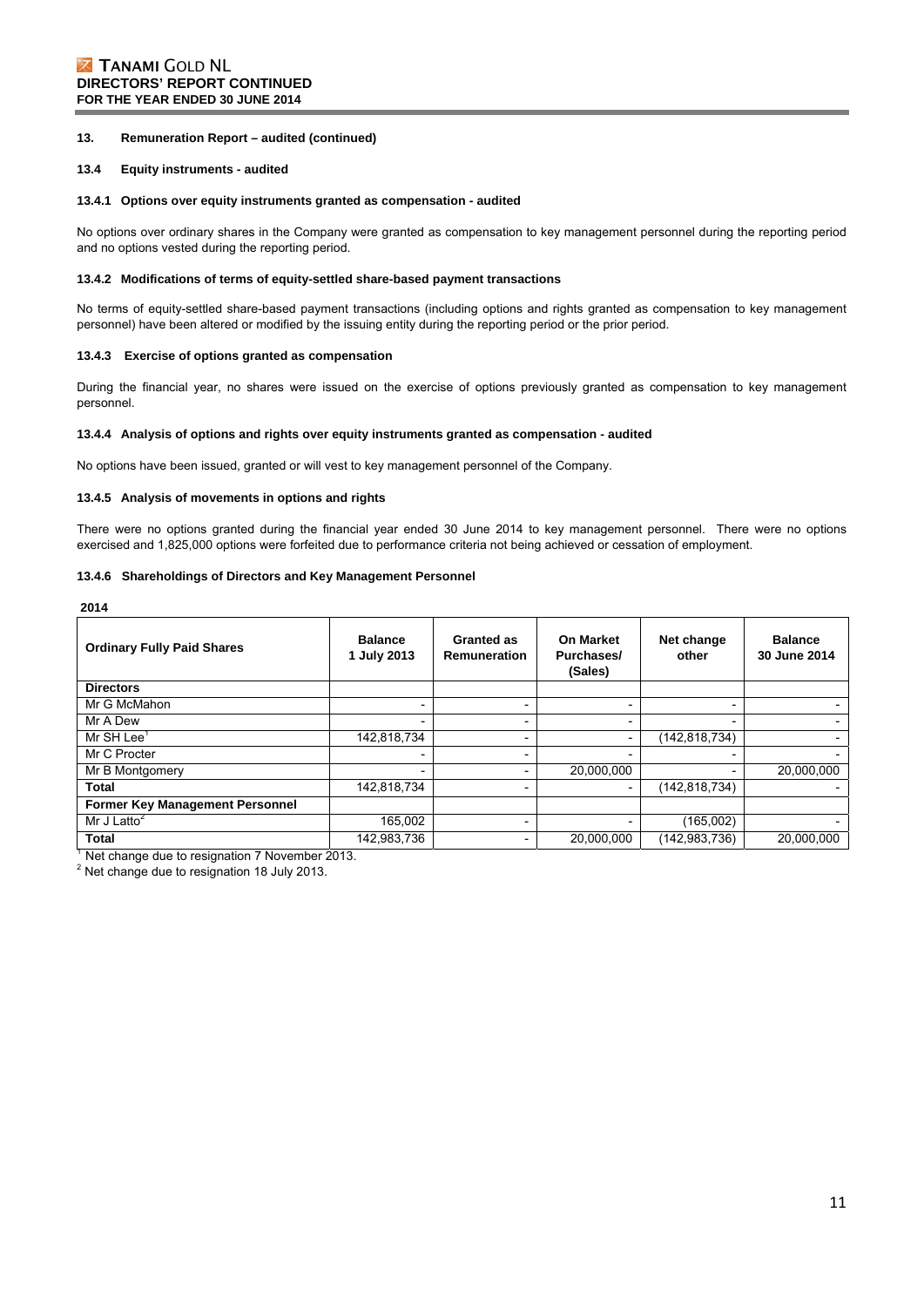# **Z TANAMI GOLD NL DIRECTORS' REPORT CONTINUED FOR THE YEAR ENDED 30 JUNE 2014**

### **13. Remuneration Report – audited (continued)**

### **13.4.6 Shareholdings of Directors and Key Management Personnel (continued)**

#### **2013**

| <b>Ordinary Fully Paid Shares</b>               | <b>Balance</b><br>1 July 2012 | Granted as<br>Remuneration | <b>On Market</b><br>Purchases/<br>(Sales) | Net change<br>other      | <b>Balance</b><br>30 June 2013 |
|-------------------------------------------------|-------------------------------|----------------------------|-------------------------------------------|--------------------------|--------------------------------|
| <b>Directors</b>                                |                               |                            |                                           |                          |                                |
| Mr G McMahon                                    | $\overline{\phantom{0}}$      |                            | $\overline{\phantom{a}}$                  |                          |                                |
| Mr A Dew                                        |                               |                            |                                           |                          |                                |
| Mr SH Lee                                       | 61,378,788                    | $\overline{\phantom{a}}$   | 81,439,946                                |                          | 142,818,734                    |
| Mr C Procter                                    |                               |                            |                                           |                          |                                |
| Mr B Montgomery                                 | $\overline{\phantom{0}}$      |                            | $\overline{\phantom{a}}$                  |                          |                                |
| <b>Former Directors</b>                         |                               |                            |                                           | $\overline{\phantom{a}}$ |                                |
| Mr D Waddell <sup>3</sup>                       | 5,772,134                     | $\overline{\phantom{a}}$   |                                           | $**$ (5,772,134)         |                                |
| Mr A Senior <sup>3</sup>                        | 66,705                        | $\overline{\phantom{a}}$   |                                           | $**(66,705)$             |                                |
| <b>Other Key Management Personnel</b>           |                               |                            |                                           |                          |                                |
| Mr A Czerw                                      |                               |                            |                                           |                          |                                |
| Mr J Latto                                      | 73,334                        |                            |                                           | 91,668                   | 165,002                        |
| <b>Total</b>                                    | 67,290,961                    | $\overline{\phantom{a}}$   | 81,439,946                                | (5,747,171)              | 142,983,736                    |
| Net change due to resignation 25 November 2012. |                               |                            |                                           |                          |                                |

# **13.4.7 Options of Directors and Key Management Personnel**

# **2014**

| <b>Options</b>                         | <b>Balance</b><br>1 July 2013 | <b>Granted as</b><br><b>Remuneration</b> | <b>Options</b><br><b>Forfeited</b> | <b>Balance</b><br>30 June 2014 | Vested 30<br><b>June 2014</b> |
|----------------------------------------|-------------------------------|------------------------------------------|------------------------------------|--------------------------------|-------------------------------|
| <b>Directors</b>                       |                               |                                          |                                    |                                |                               |
| Mr G McMahon                           |                               |                                          |                                    |                                |                               |
| Mr A Dew                               |                               |                                          |                                    |                                |                               |
| Mr SH Lee                              |                               |                                          |                                    |                                |                               |
| Mr C Procter                           |                               | $\overline{\phantom{0}}$                 | -                                  | $\overline{\phantom{0}}$       |                               |
| Mr B Montgomery                        |                               |                                          |                                    |                                |                               |
| <b>Former Key Management Personnel</b> |                               |                                          |                                    | $\overline{\phantom{a}}$       |                               |
| Mr A Czerw <sup>4</sup>                | 500,000                       |                                          | (500,000)                          |                                |                               |
| Mr J Latto <sup>4</sup>                | 250,000                       |                                          | (250,000)                          | $\overline{\phantom{0}}$       |                               |
| <b>Total</b>                           | 750,000                       | $\overline{\phantom{a}}$                 | (750,000)                          | $\overline{\phantom{a}}$       |                               |

### **2013**

| <b>Options</b>                        | <b>Balance</b><br>1 July 2012 | <b>Granted as</b><br>Remuneration | <b>Options</b><br><b>Forfeited</b> | <b>Balance</b><br>30 June 2013 | Vested 30<br><b>June 2013</b> |
|---------------------------------------|-------------------------------|-----------------------------------|------------------------------------|--------------------------------|-------------------------------|
| <b>Directors</b>                      |                               |                                   |                                    |                                |                               |
| Mr G McMahon                          |                               | $\overline{\phantom{0}}$          | $\overline{\phantom{0}}$           | $\overline{\phantom{0}}$       |                               |
| Mr A Dew                              |                               | $\overline{\phantom{0}}$          | $\overline{\phantom{0}}$           | -                              |                               |
| Mr SH Lee                             |                               |                                   | -                                  |                                |                               |
| Mr C Procter                          | $\overline{\phantom{0}}$      | $\overline{\phantom{0}}$          | $\overline{\phantom{0}}$           | $\overline{\phantom{0}}$       |                               |
| Mr B Montgomery                       |                               | $\overline{\phantom{0}}$          | $\overline{\phantom{0}}$           | $\overline{\phantom{0}}$       | $\overline{\phantom{0}}$      |
| <b>Former Directors</b>               |                               |                                   |                                    |                                |                               |
| Mr D Waddell                          |                               |                                   |                                    |                                |                               |
| Mr A Senior                           | 416,668                       | $\overline{\phantom{0}}$          | (116, 668)                         | 300,000                        | 300,000                       |
| <b>Other Key Management Personnel</b> |                               |                                   |                                    |                                |                               |
| Mr A Czerw                            | 1,500,000                     | -                                 | (1,000,000)                        | 500,000                        | 500,000                       |
| Mr J Latto                            | 500,000                       | -                                 | (250,000)                          | 250,000                        | 250,000                       |
| <b>Total</b>                          | 2,416,668                     |                                   | (1,366,668)                        | 1,050,000                      | 1,050,000                     |

All equity transactions with directors other than those arising from the exercise of remuneration options have been entered into under terms and conditions no more favourable than those the entity would have adopted if dealing at arm's length.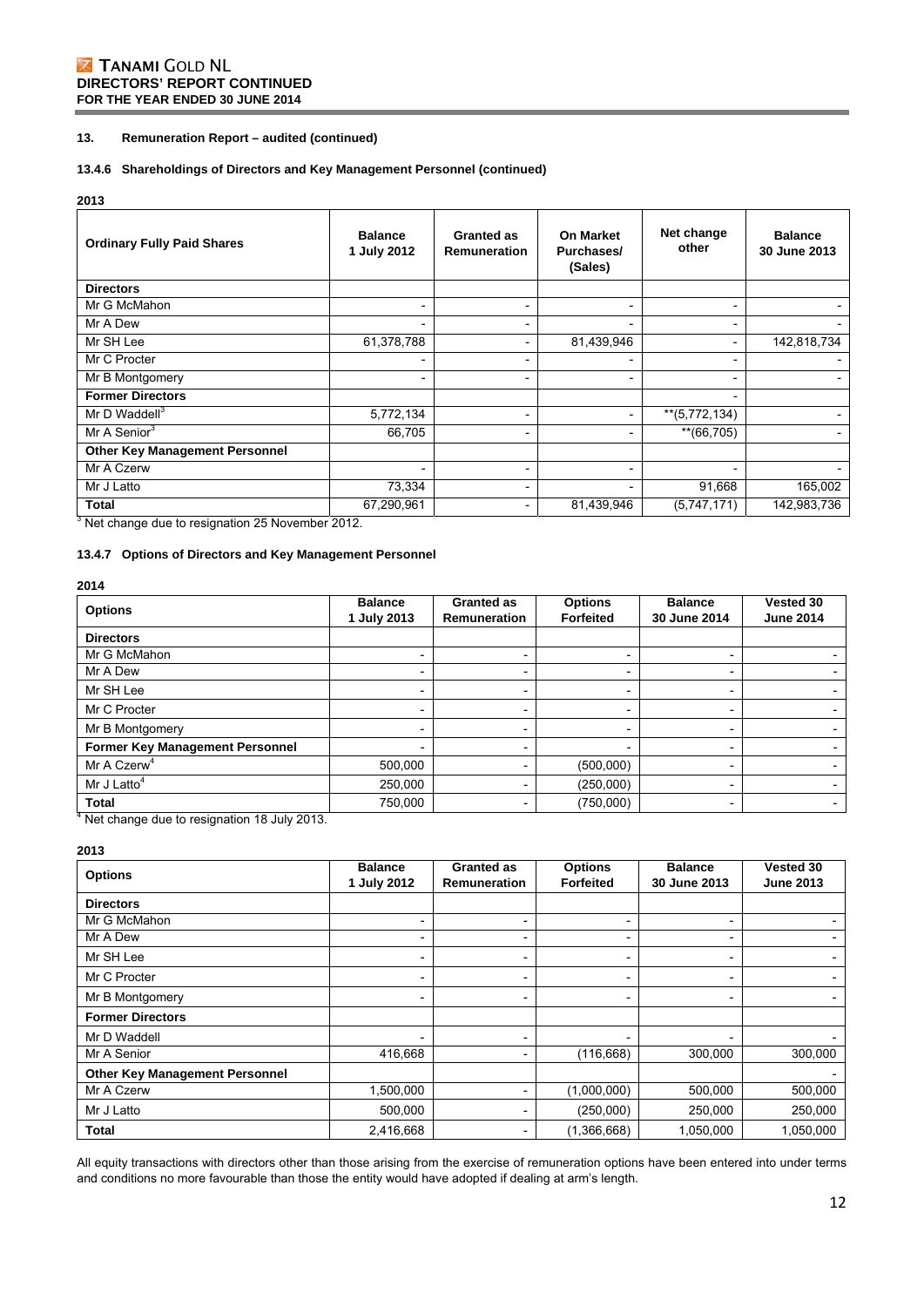#### **14. Non-Audit Services**

During the prior year KPMG, the Consolidated Entity's auditor, performed certain other services in addition to their statutory duties.

The Board has established certain procedures to ensure that the provision of non-audit services are compatible with, and do not compromise, the auditor independence requirements of the Corporations Act 2001. These procedures include:

- a. Non-audit services will be subject to the corporate governance procedures adopted by the Company and will be reviewed by the Audit Committee to ensure they do not impact the integrity and objectivity of the auditor.
- b. Ensuring non-audit services do not involve the auditors reviewing or auditing their own work, acting in a management or decision making capacity for the Company, acting as an advocate for the Company or jointly sharing risks and rewards.

Details of the amounts paid or payable to the auditor of the Company, KPMG, and its related practices for audit and non-audit services provided during the year are set out below.

|                                                          | <b>Consolidated</b> |         |
|----------------------------------------------------------|---------------------|---------|
|                                                          | 2014                | 2013    |
| <b>Audit services</b><br><b>Auditors of the Company:</b> |                     |         |
| Audit and review of financial reports                    | 40.000              | 204.703 |
| Other services (tax and accounting advice)               | -                   | 13.995  |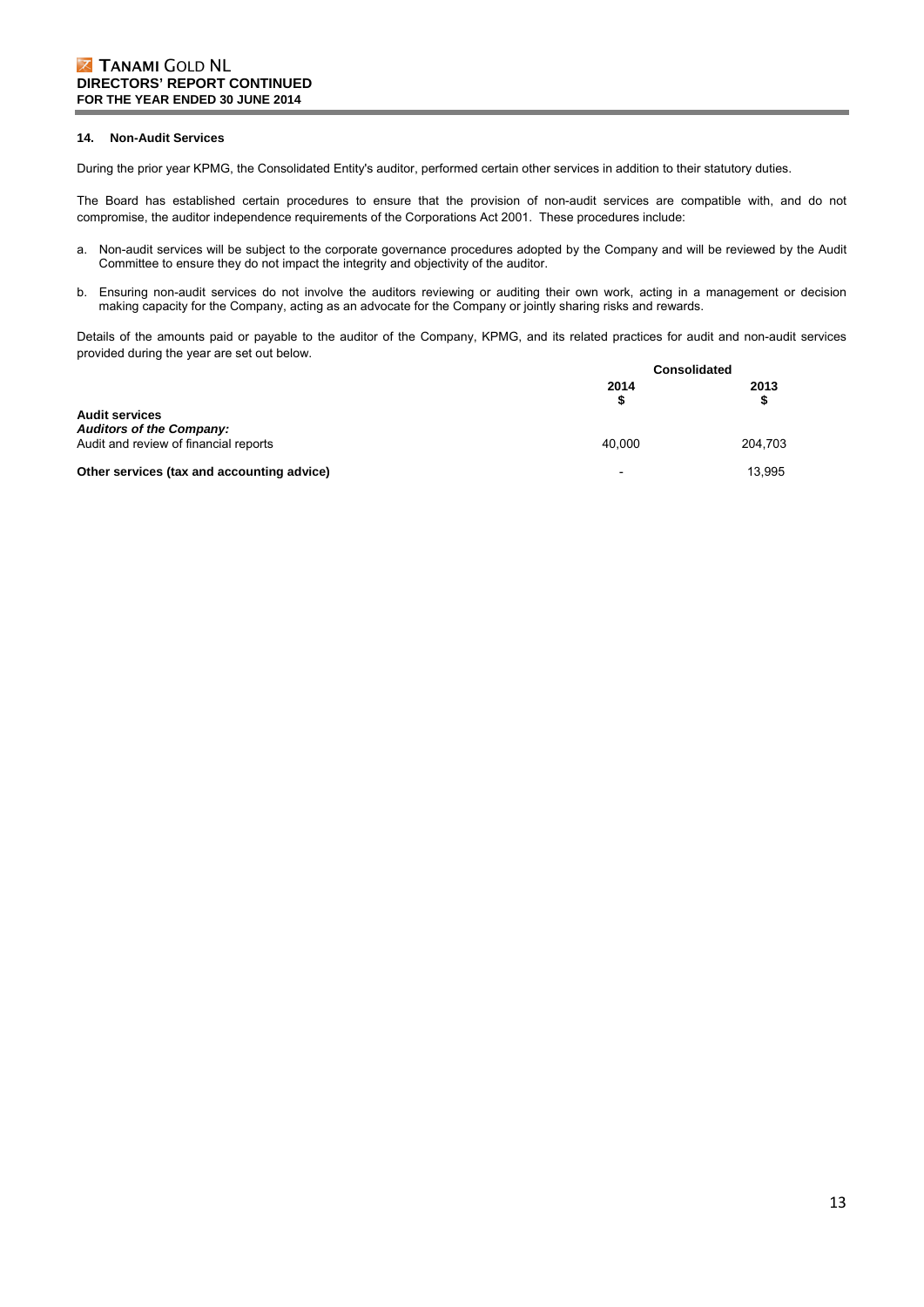#### **15. Indemnification and Insurance of Officers**

#### **Indemnification**

The Company has agreed to indemnify both the current directors of the Company and former directors against liability incurred to a third party (not being the Company or any related company) that may arise from their positions as directors or officers of the Company and its controlled entities, unless the liability arises out of conduct involving a lack of good faith.

The Company has also agreed to cover the costs and expenses incurred in successfully defending civil or criminal proceedings, or in connection with a successful application for relief under the Corporations Act 2001. The Company also provides indemnity against costs and expenses in connection with an application where a court grants relief to a director or officer under the Corporations Act 2001.

#### **Insurance Premiums**

Since the end of the 2012 financial year, the Company has paid insurance premiums in respect of directors' and officers' liability insurance, for the directors of the controlled entity. In accordance with subsection 300(9) of the Corporations Act 2001, further details have not been disclosed due to confidentiality provisions of the insurance contracts.

#### **16. Lead Auditor's Independence Declaration under Section 307C of the Corporations Act 2001**

The lead auditor's independence declaration is set out on page 13 and forms part of the directors' report for the financial year ended 30 June 2014.

#### **17. Rounding off**

The Group is of a kind referred to in ASIC Class Order 98/100 dated 10 July 1998 and in accordance with that Class Order, amounts in the consolidated financial statements and directors' report have been rounded off to the nearest thousand dollars, unless otherwise stated.

Dated at Perth, Western Australia this 24th day of September 2014.

Signed in accordance with a resolution of the Directors.

gan<br>Hahon

Gerard McMahon Non-Executive Chairman Perth, Western Australia 24 September 2014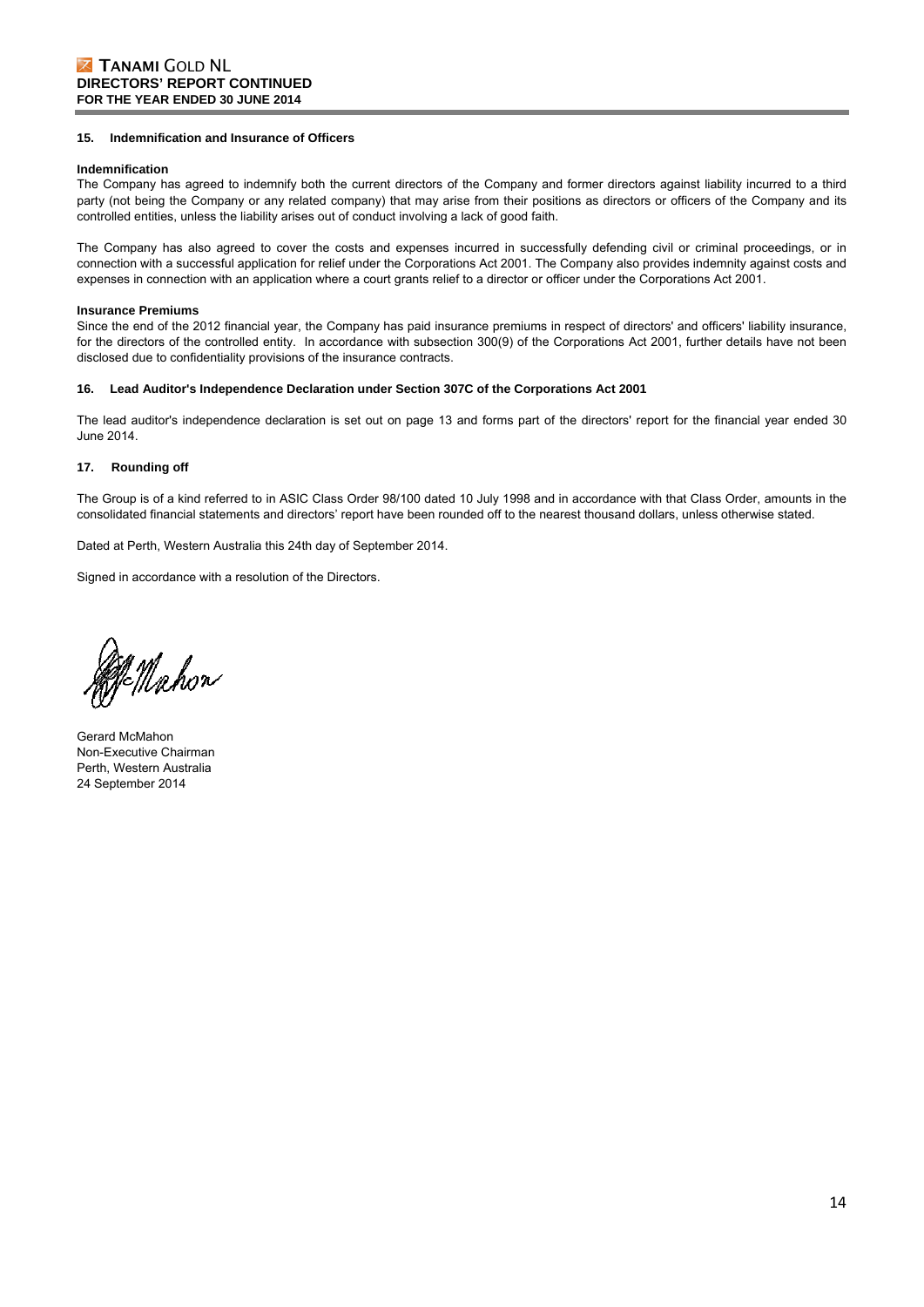

# Lead Auditor's Independence Declaration under Section 307C of the Corporations Act 2001

To: the directors of Tanami Gold NL

I declare that, to the best of my knowledge and belief, in relation to the audit for the financial year ended 30 June 2014 there have been:

- $(i)$ no contraventions of the auditor independence requirements as set out in the Corporations Act 2001 in relation to the audit; and
- no contraventions of any applicable code of professional conduct in relation to the  $(ii)$ audit.

Partner

Perth

24 September 2014

KPMG, an Australian partnership and a member firm of the KPMG network of independent member firms affiliated with KPMG International Cooperative ('KPMG International'), a Swiss entity.

Liability limited by a scheme approved under Professional Standards Legislation.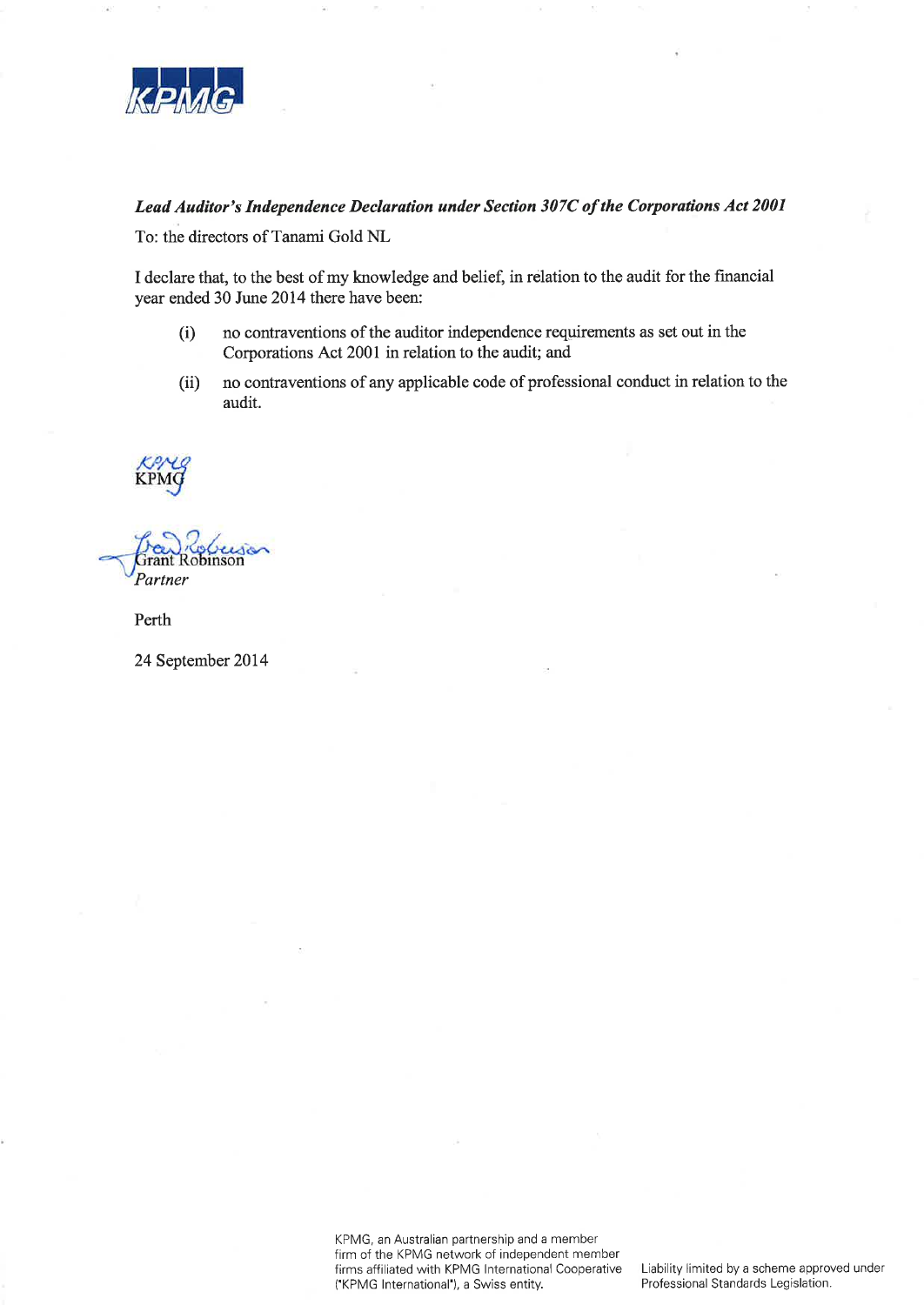# **Z TANAMI GOLD NL CORPORATE GOVERNANCE STATEMENT FOR THE YEAR ENDED 30 JUNE 2014**

#### **Tanami Gold NL Corporate Governance Statement**

The Board of Directors ('Board') of Tanami Gold NL ('Tanami' or the 'Company') is responsible for the corporate governance of the Company. The Board guides and monitors the business activities and affairs of the Company on behalf of its shareholders by whom they are elected and to whom they are accountable. To ensure that the Board is well equipped to discharge its responsibilities, the Company has adopted systems of control and accountability as the basis for the administration of corporate governance.

The Board is committed to administering its policies and procedures transparently, with integrity and following best practice principles. The Company's Corporate Governance Statement has been structured to promote compliance with the ASX Corporate Governance Council's Principles of Good Corporate Governance and Best Practice Recommendations ('Principles').

The Company's corporate governance Policies and Charters are available in the Corporate Governance section of the Company's website at www.tanami.com.au.

This Corporate Governance Statement summarises the Company's compliance with the ASX Corporate Governance Council's Principles as at the date of this report.

#### **Principle 1: Lay Solid Foundations for Management and Oversight**

The Company complies with this Principle.

#### **Recommendation 1.1: Establish the functions reserved to the Board**

The Company has adopted a Statement of Matters Reserved to the Board, a copy of which is available in the Corporate Governance section of the Company's website at www.tanami.com.au. In carrying out its responsibilities the Board:

- Recognises that its primary responsibility is to develop and oversee the business activities, corporate strategy and management of the Company for the benefit of its shareholders;
- Acknowledges its responsibilities to the Company's employees, the environment and the communities in which the Company operates and where appropriate, other stakeholders; and
- Strives to create shareholder value and ensure that shareholders' funds are prudently safeguarded.

To assist the Board in discharging its duties properly, it has established the following committees to assist in the proper discharge of its duties:

- Remuneration and Nomination Committee whose responsibilities include the identification of candidates considered suitable to act as Directors;
- Audit Committee whose responsibilities include reviewing and ensuring the quality and integrity of financial reporting;
- Systems of internal control which management and the Board have established in order to safeguard the Company's financial assets and facilitate compliance with relevant statutory and regulatory requirements;
- Processes for financial and business risk identification, quantification and mitigation;
- Effectiveness and independence of the external audit process; and
- Quality and relevance of financial information provided to management and the Board on which decisions will be based.

The Board takes an active and involved approach to the operation of the Company. Day to day operations are delegated by the Board to senior executives and personnel within the Company. The responsibility for the administration of the Company is delegated by the Board to the Company Secretary. The Board is responsible for appointing personnel at the most senior levels and ensuring all senior management personnel together with the Company Secretary and Financial Controller are appropriately qualified and experienced to discharge their responsibilities.

#### **Recommendation 1.2: Evaluation of the Performance of Senior Executives**

A formal performance review is undertaken with each of the Company's senior executives on an annual basis to review their performance over the preceding 12 month period and to set an action plan with specific outcomes and targets for the following 12 months.

This process took place during the year ended 30 June 2014.

### **Principle 2: Structure the Board to Add Value**

The Company complies with this recommendation.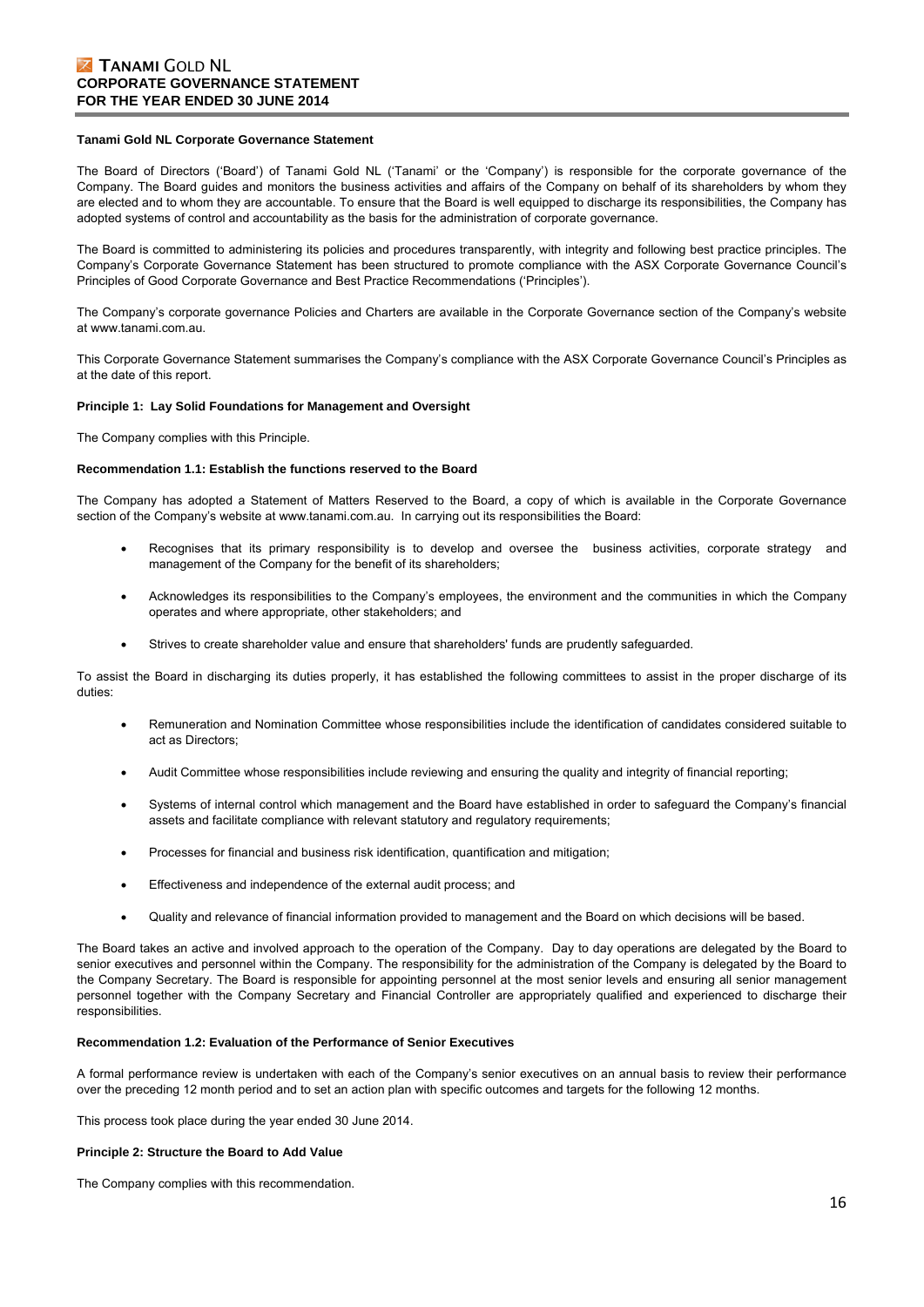#### **Recommendation 2.1, 2.2 and 2.3: Composition of the Board**

The Company's Board comprises the following Directors:

| <b>Director</b> | <b>Position</b>        | <b>Classification</b> |
|-----------------|------------------------|-----------------------|
| Mr G McMahon    | Non-Executive Chairman | Independent           |
| Mr A Dew        | Non-Executive Director | Not Independent       |
| Mr C Procter    | Non-Executive Director | Independent           |
| Mr B Montgomery | Non-Executive Director | Independent           |

Mr Procter is an Independent Non-Executive Director of Sun Hung Kai & Co Limited and Allied Overseas Limited both of which are subsidiaries of Allied Group Limited of which another subsidiary (Allied Properties Resources Limited) is the major shareholder of the Company.

Mr Procter has confirmed to the Board that he is able to act independently and on the basis of that assurance and the fact that his aforesaid directorships are only as an Independent Non-Executive Director of other Allied Group Limited subsidiaries, the Board considered Mr Procter to be independent at the time of his appointment and the announcement of same and continues to consider him independent.

The Company's Board composition complies with Recommendation 2.1 or 2.2 of Principle 2 as the majority of the Company's Board are independent and the Chairman of the Board is independent. The Board considers that the Company's Directors are appropriately qualified and have the skills and experience necessary to properly execute their duties. The skills and experience of each of the Company's Directors has been documented on page 3 of this report.

In determining whether or not a Director is independent, the Company makes reference to the independence indicators contained within Box 2.1 of Principle 2. The membership of the Board and its composition is subject to periodic review.

In accordance with the Company's Constitution, the tenure of a Director (other than the Managing Director/CEO (or equivalent) is subject to reappointment by shareholders not later than the third anniversary following his or her last appointment.

Subject to the requirements of the Corporations Act 2001, and the ASX Listing Rules, the Board does not subscribe to the principle of a set retirement age, and there is no maximum period of service as a Director.

The Directors are required to take into consideration any potential conflicts of interest when accepting appointments to other Boards.

A procedure exists to allow Directors, in the furtherance of their duties, to seek independent professional advice at the Company's expense. Independent professional advice may be sought by a Director generally; however the Managing Director/CEO (or equivalent) must be notified before advice is sought. The advice must only be sought in relation to the discharge of the Director's responsibilities to the Company. The Company will reimburse reasonable expenses where the above principles have been followed.

#### **Recommendation 2.4: Nomination Committee**

The Board has established a Nomination Committee (referred to as the Remuneration and Nomination Committee) which is responsible for, amongst other things, identifying individuals with the requisite skill set, experience and professional expertise from which the Company could benefit.

At the date of this report, the members of the Remuneration and Nomination Committee are Mr B Montgomery (Chairman), Mr GJ McMahon and Mr CC Procter. The composition of the Remuneration and Nomination Committee complies with Recommendation 2.4 of Principle 2 as it is comprised of a majority of independent Directors.

The Board considers that the current composition of the Remuneration and Nomination Committee is appropriate given the size of the entity and the skills and experience of the committee members. Details of the relevant qualifications and experience of Mr B Montgomery, Mr GJ McMahon and Mr CC Procter are set out in page 3 of this report.

The Remuneration and Nomination Committee has a formal charter, a copy of which can be found in the Corporate Governance section of the Company's website at www.tanami.com.au.

#### **Recommendation 2.5: Evaluation of the Performance of the Board**

The Chairman meets with each Director to assess and review their performance on an annual basis. In the event a Director's performance is unsatisfactory he or she will be asked to retire.

#### **Principle 3: Promote Ethical and Responsible Decision Making**

The Company complies with this recommendation except for the Diversity recommendations as indicated below.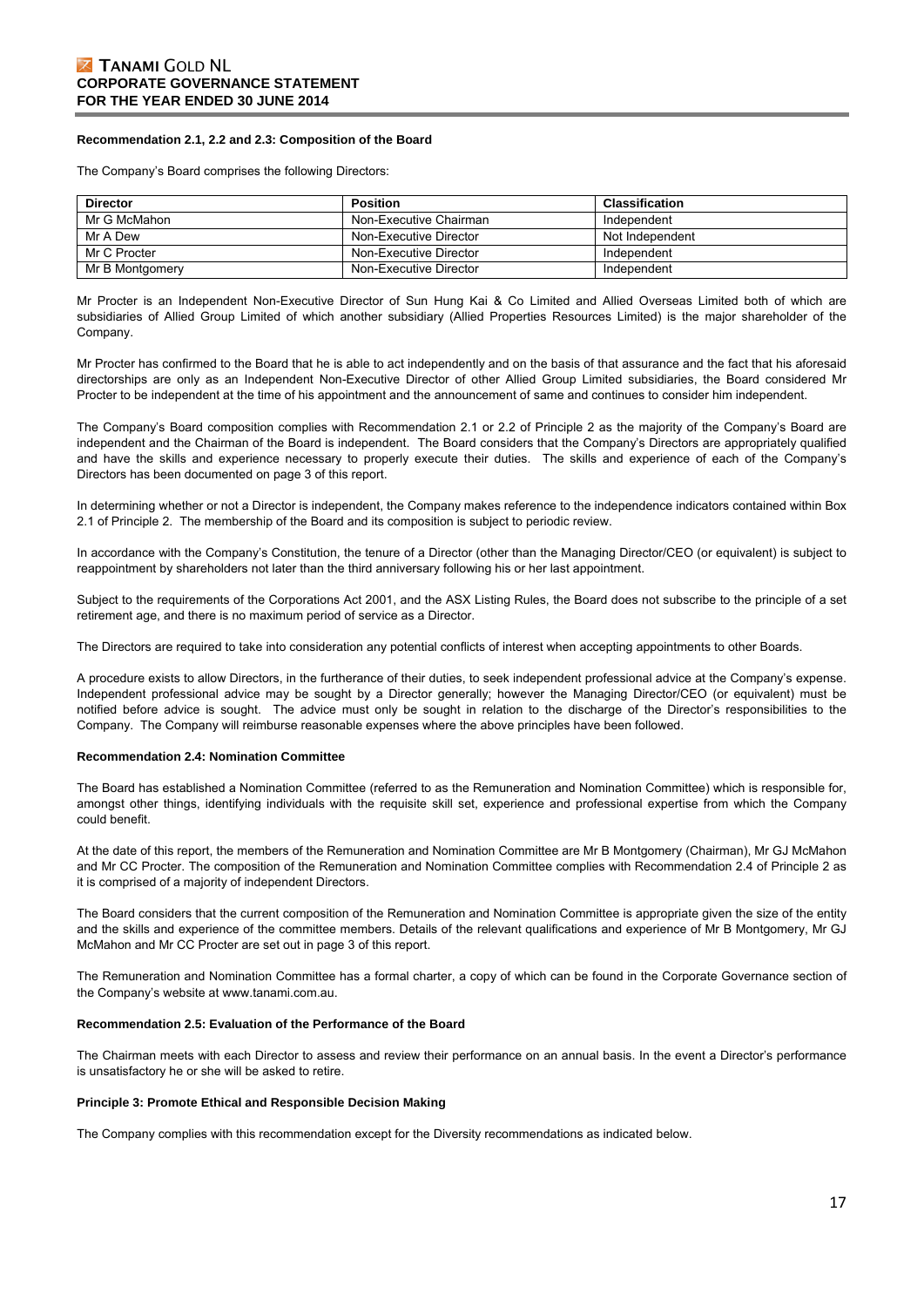# **Z TANAMI GOLD NL CORPORATE GOVERNANCE STATEMENT FOR THE YEAR ENDED 30 JUNE 2014**

#### **Recommendation 3.1: Code of Conduct**

The Board actively promotes ethical and responsible decision making and has established a:

- Code Of Conduct for the Company;
- Directors and Executives Code of Conduct;
- Policy for Reporting and Investigating Unethical Practices; and
- Whistle-blowers' Policy.

The Board maintains high standards of ethical and responsible decision making, recognising the legitimate interests of the Company's shareholders, employees, the environment and the communities in which the Company operates and the responsibilities it has to regulatory authorities.

#### **Recommendation 3.2, 3.3, and 3.4: Diversity**

The Company is fully supportive of workplace diversity. Whilst it was working towards the introduction of a formal diversity policy, given the current size of the Company it is not logistically appropriate. As it does not yet have a formal diversity policy in place, the Company does not comply with Recommendation 3.2 of Principle 3. Despite this, the Company always actively seeks the best candidate for its available positions regardless of gender, race, age, or cultural heritage.

The Company employs the following number of women in the following categories within its workforce:

| Category                                           | <b>Number</b> | Percentage |
|----------------------------------------------------|---------------|------------|
| Women employees in the Company                     |               | 29%        |
| Women in senior executive positions in the Company |               | 0%         |
| Women on the Board of the Company                  |               | $0\%$      |

#### **Principle 4: Safeguard Integrity in Financial Reporting**

The Company complies with this recommendation except as indicated below.

#### **Recommendation 4.1, 4.2 and 4.3: Audit Committee**

The Board has established an Audit Committee comprising Mr CC Procter (Chairman), Mr GJ McMahon and Mr B Montgomery. The structure of the Company's Audit Committee means that it complies with Recommendation 4.2 of Principle 4 which recommends that the Audit Committee comprise only Non-Executive Directors, the majority of whom should be independent.

The Board considers that the current composition of the Audit Committee is appropriate given the size of the entity and the skills and experience of the committee members. Details of the relevant qualifications and experience of each of the members of the Audit Committee are set out in page 3 of this report.

The Audit Committee has a formal charter that is available in the Corporate Governance section of the Company's website at www.tanami.com.au.

The Audit Committee is responsible for making a recommendation regarding the appointment of the external auditor to the Board (for subsequent approval by shareholders). The performance of the external auditor is assessed annually. Rotation of the external audit engagement partner is undertaken in line with the requirements of the Corporations Act 2001 and is managed by the external auditor.

#### **Principle 5: Make Timely and Balanced Disclosure**

The Company complies with this recommendation.

The Board has nominated its Company Secretary to be the person responsible for:

- Ensuring the Company's compliance with the ASX Listing Rules; and
- Overseeing and coordinating disclosure of information to the ASX, as well as communicating with the ASX.

In accordance with the ASX Listing Rules, the Company Secretary will ensure that the Company notifies the ASX immediately with regards to:

 All information concerning the Company that could reasonably be expected to have a material effect on the price or value of the Company's securities; and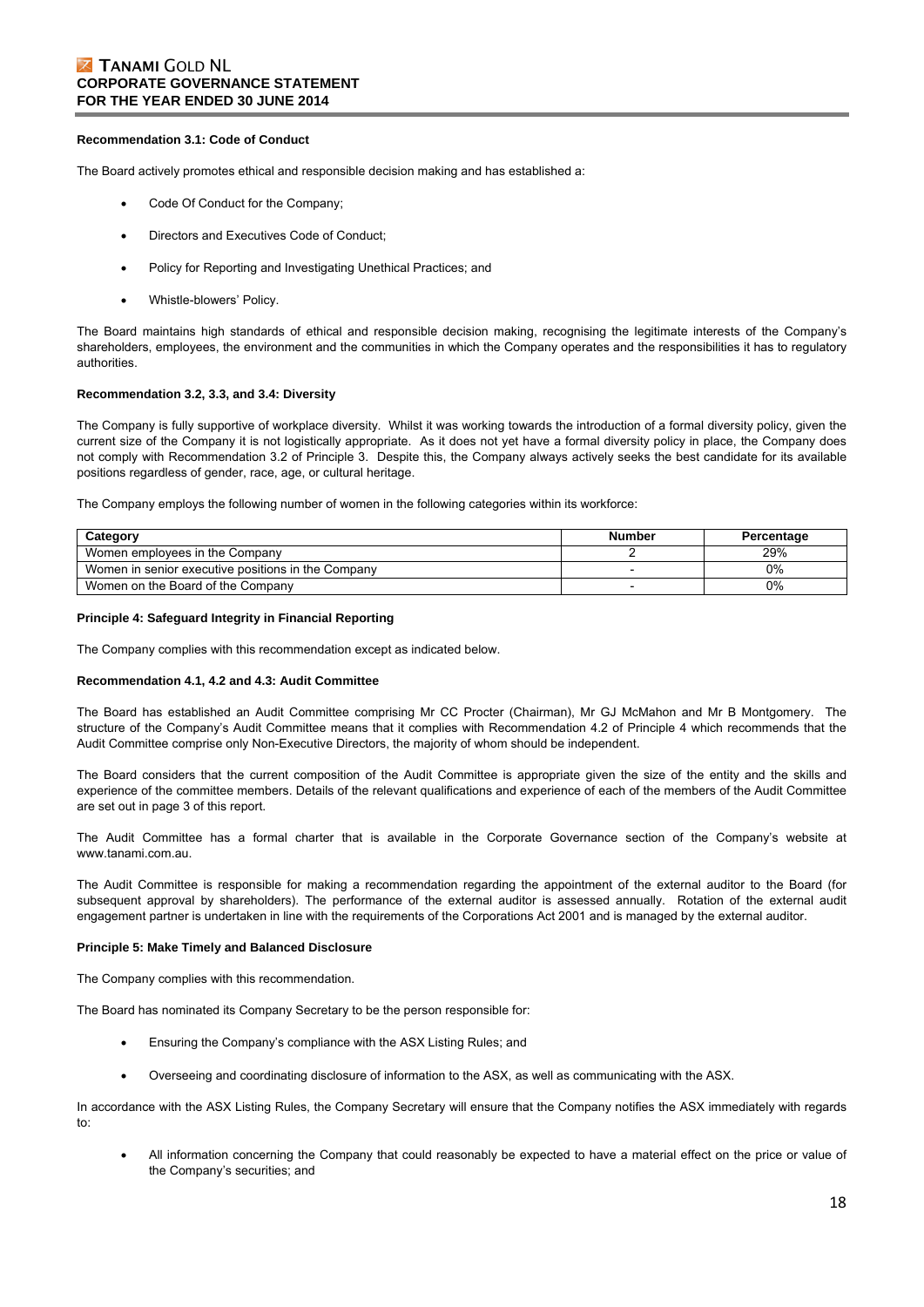# **Z TANAMI GOLD NL CORPORATE GOVERNANCE STATEMENT FOR THE YEAR ENDED 30 JUNE 2014**

 All information that would, or would be likely to, influence people who commonly invest in securities in deciding whether to acquire or dispose of the Company's securities.

#### **Recommendation 5.1 Disclosure**

The Board has a Disclosure Policy and the purpose of this policy is to ensure that the Company achieves best practice in complying with its continuous disclosure obligations under the Corporations Act and the ASX Listing Rules.

The Company is committed to ensuring that all announcements are made in a timely manner, are factual, do not omit material information and are expressed in a clear and objective manner.

The Board has introduced a Securities Trading Policy that deals with the sale and purchase of securities in the Company by its Key Management Personnel. Key Management Personnel for the purposes of this policy have been defined as Directors and those employees that report directly to the Company's Managing Director/CEO (or equivalent).

The Company's Securities Trading Policy is primarily designed to prevent any contravention of the insider trading provisions of the Corporations Act by the Company's Key Management Personnel.

The Company's Key Management Personnel are required to seek authorisation from the Chairman (in the case of Directors), or another Non-Executive Director (in the case of the Chairman) or the Managing Director/CEO (or equivalent) or Company Secretary (in the case of employees) prior to undertaking any transaction in the Company's securities.

As required by the ASX Listing Rules, the Company will notify the ASX of all transactions in securities of the Company conducted by a Director of the Company. Each Director of the Company has signed an agreement to provide information to the Company regarding any change in their shareholding in the Company as soon as possible after the date of change and in any event, no later than three business days after the date of the change.

The Company's Disclosure Policy and the Company's Securities Trading Policy can be found in the Corporate Governance section of the Company's website at www.tanami.com.au.

#### **Principle 6: Respect the Rights of Shareholders**

The Company complies with this recommendation.

The Company is committed (subject to commercial and confidentiality constraints) to maintaining direct, open and timely communications with all shareholders and prospective shareholders.

At a minimum, shareholders and prospective shareholders have access via the Company's website to the following information:

- ASX Announcements;
- Annual Financial Report;
- Annual Report;
- Notice of Meeting for the Annual General Meeting (AGM) and all accompanying papers;
- Report of the Chairman as disclosed at the AGM (ordinarily the same day as the AGM);
- Interim/half yearly Report; and
- Quarterly Reports.

The Company has a Shareholder Communication Policy a copy of which is available in the Corporate Governance section of the Company's website at www.tanami.com.au.

#### **Principle 7: Recognise and Manage Risk**

The Company complies with this recommendation.

The Board's Audit Committee assists the Board by reviewing the:

- Quality and Integrity of financial reporting;
- Systems of internal control which management and the Board have established in order to safeguard the Company's financial assets and facilitate compliance with relevant statutory and regulatory requirements;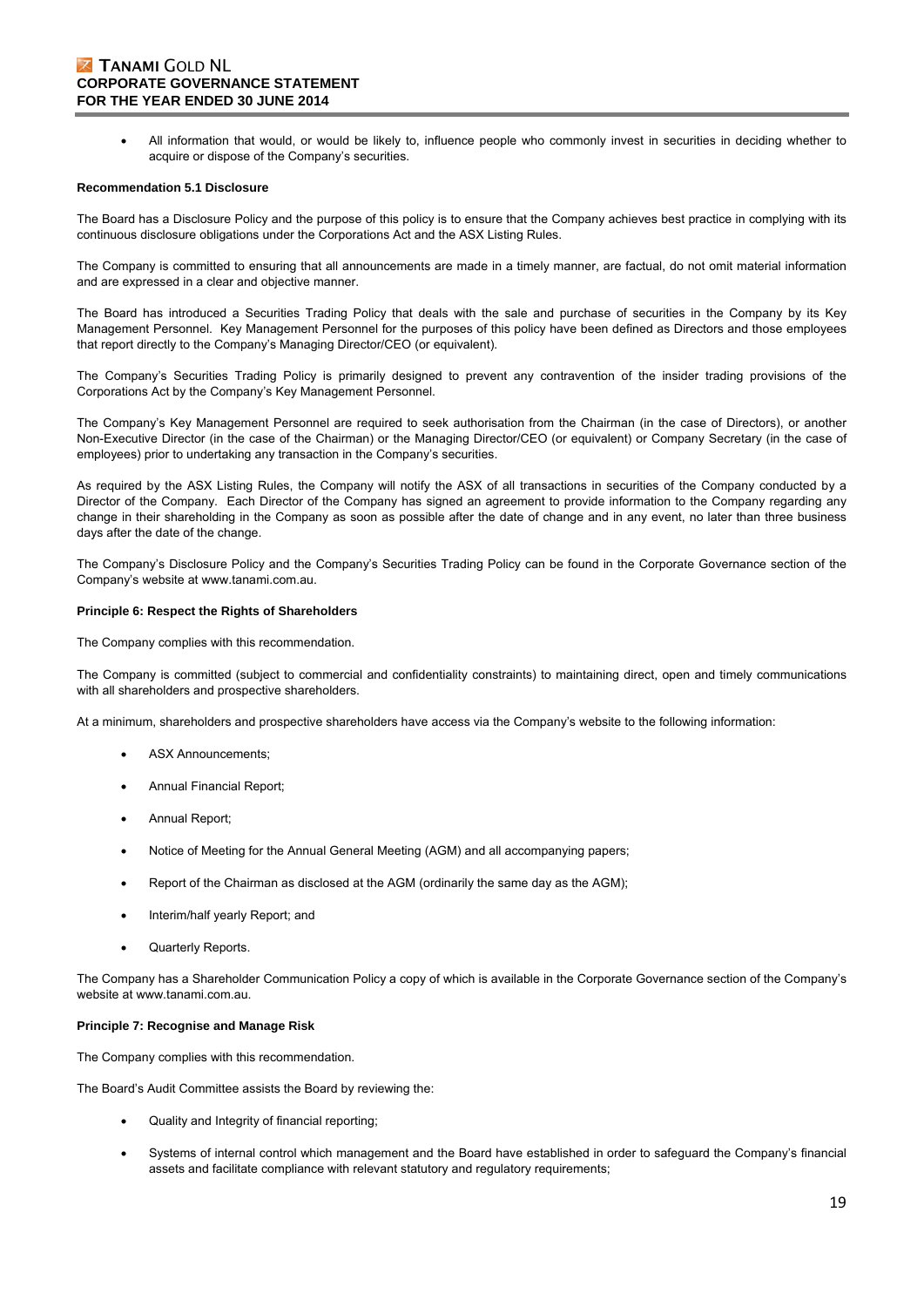- Processes for financial and business risk identification, quantification and mitigation;
- Effectiveness and independence of external audit process; and
- Quality and relevance of financial information provided to management and the Board on which decisions will be based.

#### **Principle 8: Remunerate Fairly and Responsibly**

The Company complies with this recommendation except as documented below.

#### **Recommendation 8.1: Remuneration and Nomination Committee**

The Board established a Remuneration and Nomination Committee on 1 July 2005. The Remuneration and Nomination Committee was established to determine appropriate levels of remuneration for Executive and Non-Executive Directors, to review the various skills and experience on the Board, identify specific individuals for nomination as directors and overseeing Board and executive succession planning.

The Remuneration and Nomination Committee Charter is available in the governance section of the Company's website at www.tanami.com.au.

#### **Recommendation 8.2: Composition of the Remuneration and Nomination Committee**

The Company's Remuneration and Nomination Committee comprises Mr B Montgomery (Chairman), Mr GJ McMahon and Mr CC Procter. This composition does comply with Principle 8.2 as the majority of the Company's Remuneration and Nomination Committee are independent. The members of the Remuneration and Nomination Committee are appropriately qualified and have the skills and experience necessary to properly execute their duties. The skills and experience of Mr B Montgomery, Mr GJ McMahon and Mr CC Procter are documented on page 3 of this report.

#### **Recommendation 8.3: Distinction between Non-Executive Directors' Remuneration and Remuneration of Executive Directors and Senior Executives**

Fees for Non-Executive Directors are not linked to the performance of the Company. However, to align Non-Executive Directors' interests with shareholder interests, Non-Executive Directors are encouraged to hold shares in the Company that have been purchased on-market (subject to the provisions of the Tanami Gold NL Securities Trading Policy).

Generally, Non-Executive Directors should not:

- Receive options or cash bonuses from the Company. However, the Board has the discretion to determine (where shareholder approval is obtained) that Non-Executive Directors be granted incentive shares and/or options; and
- Be provided with retirement benefits other than superannuation.

Compensation levels for senior executives of the Company are competitively set to attract and retain appropriately qualified and experienced executives.

Compensation levels are designed to attract suitably qualified candidates, reward the achievement of strategic objectives, and to achieve the broader outcome of creation of value for shareholders. Compensation packages include a mix of fixed compensation and equity-based compensation as well as employer contributions to superannuation funds.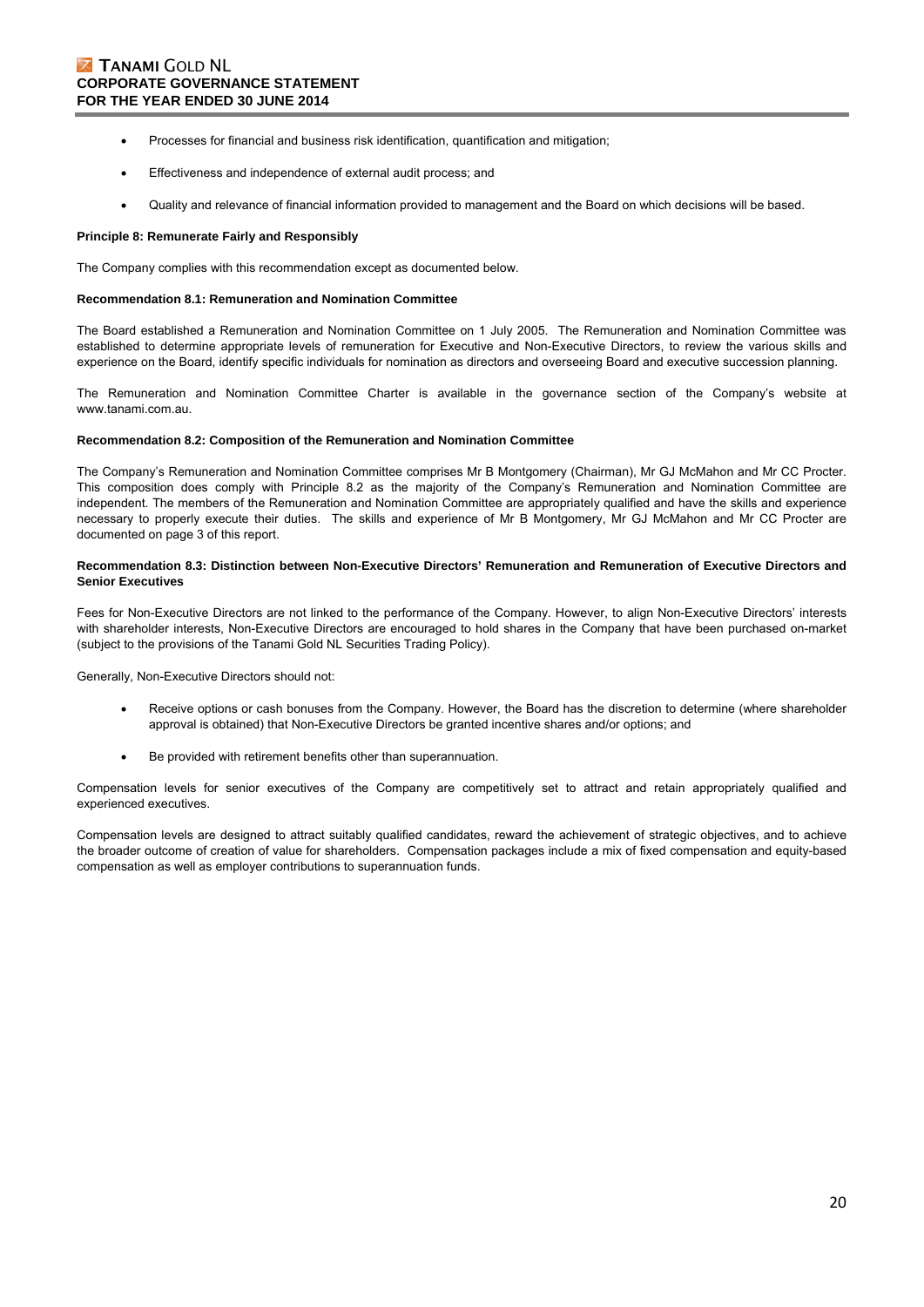# **Z TANAMI GOLD NL CONSOLIDATED STATEMENT OF PROFIT OR LOSS AND OTHER COMPREHENSIVE INCOME FOR THE YEAR ENDED 30 JUNE 2014**

|                                                                                                                              |             | Consolidated |           |  |
|------------------------------------------------------------------------------------------------------------------------------|-------------|--------------|-----------|--|
|                                                                                                                              |             |              | Restated* |  |
|                                                                                                                              |             | 2014         | 2013      |  |
|                                                                                                                              | <b>Note</b> | \$'000       | \$'000    |  |
| Revenue from operating activities                                                                                            | 3           | 1 609        | 51 469    |  |
| Mine costs (including depreciation, amortisation and impairment)                                                             | 4           | (12370)      | (79087)   |  |
| Profit on sale of assets                                                                                                     |             | 784          | 1 3 2 0   |  |
| Other income                                                                                                                 | 3           | 17           | 366       |  |
| Exploration and evaluation expenses                                                                                          | 14          | (5 103)      | (24 495)  |  |
| Corporate and other expenses                                                                                                 |             | (3 148)      | (10467)   |  |
| <b>Results from operating activities</b>                                                                                     |             | (18211)      | (60 894)  |  |
| Financial income                                                                                                             | 6           | 167          | 533       |  |
| Financial expenses                                                                                                           | 6           | (1584)       | (7672)    |  |
| Net finance expense                                                                                                          |             | (1417)       | (7139)    |  |
| Loss before income tax                                                                                                       |             | (19628)      | (68033)   |  |
| Income tax expense                                                                                                           | 7           |              |           |  |
| Loss for the year                                                                                                            |             | (19628)      | (68033)   |  |
| Other comprehensive loss for the year (net of income tax)<br>Total comprehensive loss for the year attributable to owners of |             |              |           |  |
| the Company                                                                                                                  |             | (19628)      | (68033)   |  |
| Earnings per share                                                                                                           |             |              |           |  |
| Basic loss per share                                                                                                         | 26          | (0.022)      | (0.183)   |  |
| Diluted loss per share                                                                                                       | 26          | (0.022)      | (0.183)   |  |

\*Refer to note 14 for the full information regarding the impact of the prior period restatement as a result of the voluntary change in accounting policy.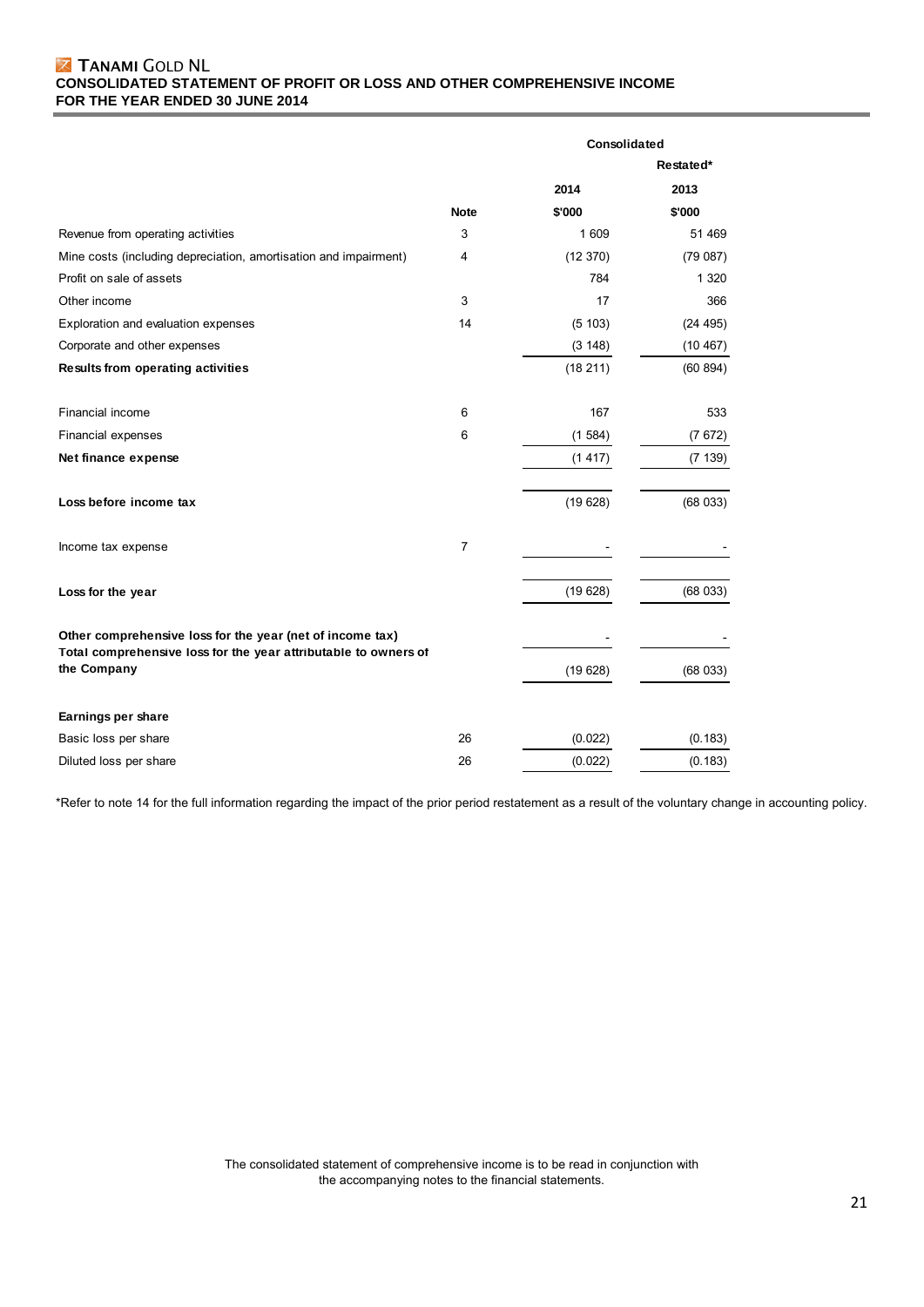# **Z TANAMI GOLD NL CONSOLIDATED STATEMENT OF FINANCIAL POSITION FOR THE YEAR ENDED 30 JUNE 2014**

|                                                            |             |                |                             | Consolidated                |  |
|------------------------------------------------------------|-------------|----------------|-----------------------------|-----------------------------|--|
| <b>Assets</b>                                              | <b>Note</b> | 2014<br>\$'000 | Restated*<br>2013<br>\$'000 | Restated*<br>2012<br>\$'000 |  |
| <b>Current assets</b><br>Cash and cash equivalents         | 9           | 925            | 1 623                       | 2815                        |  |
| Other receivables                                          | 10          | 204            | 609                         | 1814                        |  |
| Available for sale financial assets                        | 11          |                | 1881                        | 6 0 8 4                     |  |
| Inventories                                                | 12          | 1 4 8 2        | 2 4 8 4                     | 8713                        |  |
| <b>Total current assets</b>                                |             | 2611           | 6 5 9 7                     | 19 4 26                     |  |
| <b>Non-current assets</b>                                  |             |                |                             |                             |  |
| Other receivables                                          | 10          | 2 7 1 4        | 5 5 1 9                     | 5 3 9 6                     |  |
| Property, plant and equipment                              | 13          | 7 0 8 6        | 8 5 7 9                     | 30 275                      |  |
| Acquired exploration and evaluation                        | 14          | 20 719         | 20 719                      | 20 719                      |  |
| <b>Total non-current assets</b>                            |             | 30 519         | 34 817                      | 56 390                      |  |
|                                                            |             |                |                             | 75816                       |  |
| <b>Total assets</b>                                        |             | 33 130         | 41 4 14                     |                             |  |
| Liabilities                                                |             |                |                             |                             |  |
| <b>Current liabilities</b>                                 |             |                |                             |                             |  |
| Interest-bearing liabilities                               | 15          | 7 3 7 2        | 9625                        | 599                         |  |
| Trade and other payables                                   | 16          | 785            | 2879                        | 12 987                      |  |
| Provisions                                                 | 17          | 155            | 936                         | 1408                        |  |
| <b>Total current liabilities</b>                           |             | 8 3 1 2        | 13 440                      | 14 994                      |  |
| <b>Non-current liabilities</b>                             |             |                |                             |                             |  |
| Interest-bearing liabilities                               | 15          |                | 319                         | 28 4 21                     |  |
| Provisions                                                 | 17          | 11 108         | 5 3 1 2                     | 5 1 9 2                     |  |
| <b>Total non-current liabilities</b>                       |             | 11 108         | 5 6 3 1                     | 33 613                      |  |
| <b>Total liabilities</b>                                   |             | 19 4 20        | 19 071                      | 48 607                      |  |
| <b>Net assets</b>                                          |             | 13710          | 22 343                      | 27 209                      |  |
| <b>Equity</b>                                              |             |                |                             |                             |  |
| <b>Issued capital</b>                                      | 18          | 317 637        | 306 661                     | 244 189                     |  |
| <b>Accumulated losses</b>                                  | 19          | (305 800)      | (286 172)                   | (218139)                    |  |
| Reserves                                                   |             | 1873           | 1854                        | 1 1 5 9                     |  |
| Total equity attributable to equity holders of the Company |             | 13710          | 22 343                      | 27 209                      |  |

\*Refer to note 14 for the full information regarding the impact of the prior period restatement as a result of the voluntary change in accounting policy.

The consolidated statement of financial position is to be read in conjunction with the accompanying notes to the financial statements.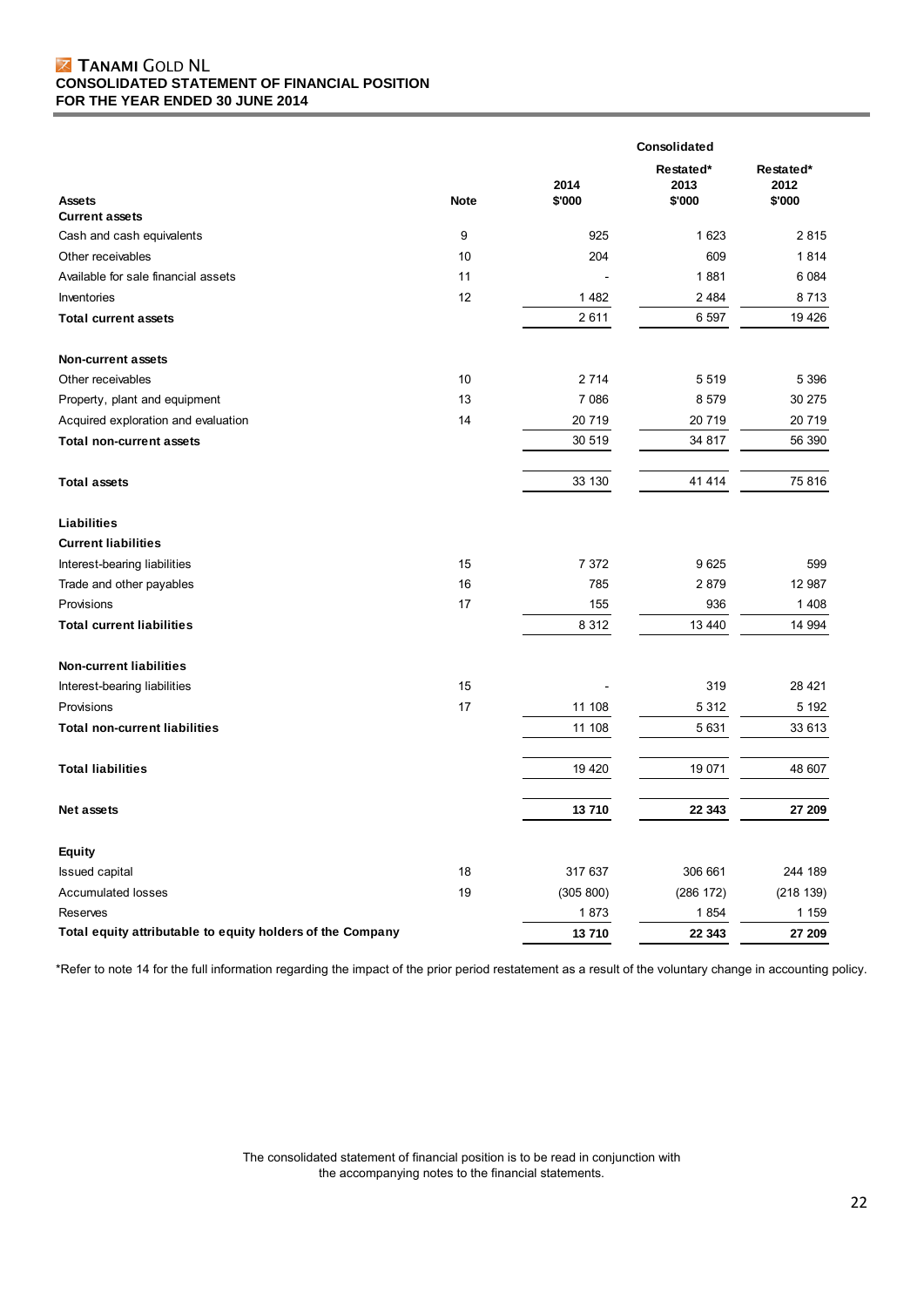|                                                                                                     | <b>Issued Capital</b> | Accumulated<br>Losses        | <b>Share Based</b><br>Payment<br>Reserve | Total           |
|-----------------------------------------------------------------------------------------------------|-----------------------|------------------------------|------------------------------------------|-----------------|
|                                                                                                     | \$'000                | \$'000                       | \$'000                                   | \$'000          |
| Consolidated                                                                                        |                       |                              |                                          |                 |
| Balance at 1 July 2012 (*Restated)                                                                  | 244 189               | (218 139)                    | 1 159                                    | 27 209          |
| Total comprehensive loss for the year                                                               |                       |                              |                                          |                 |
| Loss for the year                                                                                   |                       | (68033)                      |                                          | (68033)         |
| Total comprehensive loss for the year                                                               |                       | (68033)                      |                                          | (68033)         |
| Transactions with owners, recorded direct to equity<br>Contributions by and distributions to owners |                       |                              |                                          |                 |
| Share based payments transactions                                                                   |                       |                              | 695                                      | 695             |
| Limited recourse loans                                                                              | 466                   |                              |                                          | 466             |
| Total contributions by and distributions to owners                                                  | 466                   | $\qquad \qquad \blacksquare$ | 695                                      | 1 1 6 1         |
| Shares issued during the year, net of issue costs                                                   | 62 006                |                              | $\overline{\phantom{a}}$                 | 62 006          |
| Total transaction with owners                                                                       | 62 472                |                              | 695                                      | 63 167          |
| Balance at 30 June 2013 (*Restated)                                                                 | 306 661               | (286 172)                    | 1854                                     | 22 343          |
| Consolidated                                                                                        |                       |                              |                                          |                 |
| Balance at 1 July 2013 (*Restated)                                                                  | 306 661               | (286 172)                    | 1854                                     | 22 343          |
| Total comprehensive income for the year                                                             |                       |                              |                                          |                 |
| Loss for the year                                                                                   |                       | (19628)                      |                                          | (19628)         |
| Total comprehensive loss for the year                                                               |                       | (19628)                      |                                          | (19628)         |
| Transactions with owners, recorded direct to equity                                                 |                       |                              |                                          |                 |
| Contributions by and distributions to owners                                                        |                       |                              |                                          |                 |
| Share based payments transactions                                                                   |                       |                              | 19                                       | 19              |
| Total contributions by and distributions to owners                                                  |                       |                              | 19                                       | $\overline{19}$ |
| Shares issued during the year, net of issue costs                                                   | 10 976                | $\overline{\phantom{a}}$     |                                          | 10 976          |
| Total transaction with owners                                                                       | 10 976                |                              | 19                                       | 10 995          |
| Balance at 30 June 2014                                                                             | 317 637               | (305 800)                    | 1873                                     | 13710           |

\*Refer to note 14 for the full information regarding the impact of the prior period restatement as a result of the voluntary change in accounting policy.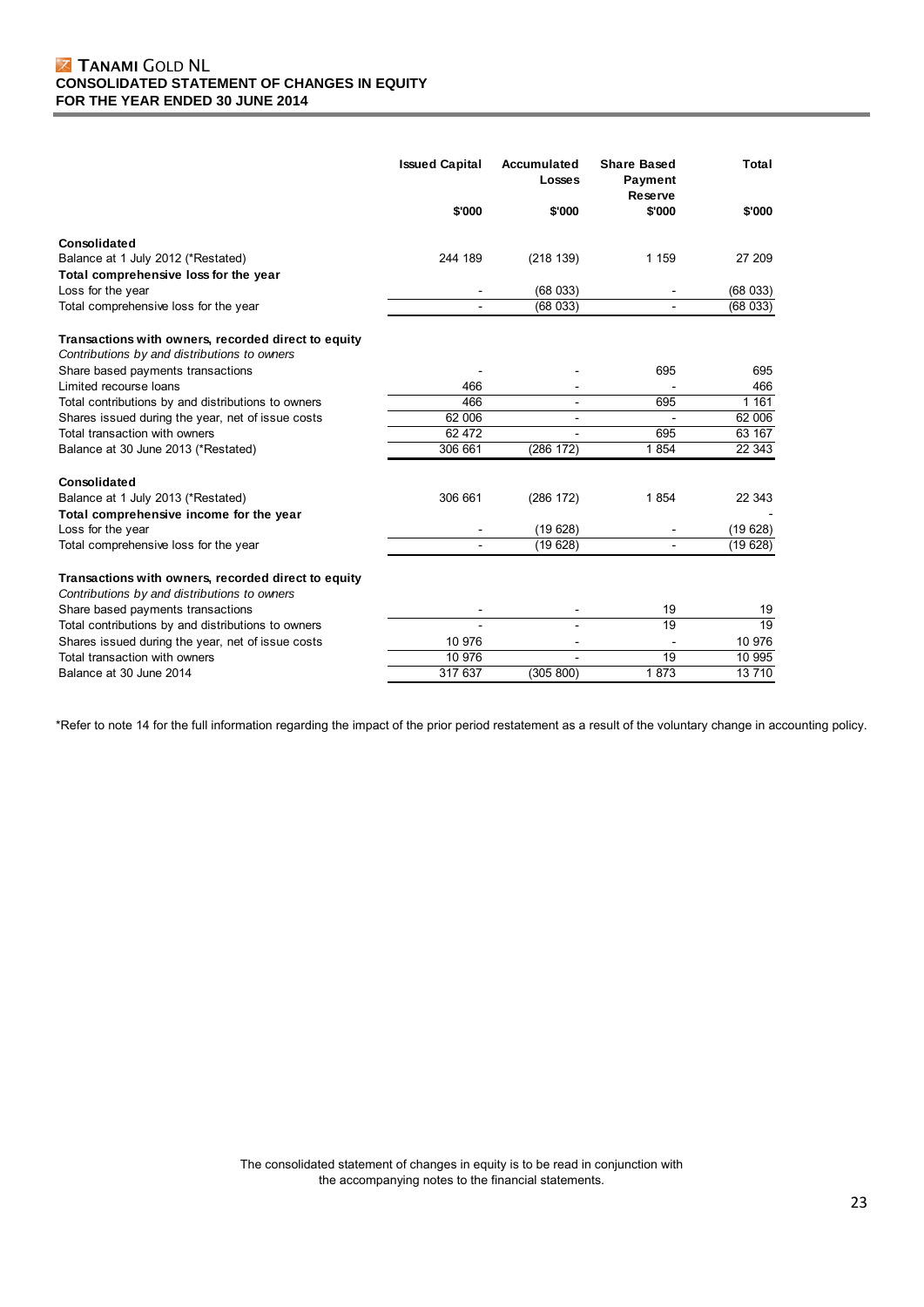# **Z TANAMI GOLD NL CONSOLIDATED STATEMENT OF CASH FLOWS FOR THE YEAR ENDED 30 JUNE 2014**

|                                                              |             | For<br>year ended<br>30 Jun<br>2014<br>\$'000 | *Restated<br>For<br>year ended<br>30 Jun<br>2013<br>\$'000 |
|--------------------------------------------------------------|-------------|-----------------------------------------------|------------------------------------------------------------|
| Cash flows from operating activities                         | <b>Note</b> |                                               |                                                            |
| Cash receipts from customers                                 |             | 1626                                          | 51 835                                                     |
| Cash payments in the course of operations                    |             | (9765)                                        | (56316)                                                    |
| Cash payments for withholding tax                            |             | (62)                                          | (195)                                                      |
| Interest received                                            |             | 147                                           | 196                                                        |
| Interest paid                                                |             | (708)                                         | (1883)                                                     |
| Payments for exploration and evaluation                      |             | (5362)                                        | (27339)                                                    |
| Payments for exploration security deposits                   |             | (71)                                          | 177                                                        |
| Proceeds from exploration security deposit refunds           |             | 2719                                          | (130)                                                      |
| Net cash used by operating activities                        | 27(b)       | (11476)                                       | (33655)                                                    |
| Cash flows from investing activities                         |             |                                               |                                                            |
| Payments for property, plant and equipment                   |             | (476)                                         | (3829)                                                     |
| Proceeds from sale of financial assets                       |             | 2 6 6 9                                       | 4 4 2 5                                                    |
| Payments for development expenditure                         |             |                                               | (11677)                                                    |
| Net cash provided/(used) from investing activities           |             | 2 1 9 3                                       | (11081)                                                    |
| Cash flows from financing activities                         |             |                                               |                                                            |
| Net proceeds from issue of shares and options                |             | 11 133                                        | 46 661                                                     |
| Proceeds from borrowings                                     |             | 8 0 0 0                                       | 39 460                                                     |
| Net proceeds from repayment of limited recourse loans        |             |                                               | 310                                                        |
| Repayment of borrowings                                      |             | (10000)                                       | (42 189)                                                   |
| Repayment of finance lease liabilities                       |             | (548)                                         | (698)                                                      |
| Net cash provided from financing activities                  |             | 8 5 8 5                                       | 43 544                                                     |
| Net decrease in cash and cash equivalents held               |             | (698)                                         | (1 192)                                                    |
| Cash and cash equivalents at beginning of the financial year |             | 1 623                                         | 2815                                                       |
| Cash and cash equivalents at the end of the financial year   | 27(a)       | 925                                           | 1 623                                                      |

\*Refer to note 14 for the full information regarding the impact of the prior period restatement as a result of the voluntary change in accounting policy.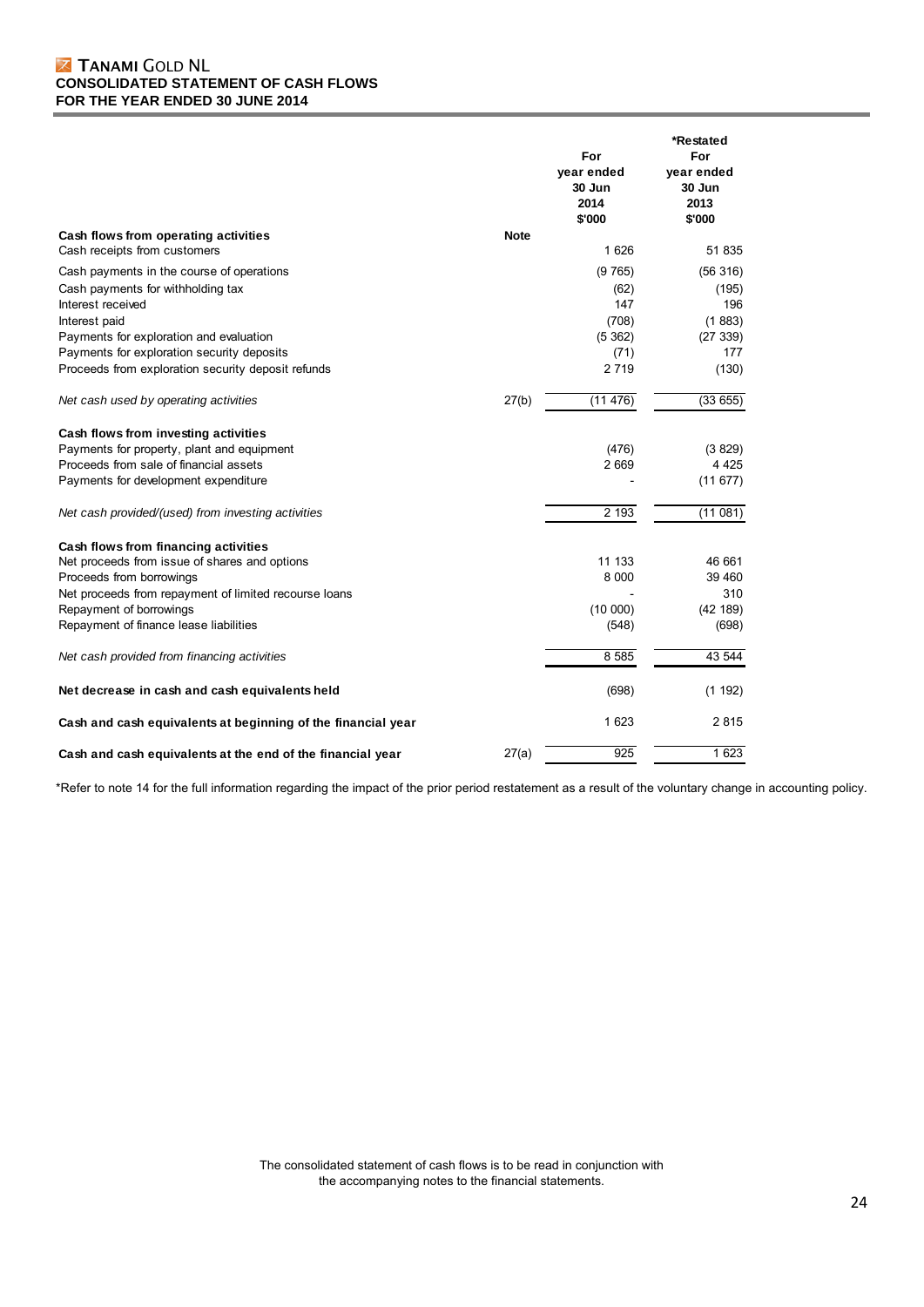#### **1. Significant Accounting Policies**

#### **(a) Reporting Entity**

Tanami Gold NL ('the Company') is a company domiciled in Australia. The address of the Company's registered office is Unit B1, 431 Roberts Road, Subiaco Western Australia 6008. The consolidated financial statements of the Company as at and for the year ended 30 June 2014 comprise the Company and its subsidiaries (together referred to as the "Consolidated Entity") and the Consolidated Entity's interest in associates. The Consolidated Entity is a for profit entity and is primarily involved in gold exploration.

#### **(b) Basis of Preparation**

#### *Statement of Compliance*

The consolidated financial statements are general purpose financial statements which have been prepared in accordance with Australian Accounting Standards (AASBs) adopted by the Australian Accounting Standards Board (AASB) and the Corporations Act 2001. The consolidated financial statements comply with International Financial Reporting Standards (IFRSs) adopted by the International Accounting Standards Board (IASB).

The consolidated financial statements were authorised for issue by the Board of Directors on 24 September 2014.

#### *Basis of Measurement*

The consolidated financial statements have been prepared on the historical cost basis.

#### *Going Concern Basis of Preparation*

The financial statements have been prepared on a going concern basis which contemplates the continuity of normal business activity and the realisation of assets and the settlement of liabilities in the normal course of business.

The Consolidated Entity has generated a total comprehensive loss for the year ended 30 June 2014 of \$19,627,687 (2013: Restated loss \$68,032,870). At 30 June 2014, it had a net working capital deficit of \$5,701,653 (2013: Deficit \$6,842,481).

At 30 June 2014, the Company had drawn down a total of A\$7.0 million under its existing A\$15.0 million Loan Facility with Sun Hung Kai International Bank (Brunei) Limited ('SHKIBBL'). The Loan Facility is classified as a current liability at 30 June 2014. On 23 September 2014, the Company received a letter from SHKIBBL agreeing in principle to extend the A\$15.0 million unsecured loan facility repayment date from 31 March 2015 to 31 March 2016 (all terms and conditions are expected to be consistent with the original agreement) subject to contract.

On 7 July 2014, the Company announced that it had reached an agreement with ABM Resources NL ('ABM') to lease the Coyote Gold Plant, associated infrastructure and underlying mining leases ('Coyote'). The terms of the lease agreement provides that ABM will pay the Company a licence fee equal to the Company's monthly Coyote care and maintenance costs (but not exceeding \$150,000 in any one month) during the licence term.

Subject to conditions precedent the terms of the lease agreement include:

- A \$2.0 million lease payment made in advance for the first 12 months of production;
- An option to extend the lease for a further 12 months for a further lease payment of \$2.0 million; and
- An option to purchase Coyote for \$3.0 million.

On 2 September 2014, the Company obtained a new legally binding letter of support from AP Finance Limited for the continuation of its offer to provide an unsecured Loan Facility of A\$12.0 million. The Loan Facility repayment date has been extended to 31 March 2016 and the Company has not made any drawdowns (all terms and conditions are consistent with the original letter of support).

The Company's cashflow forecast shows the Company will be able to fund its ongoing activities at least 12 months from the signing date of this report.

The Company may also be required to source additional cash from debt or equity markets or from the sale of other assets. The Company has demonstrated historically that it can raise funds through both debt and equity avenues and can repay its debts as and when they fall due.

Given the above, the Directors consider that there are reasonable grounds to believe that the Company will be able to pay its debts as and when they become due and payable and the Directors are confident that the going concern basis of preparation remains appropriate.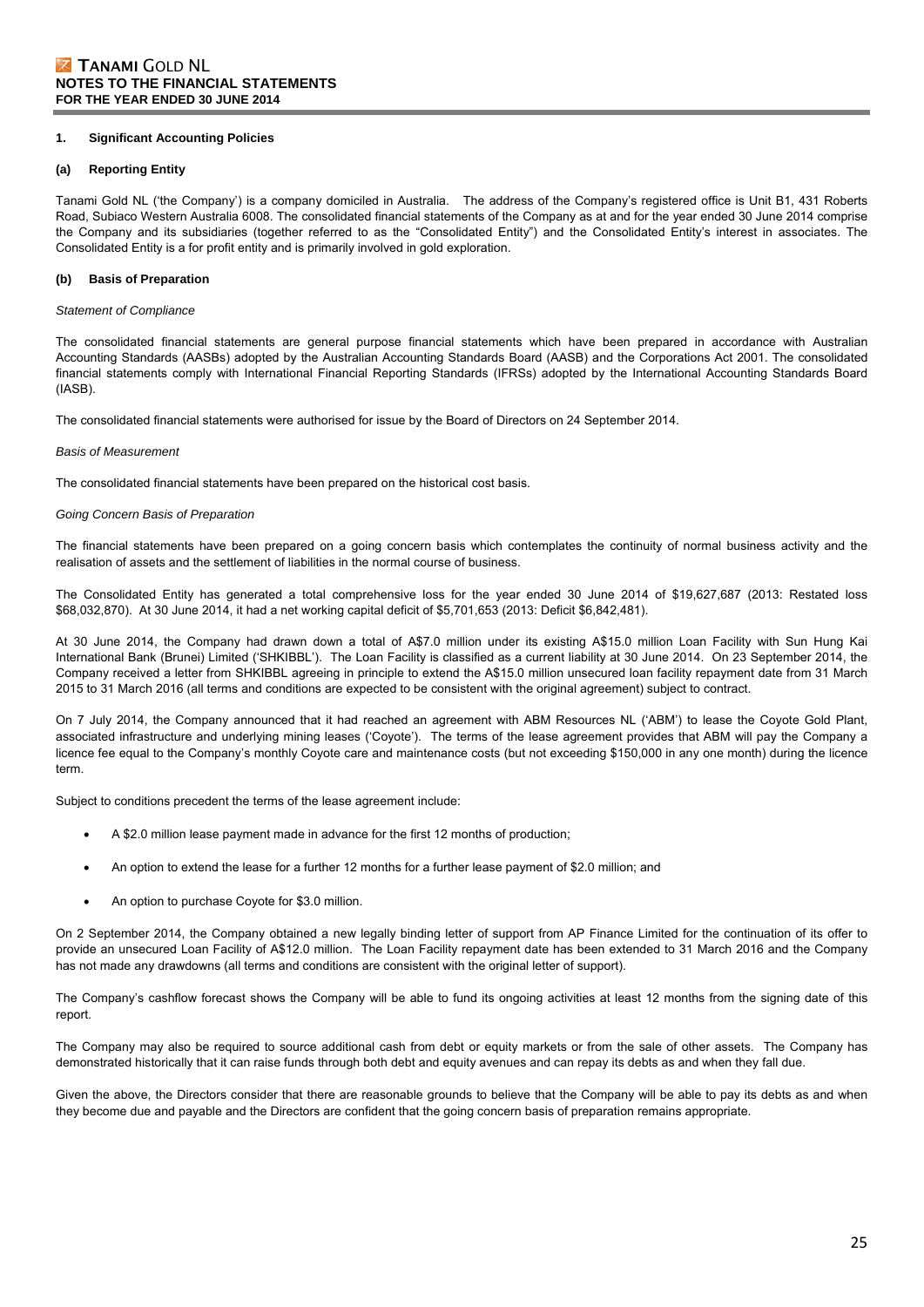#### **(b) Basis of Preparation (continued)**

#### *Functional and Presentation Currency*

These consolidated financial statements are presented in Australian dollars, which is the Company's functional currency.

#### *Use of estimates and judgements*

The preparation of consolidated financial statements requires management to make judgements, estimates and assumptions that affect the application of accounting policies and the reported amounts of assets, liabilities, income and expenses. Actual results may differ from these estimates. Estimates and underlying assumptions are reviewed on an ongoing basis. Revisions to accounting estimates are recognised in the period in which the estimate is revised and in any future periods affected.

Judgements made by management in the application of the Australian Accounting Standards that have significant effect on the financial report and estimates with a significant risk of material adjustment in the next year are discussed below.

#### *Accounting estimates and judgements*

Management discussed with the Audit Committee the development, selection and disclosure of the Consolidated Entity's critical accounting policies and estimates and the application of these policies, estimates and judgements. The estimates and judgements that may have a significant impact on the carrying amount of assets and liabilities are discussed below:

#### *(i) Mine rehabilitation and site restoration provision*

The Consolidated Entity assesses its mine rehabilitation and site restoration provision at each balance date in accordance with accounting policy note 1(j). Significant judgement is required in determining the provision for mine rehabilitation and site restoration as there are many transactions and other factors that will affect the ultimate liability payable to rehabilitate and restore the mine sites and related assets. Factors that will affect this liability include future development, changes in technology, price increases and changes in interest rates. When these factors change or become known in the future, such differences will impact the site restoration provision and asset in the period in which they change or become known.

#### *(ii) Units of production method of amortisation*

The Consolidated Entity amortises mine properties in production on a units of production basis over economically recoverable reserves and resources. These calculations require the use of estimates and assumptions. Significant judgement is required in assessing the available reserves and resources under this method. Factors that must be considered in determining reserves and resources are the complexity of metallurgy, product prices, foreign exchange rates, cost structures and future developments. When these factors change or become known in the future, such differences will impact amortisation expense and the carrying value of mine property assets.

#### *(iii) Determination of ore reserves and mineral resource*

The Consolidated Entity estimates its ore reserves and mineral resources based on information compiled by competent persons in accordance with the Australian Code for Reporting of Mineral Resources and Ore Reserves December 2004 (the JORC code). Reserves and where applicable resources determined in this way are used in the calculation of amortisation and impairment charges, the assessment of mine lives and for forecasting the timing of the payment of restoration costs.

When a change in estimated recoverable gold ounces contained in proved and probable ore reserves, and where applicable, resources, is made, amortisation and depreciation is accounted for prospectively.

#### *(iv) Impairment*

In accordance with accounting policy note 1(i), the Consolidated Entity, in determining whether the recoverable amount of its cash generating unit is the higher of fair value less costs to sell or value-in-use against which asset impairment is to be considered, undertakes future cash flow calculations which are based on a number of critical estimates and assumptions including, for its mine properties, forward estimates of:

- mine life, including quantities of mineral reserves and resources for which there is a high degree of confidence of economic extraction with given technology;
- production levels and demand;
- metal price;
- inflation;
- cash costs of production; and
- discount rates applicable to the cash generating unit; and or
- offers to purchase the CGU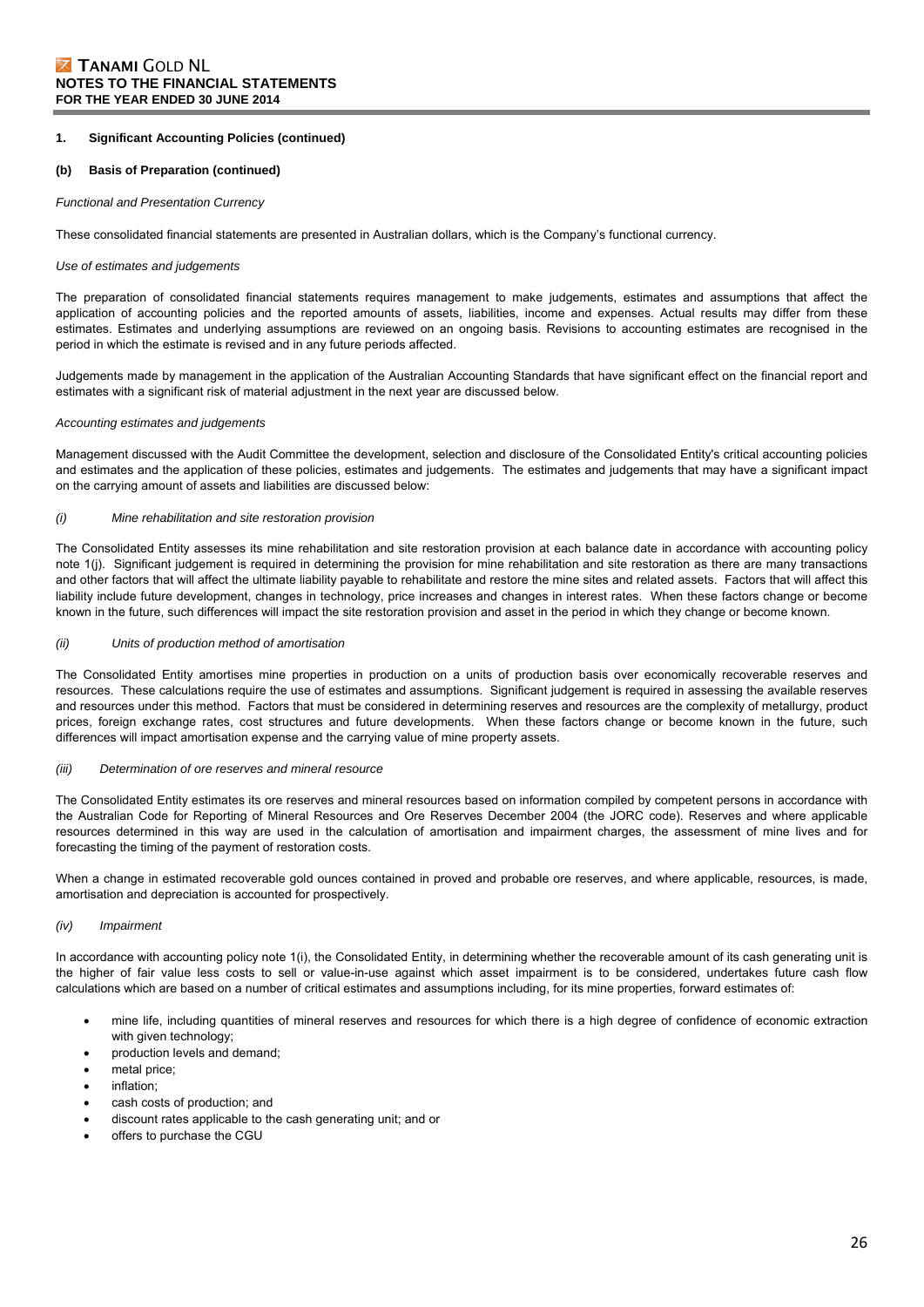#### **(b) Basis of Preparation (continued)**

*(v) Impairment of exploration and evaluation of assets, investment in subsidiary and loans to subsidiary* 

The ultimate recoupment of the value of exploration and evaluation assets, the Company's investment in its subsidiaries and loans to its subsidiaries is dependent on successful development and commercial exploitation, or alternatively, sale, of the underlying mineral exploration properties. The Consolidated Entity undertakes at least on an annual basis, a comprehensive review of indicators of impairment of these assets. There is significant estimation and judgement in determining the inputs and assumptions used in determining the recoverable amounts where there are impairment indicators.

The key areas of estimation and judgement that are considered in this review include:

- recent drilling results and reserves and resource estimates;
- environmental issues that may impact the underlying tenements;
- the estimated market value of assets at the review date;
- independent valuation of underlying assets that may be available;
- fundamental economic factors such as the gold price, exchange rates and current and anticipated operating costs in the industry; and
- the Consolidated Entity's market capitalisation compared to its net assets.

Information used in the review process is tested against externally available information as appropriate.

The accounting policies set out below have been applied consistently to all periods presented in these consolidated financial statements, except as explained in note 1(c).

#### **(c) Voluntary change in Accounting Policy**

The financial report for 2013/14 has been prepared on the basis of a voluntary change in accounting policy relating to exploration and evaluation expenditure. The policy for accounting for exploration and evaluation expenditure has been changed from the policy applied in previous reporting periods. In previous reporting periods, the costs incurred in connection with exploration of areas with current rights of tenure were capitalised to the Statement of Financial Position.

The criteria for carrying forward the costs were:

- Such costs were expected to be recouped through successful development and exploitation of the area of interest, or alternatively by its sale; or
- Exploration activities in the area of interest had not yet reached a state which permitted a reasonable assessment of the existence or otherwise of economically recoverable reserves, and active and significant operations in, or in relation to, the areas were continuing.

Costs carried forward in respect of an area of interest that was abandoned were written off in the year in which the decision to abandon was made.

The new exploration and evaluation accounting policy for 2013/14 has been applied retrospectively (with comparative information being restated accordingly). Except as noted below, exploration and evaluation expenditure is expensed to the Statement of Profit or Loss and Other Comprehensive Income as and when it is incurred. Exploration and evaluation costs are only capitalised to the Statement of Financial Position if they result from an acquisition.

Pre-licence costs are expensed in the period in which they are incurred. Where the legal right to explore has been acquired exploration and evaluation expenditure incurred on licences where the technical feasibility and commercial viability of extracting mineral resources has not yet been established is expensed as incurred. Where the technical and commercial viability of extracting mineral resources has been established those costs will be capitalised to the Statement of Financial Position.

The Board believes that the new policy provides more reliable and relevant information because it results in a more transparent treatment of exploration costs, the impact of which is reflected below:

All exploration and evaluation expenditure during the year ended 30 June 2014 (\$5.10 million) has been expensed in the current year in accordance with the change in accounting policy.

The effects of these reductions in exploration and evaluation have been reflected in the opening equity positions of each respective period.

Basic and diluted earnings per share have also been restated. The amount of the impact on basic and diluted earnings per share for the net result for the period ended 30 June 2014 of the change in accounting policy is a decrease in earnings per share of .004 cents.

#### **(d) Removal of Parent Entity Financial Statements**

The Consolidated Entity has applied amendments to the Corporations Act (2001) that remove the requirement for the Consolidated Entity to lodge parent entity financial statements. Parent entity financial statements have been replaced by the specific parent entity disclosure in note 30.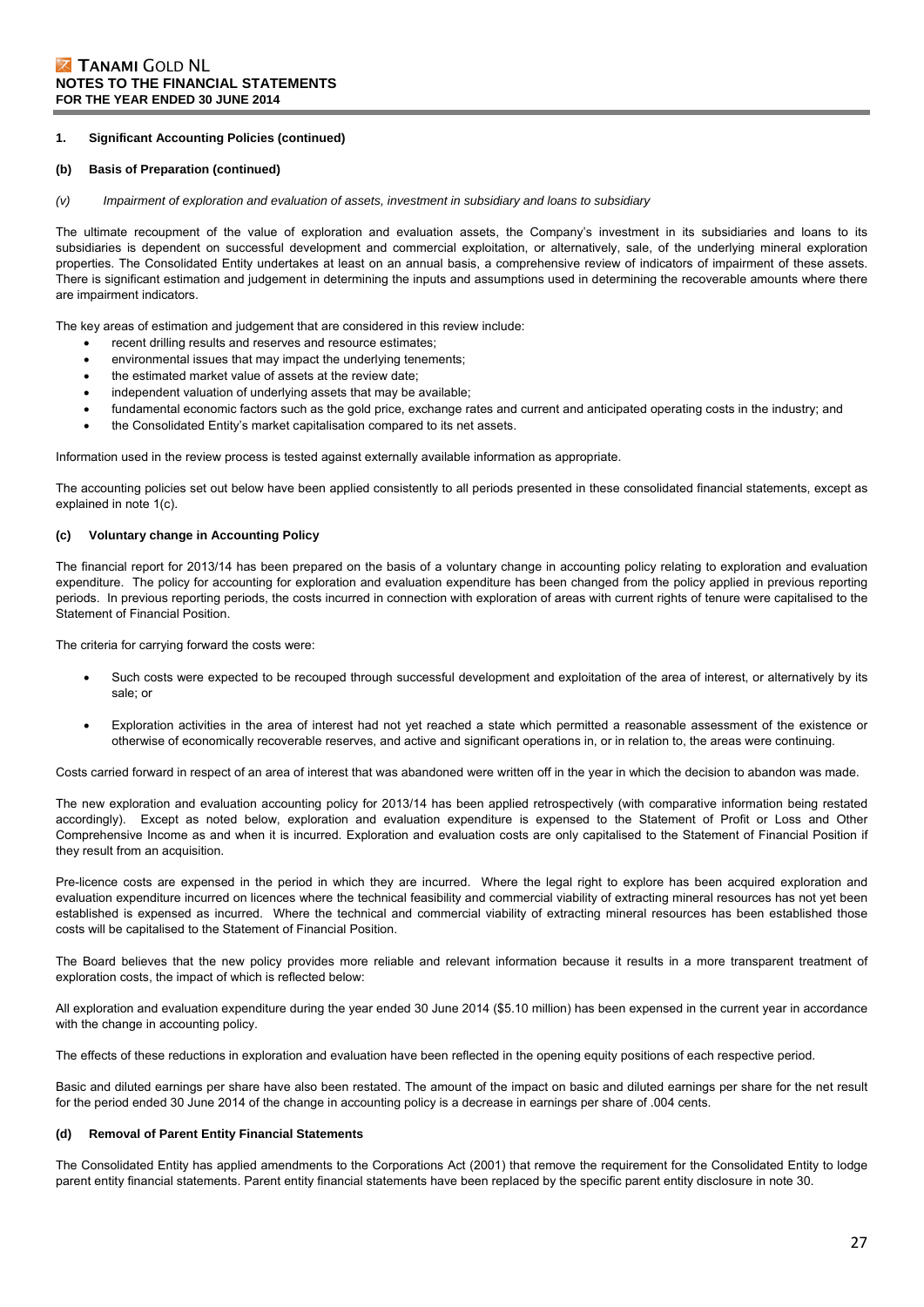#### **(e) Basis of Consolidation**

#### *(i) Subsidiaries*

Subsidiaries are entities controlled by the Company. Control exists when the Company has the power, directly or indirectly, to govern the financial and operating policies of a Company so as to obtain benefits from its activities. In assessing control, potential voting rights that presently are exercisable or convertible are taken into account. The financial statements of subsidiaries are included in the consolidated financial statements from the date that control commences until the date that control ceases. The accounting policies of subsidiaries have been changed where necessary to align them with the policies adopted by the Consolidated Entity.

#### *(ii) Transactions eliminated on consolidation*

Intra-group balances, and any unrealised gains and losses or income and expenses arising from intra-group transactions, are eliminated in preparing the consolidated financial statements. Unrealised gains arising from transactions with equity accounted investees are eliminated against the investment to the extent of the Consolidated Entity's interest in the investee. Unrealised losses are eliminated in the same way as unrealised gains, but only to the extent that there is no evidence of impairment.

Gains and losses are recognised when the contributed assets are consumed or sold by the equity accounted investees or, if not consumed or sold by the equity accounted investee, when the Consolidated Entity's interest in such entities is disposed of.

#### *(iii) Jointly controlled operations and assets*

The interest of the Consolidated Entity in unincorporated joint ventures and jointly controlled assets are brought to account by recognising in its financial statements the assets it controls, the liabilities that it incurs, the expenses it incurs and its share of income that it earns from the sale of goods or services by the joint venture.

### *(iv) Loss of control*

Upon the loss of control, the Consolidated Entity derecognises the assets and liabilities of the subsidiary, any non-controlling interests and the other components of the equity related to the subsidiary. Any surplus or deficit arising on the loss of control is recognised in profit or loss. If the Consolidated Entity retains any interest in the previous subsidiary, then such interest is measured at fair value at the date that control is lost. Subsequently it is accounted for as an equity-accounted investee or as an available-for-sale financial asset depending on the level of influence retained.

### **(f) Property, Plant and Equipment**

Items of property, plant and equipment are measured at cost less accumulated depreciation and impairment losses.

All such assets, except freehold land, are depreciated over their estimated useful lives on a straight line, reducing balance or production output basis, as considered appropriate, commencing from the time the asset is held ready for use.

Cost includes expenditures that are directly attributable to the acquisition of the asset.

Gains and losses on disposal of an item of property, plant and equipment are determined by comparing the proceeds from disposal with the carrying amount of property, plant and equipment and are recognised net within "other income" in profit or loss.

The cost of replacing part of an item of property, plant and equipment is recognised in the carrying amount of the item if it is probable that the future economic benefits embodied within the part will flow to the Consolidated Entity and its cost can be measured reliably. The carrying amount of the replaced part is derecognised. The costs of the day-to-day servicing of property, plant and equipment are recognised in profit or loss as incurred.

Depreciation is recognised in profit or loss on a straight-line basis over the estimated useful lives of each part of an item of property, plant and equipment.

The estimated depreciation rates for the current and comparative periods are as follows:

| Major depreciation periods are: | 2014                | 2013                |
|---------------------------------|---------------------|---------------------|
| <b>Buildings</b>                | 2.5%                | 2.5%                |
| Plant and equipment             | 15-33%              | 15-33%              |
| Motor vehicles                  | 13-33%              | 13-25%              |
| Furniture and fittings          | $7.5 - 40%$         | $7.5 - 40%$         |
| Mine development costs          | Units of production | Units of production |
| Rehabilitation asset            | Over life of mine   | Over life of mine   |

Depreciation methods, useful lives and residual values are reassessed at each reporting date and adjusted if appropriate.

#### *(i) Useful lives*

Mine development costs are depreciated or amortised over the lower of their estimated useful lives and the estimated remaining life of the mine. The estimated remaining life of the mine is based upon geological resources. Assets not linked to the mining operation are depreciated over their estimated useful lives.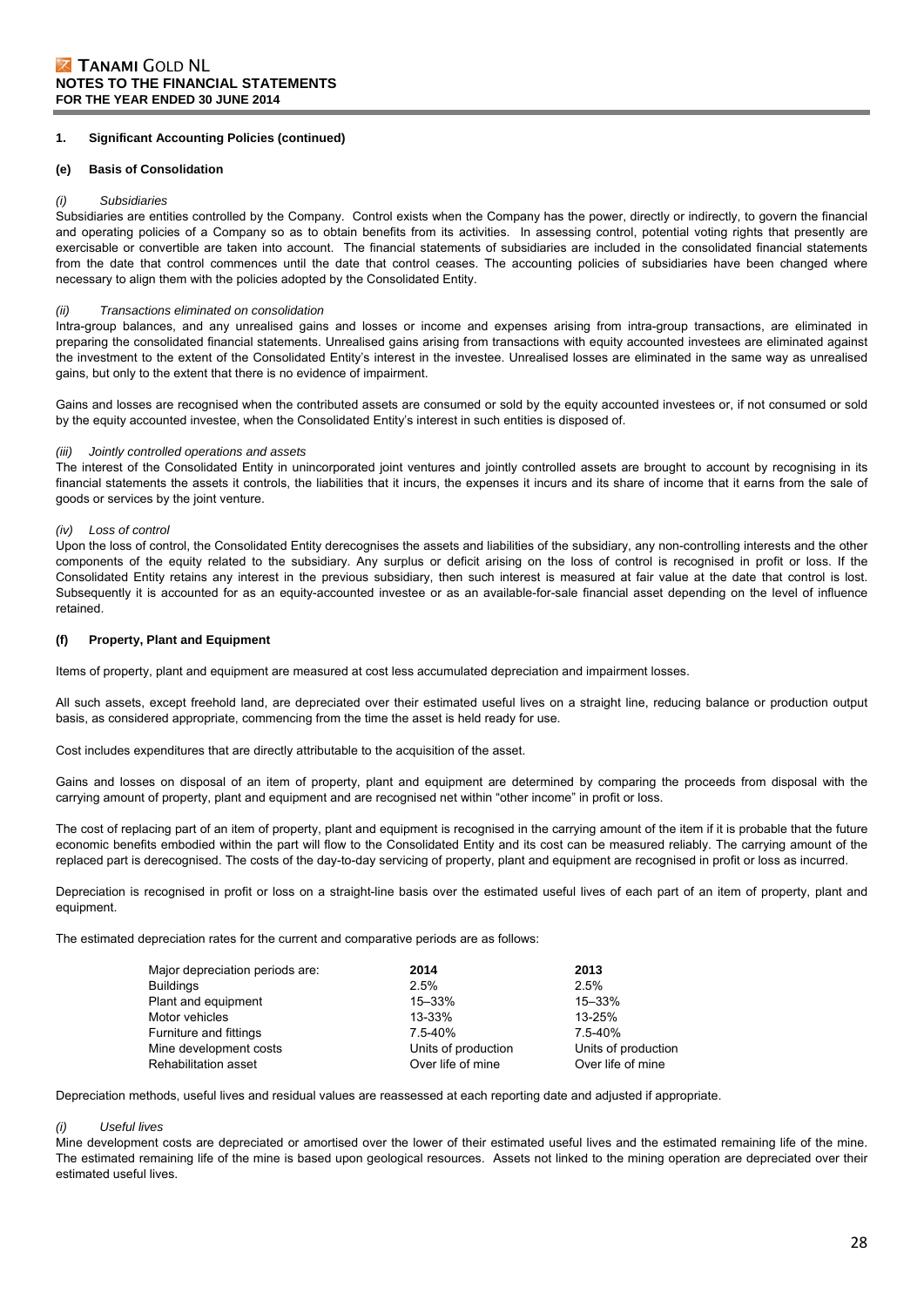#### **(f) Property, Plant and Equipment (continued)**

#### *(ii) Amortisation*

Amortisation is charged to the income statement, except to the extent that it is included in the carrying amount of another asset as an allocation of production overheads.

Mine development costs are amortised on a units of production basis over economically recoverable resources. The rehabilitation asset is amortised on a straight line basis over the life of the mine.

Amortisation is not charged on costs carried forward in respect of interest in the development phase until commercial production commences.

Mining properties in production (including exploration, evaluation and development expenditure) are accumulated and brought to account at cost less accumulated amortisation in respect of each identifiable area of interest. Amortisation of capitalised costs is provided on the production output basis, proportional to the depletion of the mineral resource of each area of interest expected to be ultimately economically recoverable.

#### **(g) Exploration and Evaluation**

The Company has made a voluntary change to its accounting policy for exploration and evaluation expenditure. This change has been applied retrospectively. Acquisition costs and acquired exploration and evaluation expenditure which form part of the business combination transaction must remain capitalised, until such times as impairment is considered. Refer to note 14 for further disclosure regarding the change.

Pre-licence costs are expensed in the period in which they are incurred. Once the legal right to explore has been acquired, exploration and evaluation expenditure incurred on licenses where the technical feasibility and commercial viability of extracting mineral resources has not yet been established is expensed as incurred. The directors of the Company generally consider a project to be economically viable on the satisfactory completion of a feasibility study and a JORC reserve estimate.

Exploration and evaluation expenditure incudes the costs of acquiring and maintaining the rights to explore, investigate, examine and evaluate an area of mineralisation, and assessing the technical feasibility and commercial viability of extracting the mineral resources from that area.

#### **(h) Acquisition of Assets**

Assets acquired are recognised at cost. Cost is measured as the fair value of the assets given up, shares issued or liabilities undertaken at the date of acquisition plus incidental costs directly attributable to the acquisition. When equity instruments are issued as consideration, their market price at the date of acquisition is used as fair value. Transaction costs arising on the issue of equity instruments are recognised directly in equity.

Where settlement of any part of cash consideration is deferred, the amounts payable are recorded at their present value, discounted at the rate applicable to the Company if a similar borrowing were obtained from an independent financier under comparable terms and conditions.

Costs incurred on assets subsequent to initial acquisition are capitalised when it is probable that future economic benefits in excess of the original performance of the asset will flow to the Company in future years. Costs that do not meet the criteria for capitalisation are expensed as incurred.

#### **(i) Impairment**

The carrying amounts of the Consolidated Entity's assets, other than inventories and deferred tax assets are reviewed at each reporting date to determine whether there is any indication of impairment. If any such indication exists then the asset's recoverable amount is estimated.

An impairment loss is recognised whenever the carrying amount of an asset or its cash-generating unit exceeds its recoverable amount. Impairment losses are recognised in profit or loss. A cash-generating unit is the smallest identifiable asset group that generates cash flows that are largely independent from other assets and groups. Impairment losses recognised in respect of cash-generating units are allocated first to reduce the carrying amount of any goodwill allocated to the units and then to reduce the carrying amount of the other assets in the unit (group of units) on a pro rata basis.

The recoverable amount of an asset or cash-generating unit is the greater of its value in use and its fair value less costs to sell. In assessing value in use, the estimated future cash flows are discounted to their present value using a pre-tax discount rate that reflects current market assessments of the time value of money and the risks specific to the asset.

Impairment losses recognised in prior periods are assessed at each reporting date for any indications that the loss has decreased or no longer exists. An impairment loss is reversed if there has been a change in estimates used to determine the recoverable amount. An impairment loss is reversed only to the extent that the asset's carrying amount does not exceed the carrying amount that would have been determined, net of depreciation or amortisation, if no impairment loss had been recognised.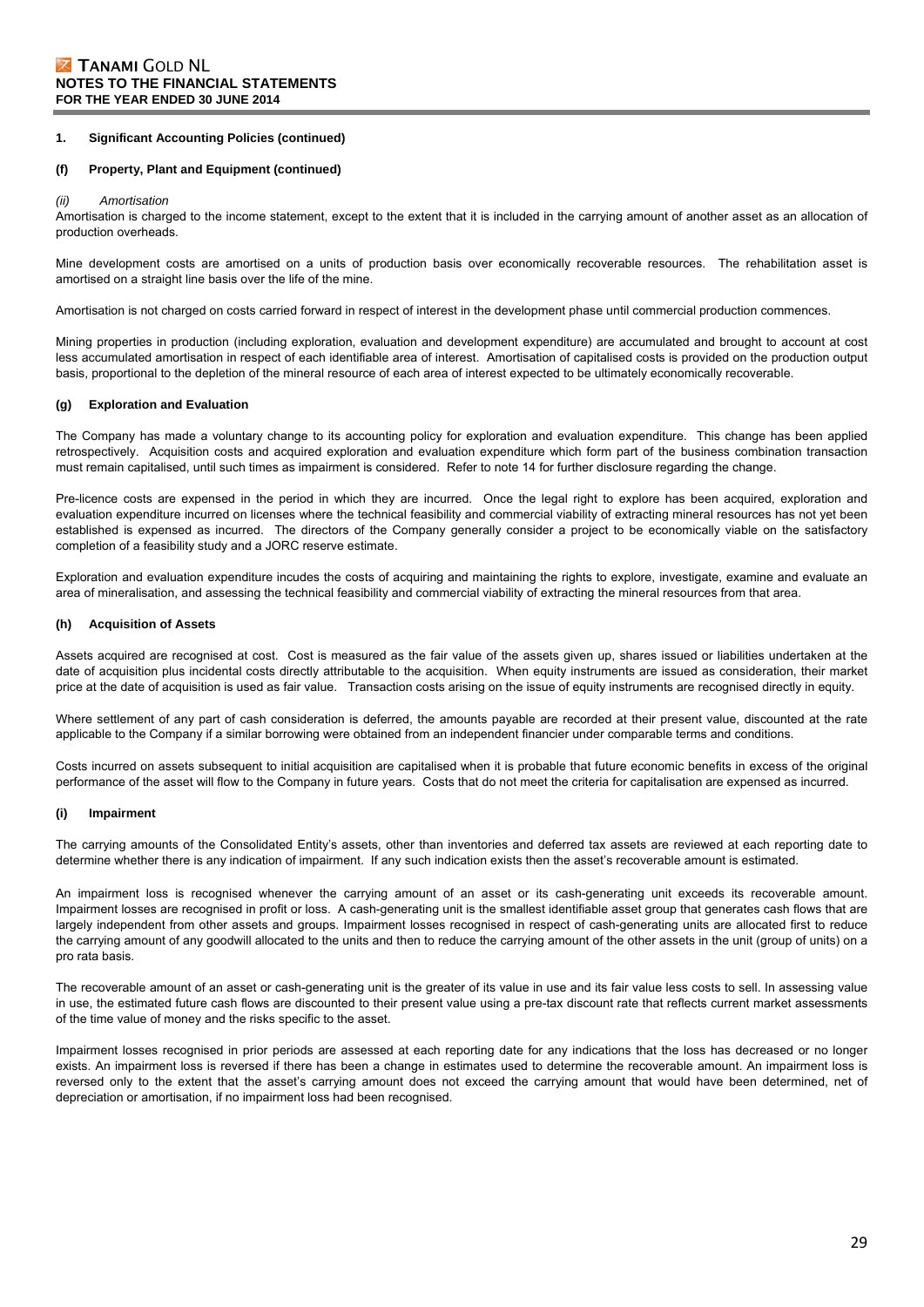#### **(j) Provision**

A provision is recognised if, as a result of a past event, the Consolidated Entity has a present legal or constructive obligation that can be measured reliably, and it is probable that an outflow of economic benefits will be required to settle the obligation. Provisions are determined by discounting the expected future cash flows at a pre-tax rate that reflects current market assessments of the time value of money and the risks specific to the liability.

A provision is made for the estimated cost of rehabilitation relating to areas disturbed during the mine's operation up to reporting date but not yet rehabilitated. Provision has been made in full for all disturbed areas at the reporting date based on current estimates of costs to rehabilitate such areas, discounted to their present value based on expected future cash flows. The estimated cost of rehabilitation includes the current cost of recontouring, topsoiling and revegetation, employing legislative requirements. Changes in estimates are dealt with on a prospective basis as they arise.

Uncertainty exists as to the amount of rehabilitation obligations which will be incurred due to the impact of changes in environmental legislation. The amount of the provision relating to rehabilitation of mine infrastructure and dismantling obligations is recognised at the commencement of the mining project and/or construction of the assets where a legal or constructive obligation exists at that time. The provision is recognised as a noncurrent liability with a corresponding asset included in property, plant and equipment.

At each reporting date the rehabilitation liability is re-measured in line with changes in discount rates and timing or amount of costs to be incurred. Changes in the liability relating to rehabilitation of mine infrastructure and dismantling obligations are added to or deducted from the related asset, other than the unwinding of the discount which is recognised as finance costs in profit or loss as it occurs.

If the change in liability results in a decrease in the liability that exceeds the carrying amount of the asset, the asset is written-down to nil and the excess is recognised immediately in the income statement. If the change in the liability results in an addition to the cost of the asset, the recoverability of the new carrying amount is considered. Where there is an indication that the new carrying amount is not fully recoverable, an impairment test is performed with the write-down recognised in profit or loss in the period in which it occurs.

#### **(k) Expenses**

#### *(i) Operating lease payments*

Payments made under operating leases are recognised in profit or loss on a straight-line basis over the term of the lease. Lease incentives received are recognised in profit or loss as an integral part of the total lease expense and spread over the lease term.

#### *(ii) Net financing costs*

Net financing costs comprise interest payable on borrowings calculated using the effective interest method, finance establishment costs, discount unwind on the restoration and rehabilitation provision, interest receivable on funds invested, foreign exchange gains and losses, gains and losses on sale of financial assets, and gains and losses on hedging instruments that are recognised in the income statement.

Interest income is recognised in the income statement as it accrues, using the effective interest method. The interest expense component of finance lease payments is recognised in the income statement using the effective interest method.

#### **(l) Inventories**

Raw materials and stores, work in progress (stockpiles and gold in circuit) and finished goods (bullion) are stated at the lower of cost and net realisable value. Cost comprises direct materials, direct labour and an appropriate proportion of variable and fixed overhead expenditure, the latter being allocated on the basis of normal operating capacity. Net realisable value is the estimated selling price in the ordinary course of business less the estimated costs of completion and the estimated costs necessary to make the sale.

Costs are assigned to individual items of inventory on the basis of weighted average costs. Cost includes direct material, overburden removal, mining, processing, labour related transportation cost to the point of sale, mine rehabilitation costs incurred in the extraction process and other fixed and variable costs directly related to mining activities.

#### **(m) Investments**

All investments are initially recognised at cost, being the fair value of the consideration given and acquisition charges associated with the investment.

After initial recognition, investments, which are classified as held for trading and available-for-sale, are measured at fair value. Gains or losses on investments held for trading are recognised in the income statement.

Gains or losses on available-for-sale investments are recognised as a separate component of equity until the investment is sold, collected or otherwise disposed of, or until the investment is determined to be impaired, at which time the cumulative gain or loss previously reported in equity is included in the income statement.

Non-derivative financial assets with fixed or determinable payments and fixed maturity are classified as held-to-maturity when the Consolidated Entity has the positive intention and ability to hold to maturity. Investments intended to be held for an undefined period are not included in this classification.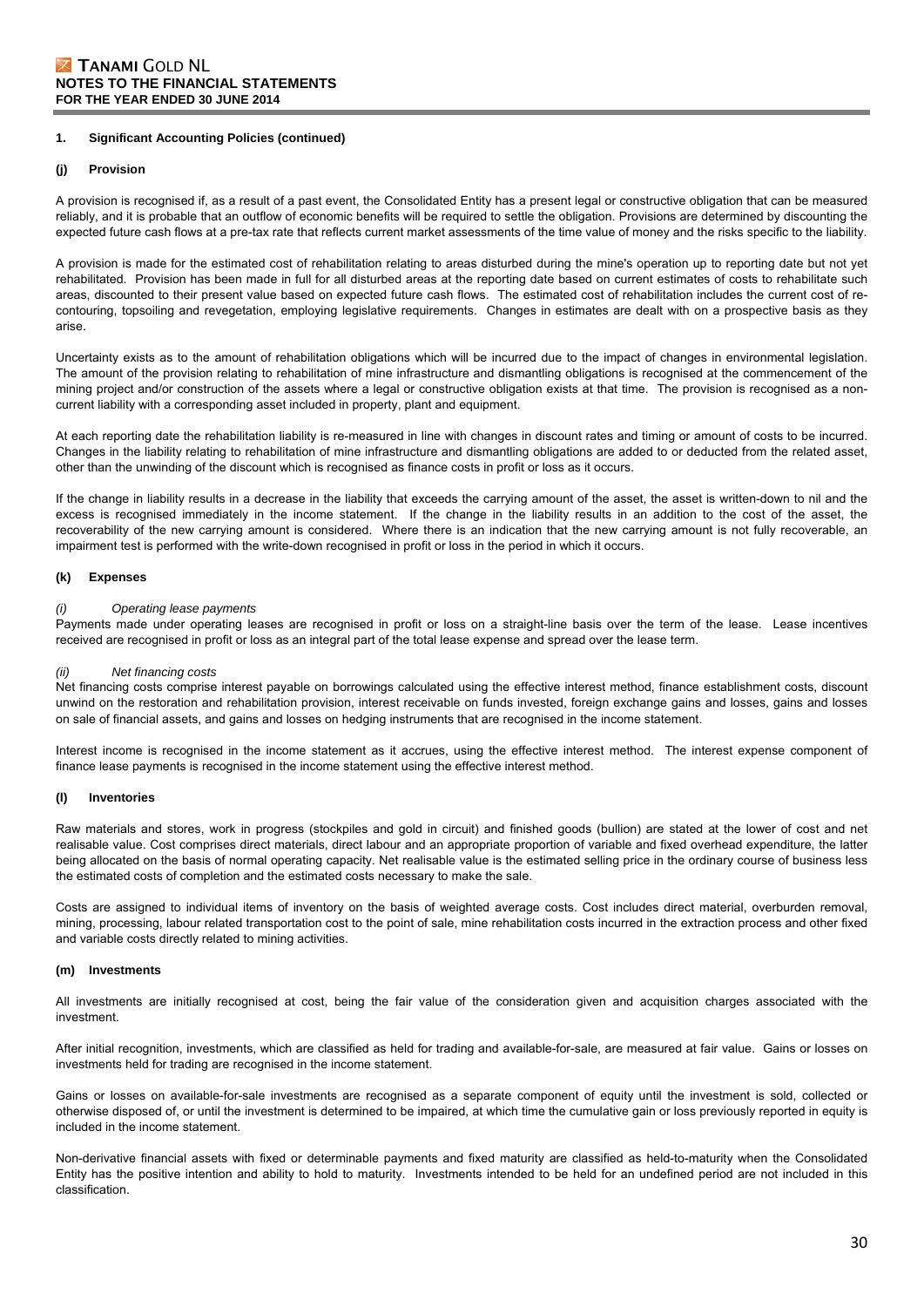#### **(m) Investments (continued)**

Other long-term investments that are intended to be held-to-maturity, such as bonds, are subsequently measured at amortised cost using the effective interest method.

Amortised cost is calculated by taking into account any discount or premium on acquisition, over the period to maturity.

For investments carried at amortised cost, gains and losses are recognised in income when the investments are derecognised or impaired, as well as through the amortisation process.

For investments that are actively traded in organised financial markets, fair value is determined by reference to ASX quoted market bid prices at the close of business on the balance sheet date.

For investments where there is not a quoted market price, fair value is determined by reference to the current market value of another instrument which is substantially the same or is calculated based on the expected cash flows of the underlying net asset base of the investment.

#### **(n) Other Receivables**

Other receivables are initially recorded at the amount of proceeds due and are subsequently measured at amortised cost.

#### **(o) Cash and Cash Equivalents**

Cash and short-term deposits in the balance sheet comprise cash at bank and in hand and short-term deposits with an original maturity of three months or less.

For the purpose of the cash flow statement, cash and cash equivalents consist of cash and cash equivalents as defined above, net of outstanding bank overdrafts.

#### **(p) Available for Sale Financial Assets**

Available for sale financial assets are non-derivative financial assets that are designated as available for sale or are not classified in any of the above categories of financial assets. Available for sale financial assets are recognised initially at fair value plus any directly attributable transaction costs.

Subsequent to initial recognition, they are measured at fair value and changes therein, other than impairment losses (see note i) are recognised in other comprehensive income and presented in the fair value reserve in equity. When an investment is derecognised, the cumulative gain or loss in equity is reclassified to profit or loss.

Available for sale financial assets comprise equity securities.

#### **(q) Interest-Bearing Liabilities**

All loans and borrowings are initially recognised at cost, being the fair value of the consideration received net of issue costs associated with the borrowing.

After initial recognition, interest-bearing loans and borrowings are subsequently measured at amortised cost using the effective interest method. Amortised cost is calculated by taking into account any issue costs, and any discounts or premium on settlement.

Gains and losses are recognised in the income statement when the liabilities are derecognised and as well as through the amortisation process.

#### **(r) Employee Benefits**

#### *Short-term benefits*

Liabilities for employee benefits for wages, salaries and annual leave represent present obligations resulting from employees' services provided to reporting date and are calculated at undiscounted amounts based on remuneration wage and salary rates that the Consolidated Entity expects to pay as at reporting date including related on-costs, such as workers compensation insurance and payroll tax.

No provision is made for non-vesting sick leave as the anticipated pattern of future sick leave taken indicates that accumulated non-vesting leave will never be paid.

#### *Other long-term benefits*

The Consolidated Entity's net obligation in respect of long-term employee benefits is the amount of future benefit that employees have earned in return for their service in the current and prior periods plus related on-costs. Provision for long service leave together with the associated employment on-costs are measured at their nominal amounts based on remuneration rates expected to be paid when the liability is settled. The non-current portions of long service leave and its associated employment on-costs are measured at the present value of estimated future cash flows.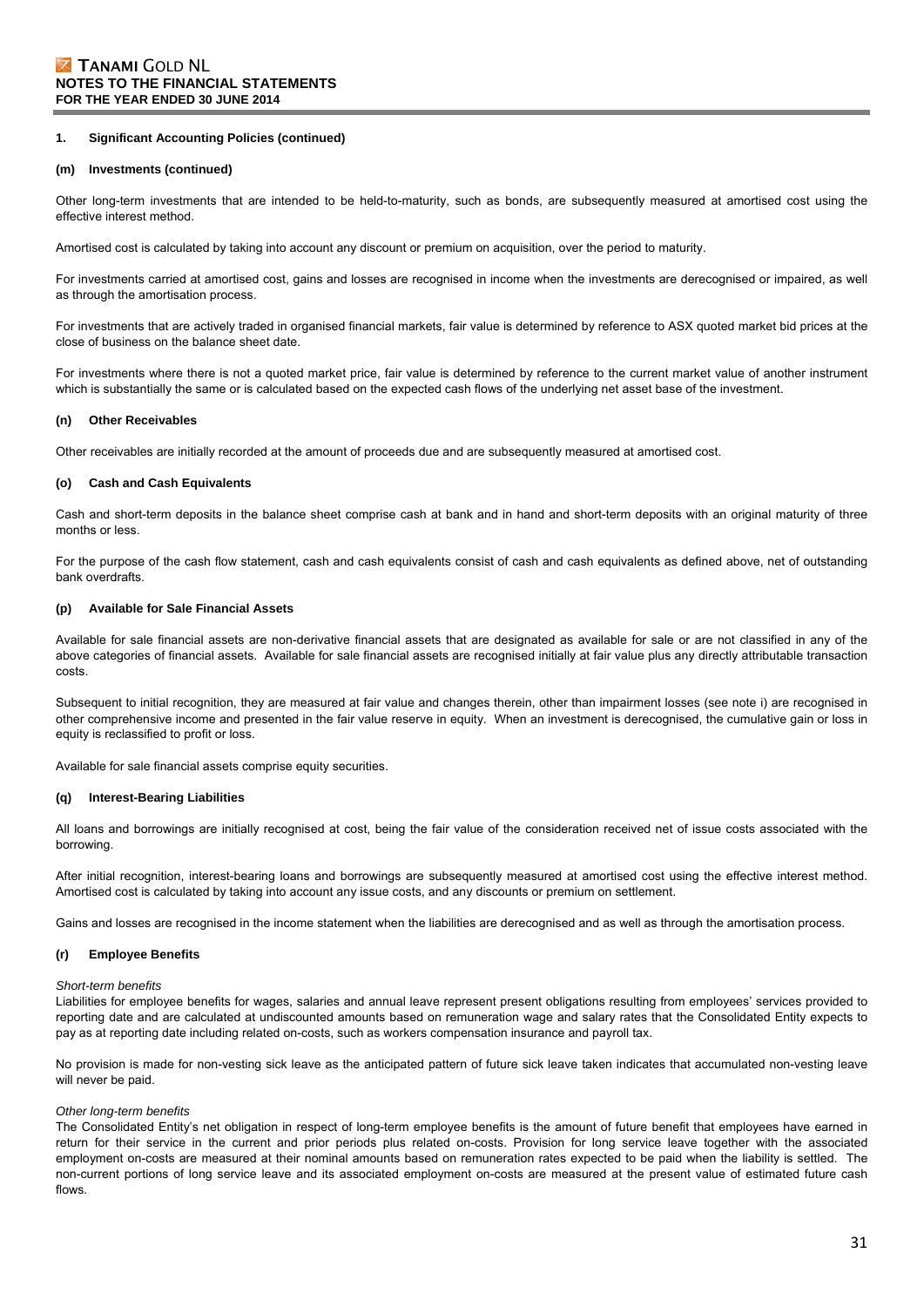#### **(r) Employee Benefits (continued)**

#### *Defined contribution plans*

A defined contribution plan is a post-employment benefit plan under which an entity pays fixed contributions into a separate entity and will have no legal or constructive obligation to pay further amounts. Obligations for contributions to defined contribution plans are recognised as a personnel expense in profit or loss when they are due. Prepaid contributions are recognised as an asset to the extent that a cash refund or a reduction in future payments is available.

Contributions to defined contribution superannuation plans are expensed as incurred.

#### **(s) Share Based Payment Transactions**

The Company's Option and Performance Rights Plan and Employee Share Plan allows specified employees to acquire shares of the Company subject to any attached conditions being met. The grant date fair value of options granted to employees is recognised as an employee expense, with a corresponding increase in equity, over the period in which the employees become unconditionally entitled to the options. The amount recognised is adjusted to reflect the number of share options that are expected to vest, except for those that fail to vest due to market conditions not being met.

#### **(t) Leases**

Finance leases, which transfer to the Consolidated Entity substantially all the risks and benefits incidental to ownership of the leased item, are capitalised at the inception of the lease at the fair value of the leased property or, if lower, at the present value of the minimum lease payments.

Lease payments are apportioned between the finance charges and reduction of the lease liability so as to achieve a constant rate of interest on the remaining balance of the liability. Finance charges are charged directly against income.

Capitalised leased assets are depreciated over the shorter of the estimated useful life of the asset or the lease term.

Leases where the lessor retains substantially all the risks and benefits of ownership of the asset are classified as operating leases. Operating lease payments are recognised as an expense in the income statement on a straight-line basis over the lease term.

#### *Determining whether an arrangement contains a lease*

At inception of an arrangement, the Consolidated Entity determines whether such an arrangement is or contains a lease. A specific asset is the subject of a lease if fulfilment of the arrangement is dependent on the use of the specified asset. An arrangement conveys the right to use the asset if the arrangement conveys to the Consolidated Entity the right to control the use of the underlying asset. At inception or upon reassessment of the arrangement, the Consolidated Entity separates payments and other consideration required by such an arrangement into those for the lease and those for other elements on the basis of their relative fair values. If the Consolidated Entity concludes for a finance lease that it is impracticable to separate the payment reliably, an asset and a liability are recognised at an amount equal to the fair value of the underlying asset. Subsequently the liability is reduced as payments are made and an imputed finance charge on the liability is recognised using the Consolidated Entity's incremental borrowing rate.

#### **(u) Revenue**

#### *Goods sold*

Revenue from the sale of gold is measured at the fair value of the consideration received or receivable, net of returns and allowances. Revenue is recognised when the significant risks and rewards of ownership have been transferred to the buyer, recovery of consideration is probable, the associated costs and possible return of goods can be measured reliably which is generally on receipt of funds from gold sales, and there is no continuing management involvement with the goods.

#### **(v) Income Tax**

Income tax expense comprises current and deferred tax. Income tax expense is recognised in profit or loss except to the extent that it relates to items recognised directly in equity, in which case it is recognised in equity.

Current tax is the expected tax payable on the taxable income for the year, using tax rates enacted or substantively enacted at the reporting date, and any adjustment to tax payable in respect of previous years.

Deferred tax is recognised using the balance sheet method, providing for temporary differences between the carrying amounts of assets and liabilities for financial reporting purposes and the amounts used for taxation purposes. Deferred tax is not recognised for the following temporary differences: the initial recognition of goodwill, the initial recognition of assets and liabilities in a transaction that is not a business combination and that affects neither accounting nor taxable profit, and differences relating to investments in subsidiaries and jointly controlled entities to the extent that they probably will not reverse in the foreseeable future. Deferred tax is measured at the tax rates that are expected to be applied to the temporary differences when they reverse, based on laws that have been enacted or substantively enacted by the reporting date.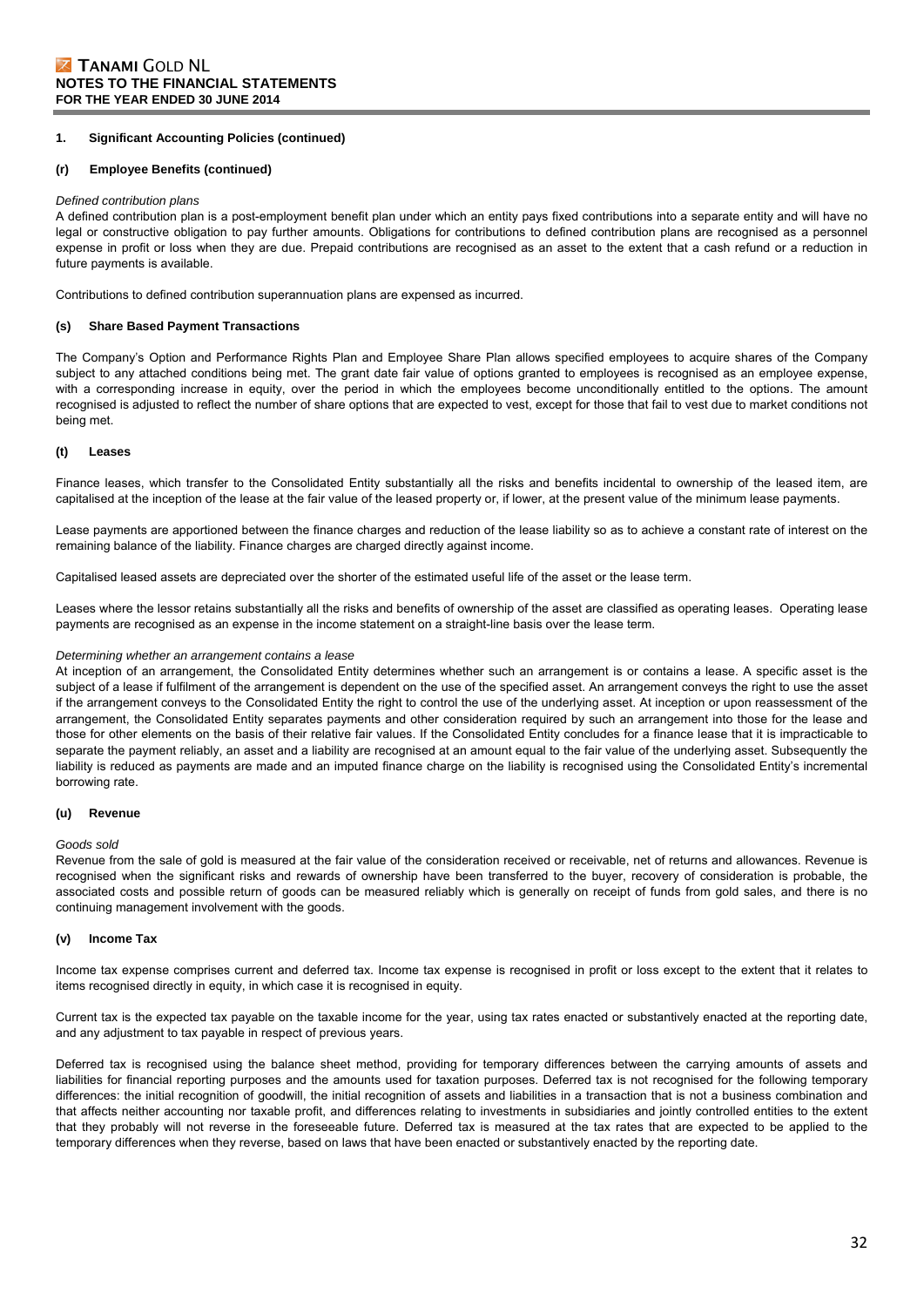#### **(v) Income Tax (continued)**

In determining the amount of current and deferred tax, the Consolidated Entity takes into account the impact of uncertain tax positions and whether additional taxes and interest may be due. The Consolidated Entity believes its accruals for tax liabilities are adequate for all open tax years based on its assessment of many factors, including interpretations of tax law and prior experience. This assessment relies on estimates and assumptions and may involve a series of judgments about future events. New information may become available that causes the Consolidated Entity to change its judgment regarding the adequacy of existing tax liabilities; such changes to tax liabilities will impact tax expense in the period that such a determination is made.

A deferred tax asset is recognised to the extent that it is probable that future taxable profits will be available against which temporary differences can be utilised. Deferred tax assets are reviewed at each reporting date and are reduced to the extent that it is no longer probable that the related tax benefit will be realised. The Company recognises deferred tax assets arising from unused tax losses of the tax-consolidated group to the extent that it is probable that future taxable profits of the tax-consolidated group will be available against which the asset can be utilised.

#### *Tax Consolidation*

The Company and its wholly-owned Australian resident entities have formed a tax-consolidated group with effect from 1 July 2002 and are therefore taxed as a single entity from that date. The head entity within the tax-consolidated group is Tanami Gold NL.

#### **(w) Goods and Services Tax**

Revenue, expenses and assets are recognised net of the amount of goods and services tax (GST), except where the amount of GST incurred is not recoverable from the taxation authority. In these circumstances, the GST is recognised as part of the cost of acquisition of the asset or part of the expense.

Receivables and payables are stated with the amount of GST included. The net amount of GST recoverable from, or payable to, the ATO is included as a current asset or liability in the balance sheet.

Cash flows are included in the statement of cash flows on a gross basis. The GST components of cash flows arising from investing and financing activities which are recoverable from, or payable to, the ATO are classified as operating cash flows.

#### **(x) Issued Capital**

Issued and paid up capital is recognised at the fair value of the consideration received by the Company. Any transaction costs arising on the issue of ordinary shares are recognised directly in equity as a reduction of the proceeds received.

#### **(y) Trade and Other Payables**

Trade and other payables are stated at their amortised cost.

#### **(z) Earnings Per Share**

The Consolidated Entity presents basic earnings per share data for its ordinary shares. Basic earnings per share is calculated by dividing the profit attributable to ordinary shareholders of the Company by the weighted average number of ordinary shares outstanding during the period. Diluted earnings per share is determined by adjusting the profit attributable to ordinary shareholders and the weighted average number of ordinary shares outstanding, adjusted for shares held by the Company's sponsored employee share plan trust, for the effects of all dilutive potential ordinary shares, which comprise share options granted to employees.

#### **(aa) Segment Reporting**

An operating segment is a component of the Consolidated Entity that engages in business activities from which it may earn revenues and incur expenses. The Consolidated Entity operates in Western Australia and the Northern Territory, in the gold exploration industry. All operating segments' operating results are regularly reviewed by the Consolidated Entity's Managing Director/CEO (or equivalent) to make decisions about resources to be allocated to the segment and assess its performance, and for which discrete financial information is available.

Segment results that are reported to the Managing Director/CEO (or equivalent) include items directly attributable to a segment as well as those that can be allocated on a reasonable basis. Unallocated items comprise mainly corporate assets, head office expenses, and income tax assets and liabilities.

Segment capital expenditure is the total costs incurred during the period to acquire property, plant and equipment.

#### **(ab) Financial Instruments**

#### *Derivative financial instruments*

Derivatives are recognised initially at fair value and attributable transaction costs are recognised in profit or loss when incurred. Subsequent to initial recognition, derivatives are measured at fair value and changes therein are accounted for as described below.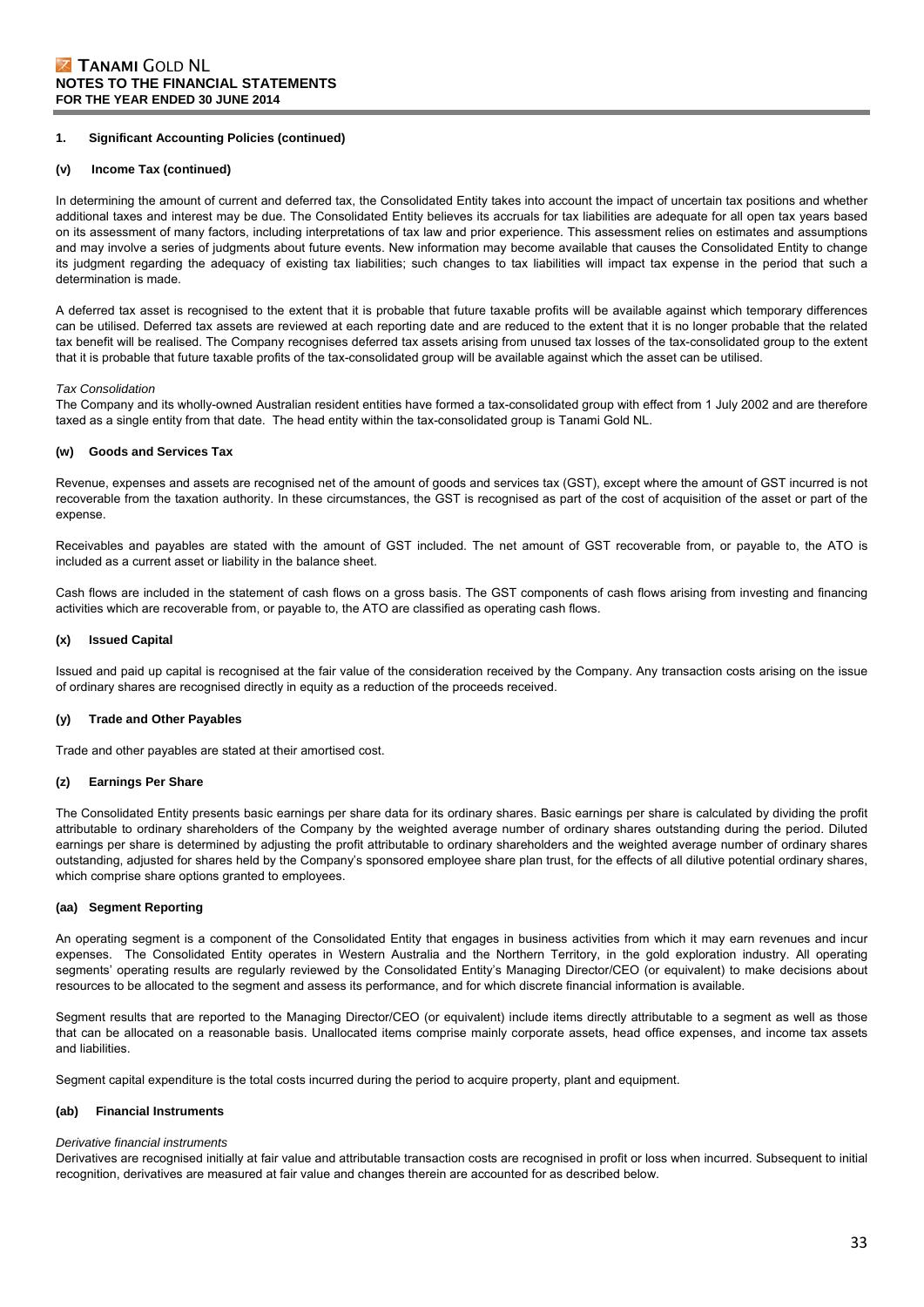#### **(ab) Financial Instruments (continued)**

#### *Non-trading derivatives*

When a derivative financial instrument is not held for trading, and is not designated in a qualifying hedge relationship, all changes in its fair value are recognised immediately in profit or loss.

### **(ac) Foreign Currency Transactions**

Transactions in foreign currencies are translated to the respective functional currencies of Group entities at exchange rates at the dates of the transactions. Monetary assets and liabilities denominated in foreign currencies at the reporting date are retranslated to the functional currency at the exchange rate at that date. The foreign currency gain or loss on monetary items is the difference between amortised cost in the functional currency at the beginning of the period, adjusted for effective interest and payments during the period, and the amortised cost in foreign currency translated at the exchange rate at the end of the year.

#### **(ad) New Accounting Standards and Interpretations**

In the year ended 30 June 2014, the Directors have reviewed all of the new and revised Standards and Interpretations issued by the Australian Accounting Standards Board that are relevant to the Group and effective for the current annual reporting period.

As a result of this review, the Directors have determined that there is no material impact of the new and revised Standards and Interpretations on the Group and, therefore, no material change is necessary to Group accounting policies.

#### **(ae) Accounting Standards and Interpretations issued but not yet effective**

Australian Accounting Standards and Interpretations that have recently been issued or amended but are not yet effective and have not been adopted by the Group for the year ended 30 June 2014. These are outlined in the table below. The impact of these standards has not been determined on the financial statements.

| <b>Reference</b> | <b>Title</b>                                                                                                                        | <b>Summary</b>                                                                                                                                                                                                                                                                                                                                                      | <b>Application date of</b> | <b>Application date for</b> |
|------------------|-------------------------------------------------------------------------------------------------------------------------------------|---------------------------------------------------------------------------------------------------------------------------------------------------------------------------------------------------------------------------------------------------------------------------------------------------------------------------------------------------------------------|----------------------------|-----------------------------|
|                  |                                                                                                                                     |                                                                                                                                                                                                                                                                                                                                                                     | <b>Standard</b>            | Group                       |
| AASB 2013-3      | Amendments to AASB 136<br>- Recoverable Amount<br>Disclosures for Non-<br><b>Financial Assets</b>                                   | AASB 2013-3 amends the<br>disclosure requirements in<br>AASB 136 Impairment of<br>Assets. The amendments<br>include the requirement to<br>disclose<br>additional<br>information about the fair<br>value measurement when<br>the recoverable amount of<br>impaired assets is based<br>on fair value less costs of<br>disposal.                                       | 1 January 2014             | 1 July 2014                 |
| AASB 2013-4      | Amendments to Australian<br>Accounting Standards -<br>Novation of Derivatives<br>and Continuation of Hedge<br>Accounting [AASB 139] | AASB 2013-4<br>amends<br>AASB 139 to permit the<br>continuation<br>of<br>hedge<br>accounting<br>in<br>specified<br>circumstances where a<br>derivative, which has been<br>designated as a hedging<br>instrument.<br>is novated<br>from one counterparty to a<br>central counter-party as a<br>consequence of laws or<br>regulations.                                | 1 January 2014             | 1 July 2014                 |
| <b>AASB 1031</b> | Materiality                                                                                                                         | The revised AASB 1031 is<br>an interim standard that<br>cross-references to other<br>Standards<br>the<br>and<br>Framework<br>(issued<br>2013)<br>that<br>December<br>contain<br>guidance<br>on<br>materiality.<br>AASB 1031 will be<br>$\bullet$<br>withdrawn<br>when<br>references to AASB<br>1031 in all Standards<br>and<br>Interpretations<br>has been removed. | 1 January 2014             | 1 July 2014                 |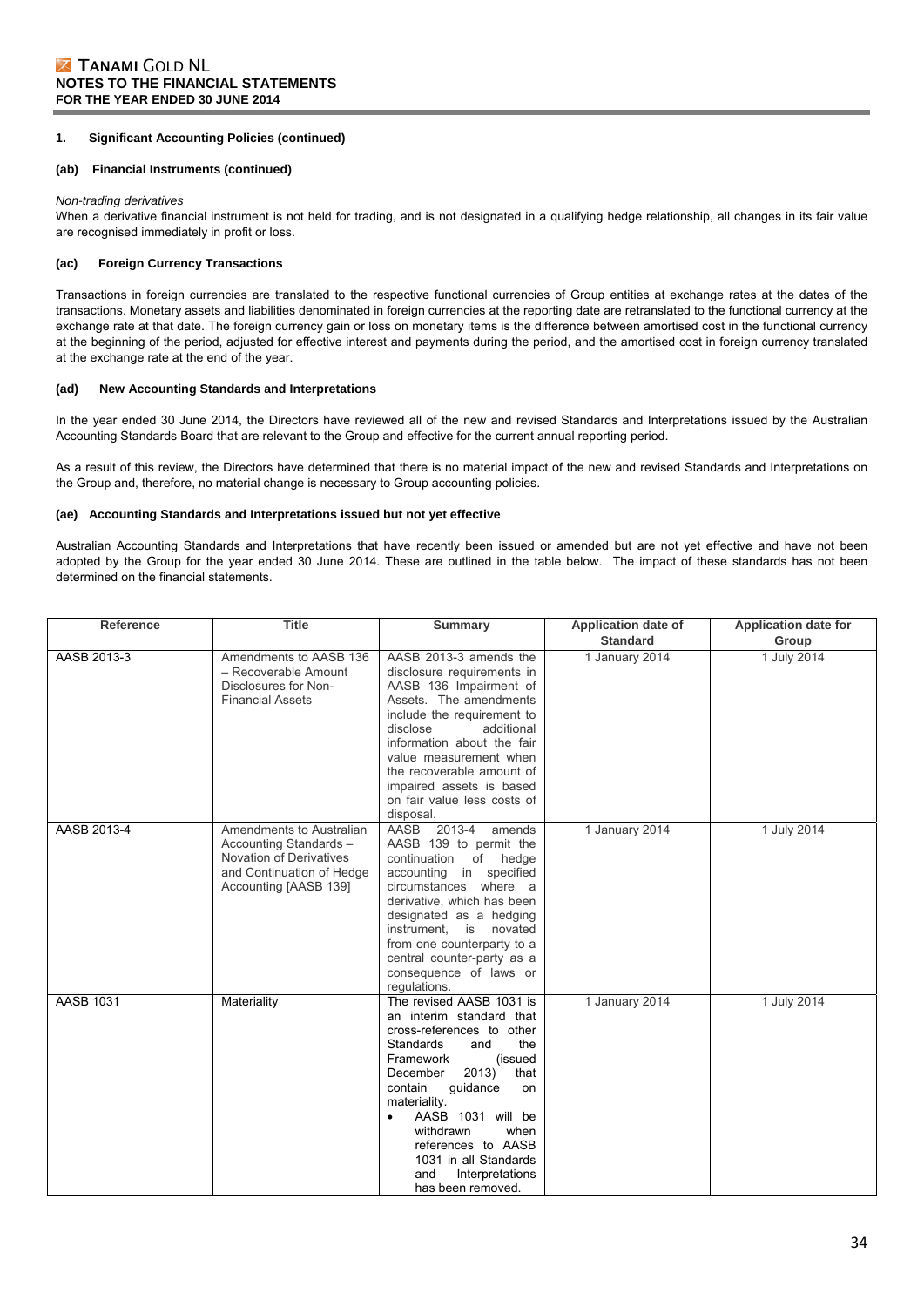# TANAMI GOLD NL **NOTES TO THE FINANCIAL STATEMENTS FOR THE YEAR ENDED 30 JUNE 2014**

# **1. Significant Accounting Policies (continued)**

| <b>Reference</b>                                         | <b>Title</b>                                                                                                             | <b>Summary</b>                                                                                                                                                                                                                                                                                                                                                                                                                                                                                                                                                                                                                                                                                                                                                                                                                                                                                                                                                                                                                                                                                                                                                                                                                                                                                                                                                                                                                                                                                                                                                                                                                                                                                                                                                                        | <b>Application date of</b><br><b>Standard</b>                        | <b>Application date for</b><br>Group                  |
|----------------------------------------------------------|--------------------------------------------------------------------------------------------------------------------------|---------------------------------------------------------------------------------------------------------------------------------------------------------------------------------------------------------------------------------------------------------------------------------------------------------------------------------------------------------------------------------------------------------------------------------------------------------------------------------------------------------------------------------------------------------------------------------------------------------------------------------------------------------------------------------------------------------------------------------------------------------------------------------------------------------------------------------------------------------------------------------------------------------------------------------------------------------------------------------------------------------------------------------------------------------------------------------------------------------------------------------------------------------------------------------------------------------------------------------------------------------------------------------------------------------------------------------------------------------------------------------------------------------------------------------------------------------------------------------------------------------------------------------------------------------------------------------------------------------------------------------------------------------------------------------------------------------------------------------------------------------------------------------------|----------------------------------------------------------------------|-------------------------------------------------------|
| Annual<br>Improvements<br>2010-2012 Cycle                | Annual Improvements to<br>IFRS's 2010-2012 Cycle                                                                         | This standard sets out amendments to<br>International Financial Reporting Standards<br>("IFRS's") and the related bases for<br>conclusions and guidance made during the<br>International Accounting Standards Board's<br>Annual Improvements process.<br>These<br>amendments have not yet been adopted by<br>the AASB.<br>The following items are addressed in this<br>standard:<br>IFRS $2$ – Clarifies the definition of<br>$\bullet$<br>'vesting conditions'<br>and<br>'market<br>condition' and introduces the definition<br>of 'performance condition' and 'service<br>condition'.<br>IFRS 3 - Clarifies the classification<br>$\bullet$<br>for<br>contingent<br>requirements<br>consideration<br>in<br>business<br>a<br>combination by removing all references<br>to IAS 37.<br>IFRS 8 – Requires entities to disclose<br>$\bullet$<br>factors used to identify the entity's<br>reportable segments when operating<br>segments have been aggregated. An<br>entity is also required to provide a<br>reconciliation of total<br>reportable<br>segment's asset to the entity's assets.<br>IAS 16 & IAS 38 - Clarifies that the<br>$\bullet$<br>determination<br>of<br>accumulated<br>depreciation does not depend on the<br>selection of the valuation technique and<br>that it is calculated as the difference<br>between the gross and net varying<br>amounts.<br>IAS 24 – Defines a management entity<br>$\bullet$<br>providing Key Management Personnel<br>("KMP") services as a related party of<br>the reporting entity. The amendments<br>added an exemption from the detailed<br>disclosure requirements in paragraph<br>17 of IAS 24 for KMP services provided<br>by a management entity. Payments<br>made to a management entity in<br>respect of KMP services should be | 1 January 2014                                                       | 1 July 2014                                           |
| AASB 2013-9                                              | Amendments to Australian<br>Accounting Standards -<br>Conceptual Framework,<br>Materiality and Financial<br>Instruments. | disclosed separately.<br>This Standard contains three main parts and<br>makes amendments to a number of<br>Standards and Interpretations.<br>Part A of AASB 2013-9 makes consequential<br>amendments arising from the issuance of<br>AASB CF 2013-1.<br>Part B makes amendments to particular<br>Australian Accounting Standards to delete<br>references to AASB 1031 and also makes<br>minor editorial amendments to various other                                                                                                                                                                                                                                                                                                                                                                                                                                                                                                                                                                                                                                                                                                                                                                                                                                                                                                                                                                                                                                                                                                                                                                                                                                                                                                                                                   | Part A - 20 Dec 2013<br>Part $B - 1$ Jan 2014<br>Part C - 1 Jan 2015 | Part A and $B - 1$ Jul<br>2014<br>Part C - 1 Jul 2015 |
|                                                          |                                                                                                                          | standards.<br>Part C makes amendments to a number of<br>Australian Accounting Standards, including<br>incorporating Chapter 6 Hedge Accounting<br>into AASB 9 Financial Instruments.                                                                                                                                                                                                                                                                                                                                                                                                                                                                                                                                                                                                                                                                                                                                                                                                                                                                                                                                                                                                                                                                                                                                                                                                                                                                                                                                                                                                                                                                                                                                                                                                  |                                                                      |                                                       |
| Annual<br>Improvements<br>2011-2013 Cycle<br>AASB 2012-3 | Amendments to Australian<br>Accounting Standards -<br><b>Offsetting Financial Assets</b><br>and Financial Liabilities    | AASB 2012-3 adds application guidance to<br>AASB 132 Financial Instruments:<br>Presentation to address inconsistencies<br>$\bullet$<br>identified in applying some of the<br>criteria of AASB 132,<br>offsetting<br>including clarifying the meaning of<br>"currently has a legally enforceable<br>right of set-off" and that some gross<br>settlement systems may be considered<br>equivalent to net settlement.                                                                                                                                                                                                                                                                                                                                                                                                                                                                                                                                                                                                                                                                                                                                                                                                                                                                                                                                                                                                                                                                                                                                                                                                                                                                                                                                                                     | 1 January 2014                                                       | 1 July 2015                                           |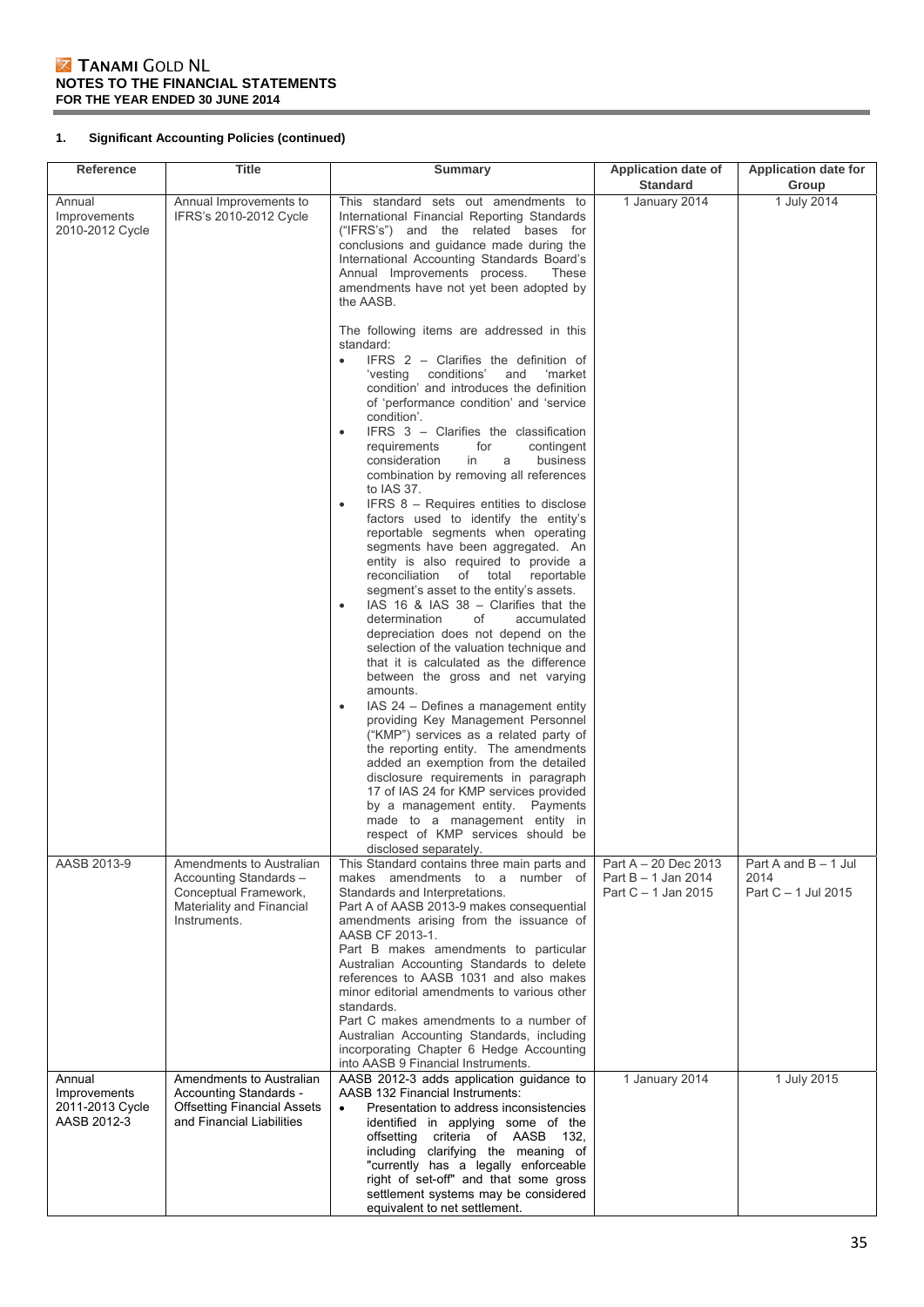# TANAMI GOLD NL **NOTES TO THE FINANCIAL STATEMENTS FOR THE YEAR ENDED 30 JUNE 2014**

# **1. Significant Accounting Policies (continued)**

| <b>Reference</b> | <b>Title</b>                 | <b>Summary</b>                                                                                                                                                                                                                                                                                                                                                                                                                     | Application date of<br><b>Standard</b> | <b>Application date for</b><br>Group |
|------------------|------------------------------|------------------------------------------------------------------------------------------------------------------------------------------------------------------------------------------------------------------------------------------------------------------------------------------------------------------------------------------------------------------------------------------------------------------------------------|----------------------------------------|--------------------------------------|
| AASB 9           | <b>Financial Instruments</b> | AASB 9 includes requirements for the<br>classification and measurement of financial<br>assets. It was further amended by AASB<br>2010-7 to reflect amendments to the<br>accounting for financial liabilities. These<br>requirements improve and simplify the<br>approach for classification and measurement<br>of financial<br>assets<br>compared<br>with<br>requirements of AASB 139.<br>The main<br>changes are described below: | 1 January 2017                         | 1 July 2017                          |
|                  |                              | (a) Financial assets that are<br>debt<br>instruments will be classified based on (1)<br>the objective of the entity's business model<br>for managing the financial assets; (2) the<br>characteristics of the contractual cash flows.                                                                                                                                                                                               |                                        |                                      |
|                  |                              | (b) Allows an irrevocable election on initial<br>recognition to present gains and losses on<br>investments in equity instruments that are<br>not held for trading in other comprehensive<br>Dividends in respect of these<br>income.<br>investments that are a return on investment<br>can be recognised in profit or loss and there<br>is no impairment or recycling on disposal of<br>the instrument.                            |                                        |                                      |
|                  |                              | (c) Financial assets can be designated and<br>measured at fair value through profit or loss<br>at initial recognition if doing so eliminates or<br>significantly reduces a measurement or<br>recognition inconsistency that would arise<br>from measuring assets or liabilities, or<br>recognising the gains and losses on them,<br> 瘡出Ú痹へ 痹芒△瘣∿ 嗜阂琊 K 刻                                                                           |                                        |                                      |
|                  |                              | Where the fair value option is used for<br>financial liabilities the change in fair value is<br>to be accounted for as follows:                                                                                                                                                                                                                                                                                                    |                                        |                                      |
|                  |                              | a) The change attributable to changes in<br>credit risk are presented in other<br>comprehensive income.                                                                                                                                                                                                                                                                                                                            |                                        |                                      |
|                  |                              | b) The remaining change is presented in<br>profit and loss. If this approach creates or<br>enlarges an accounting mismatch in the<br>profit and loss, the effect of the changes in<br>credit risk are also presented in the profit<br>and loss.                                                                                                                                                                                    |                                        |                                      |
|                  |                              | Further amendments were made by AASB<br>2012-6 which amends the mandatory<br>effective date to annual reporting periods<br>beginning on or after 1 January 2015. AASB<br>2012-6 also modifies the relief from restating<br>prior periods by amending AASB 7 to require<br>disclosures on transition to AASB 9 in some<br>circumstances.                                                                                            |                                        |                                      |
|                  |                              | Consequential amendments were also made<br>to other standards as a result of AASB 9,<br>by AASB<br>introduced<br>2009-11<br>and<br>superseded by AASB 2010-7 and 2010-10.                                                                                                                                                                                                                                                          |                                        |                                      |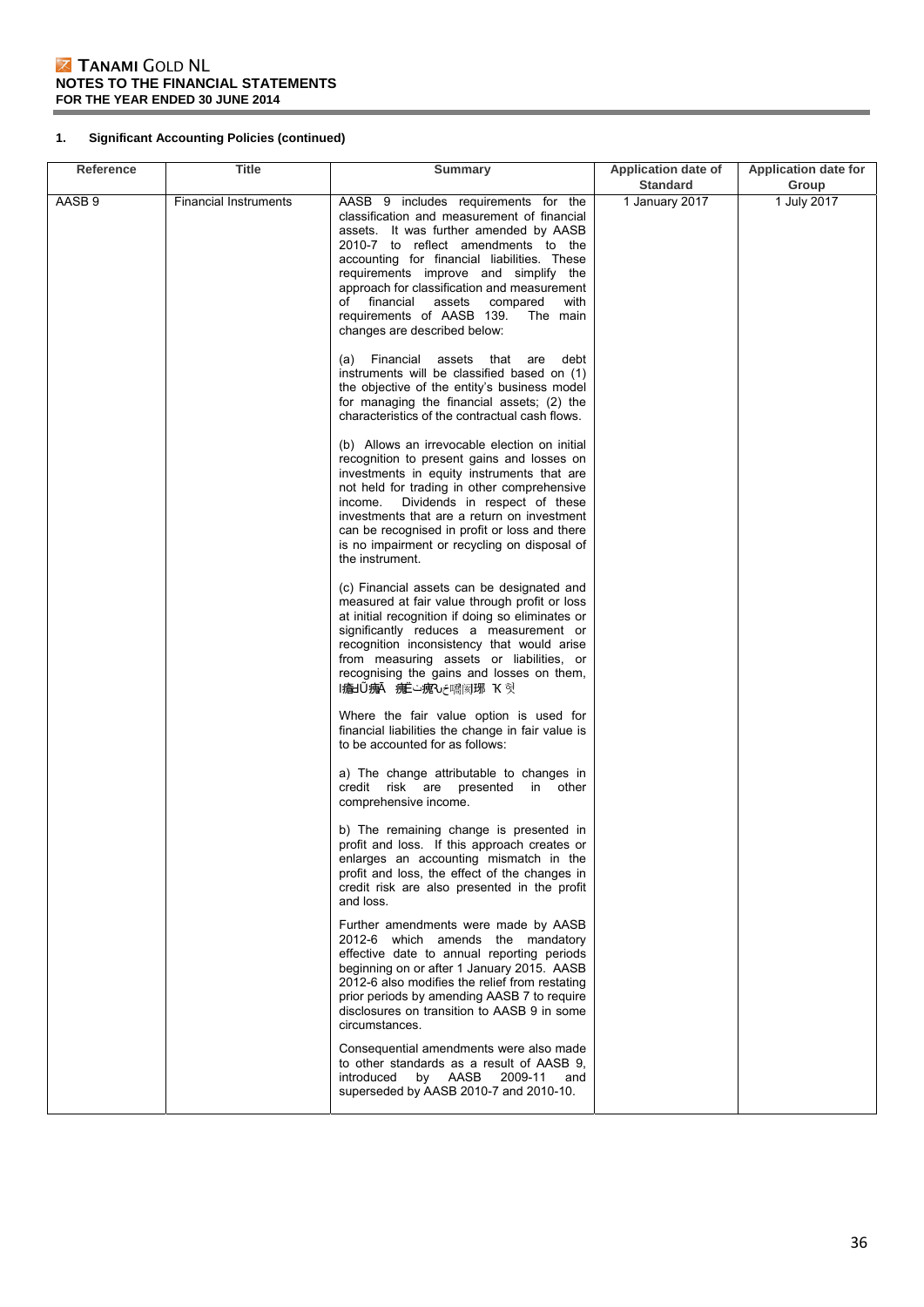# **Z TANAMI GOLD NL NOTES TO THE FINANCIAL STATEMENTS FOR THE YEAR ENDED 30 JUNE 2014**

#### **2. Determination of fair values**

**a)** The fair value of investments in quoted equity securities is determined by reference to their quoted closing bid price at the reporting date.

#### **3. REVENUE & OTHER INCOME**

|                           | Consolidated   |                |  |
|---------------------------|----------------|----------------|--|
|                           | 2014<br>\$'000 | 2013<br>\$'000 |  |
| From operating activities |                |                |  |
| Gold sales                | 1 609          | 51 469         |  |
|                           | 1 609          | 51 469         |  |
| Other income              | 17             | 366            |  |
|                           | 1 6 2 6        | 51 835         |  |

For the year ended 30 June 2014, the Company was a gold exploration company. Gold sales during the year were from the realisation of gold bullion on hand at 30 June 2013 and the sale of gold on hand at 30 June 2013 and the successful recovery of approximately 824 ounces of gold through continued clean-up of the Coyote Processing Plant.

#### **4. MINE COSTS**

|                                    | 2014<br>\$'000           | *Restated<br>2013<br>\$'000 |
|------------------------------------|--------------------------|-----------------------------|
| Mine costs (i)                     | 12 370                   | 79 087                      |
| which includes:                    |                          |                             |
| Mining                             | 8 6 6 5                  | 28 380                      |
| Processing                         | 183                      | 10 012                      |
| Site administration                | 2 0 6 1                  | 5 3 4 0                     |
| Depreciation - plant and equipment | 1 3 1 8                  | 4 3 9 7                     |
| Amortisation                       | 143                      | 13 950                      |
| Impairment (ii)                    | $\overline{\phantom{a}}$ | 17 008                      |
|                                    | 12 370                   | 79 087                      |

\*Refer to note 14 for the full information regarding the impact of the prior period restatement as a result of the voluntary change in accounting policy.

- (i) Mine costs relate to the ongoing care and maintenance cost at both the Coyote Gold Project and the Central Tanami Project. Mine costs includes depreciation, amortisation and impairment.
- (ii) Management of the Group has identified one Cash Generating Unit ('CGU'), the Coyote Gold Project. The Company carried out impairment testing by comparing the CGU recoverable amount (fair value less costs to sell) represented by current market prices against the carrying value of the CGU net assets. As a result, the Company determined no impairment should be reflected in the Consolidated Statement of Profit or Loss and Other Comprehensive Income for the full year ending 30 June 2014 (2013: Restated impairment \$17.0 million).

|                           | Consolidated |         |
|---------------------------|--------------|---------|
|                           |              |         |
|                           | 2014         | 2013    |
|                           | \$'000       | \$'000  |
| CGU Impairment includes:  |              |         |
| Inventory                 |              | 1 2 3 3 |
| <b>Buildings</b>          |              | 3 2 9 5 |
| Plant & equipment         |              | 4 6 6 9 |
| Motor vehicles            |              | 214     |
| Furniture & fittings      |              | 124     |
| Mine development costs    |              | 6 0 3 6 |
| Rehabilitation asset      |              | 1 4 3 7 |
| Total CGU impairment loss |              | 17 008  |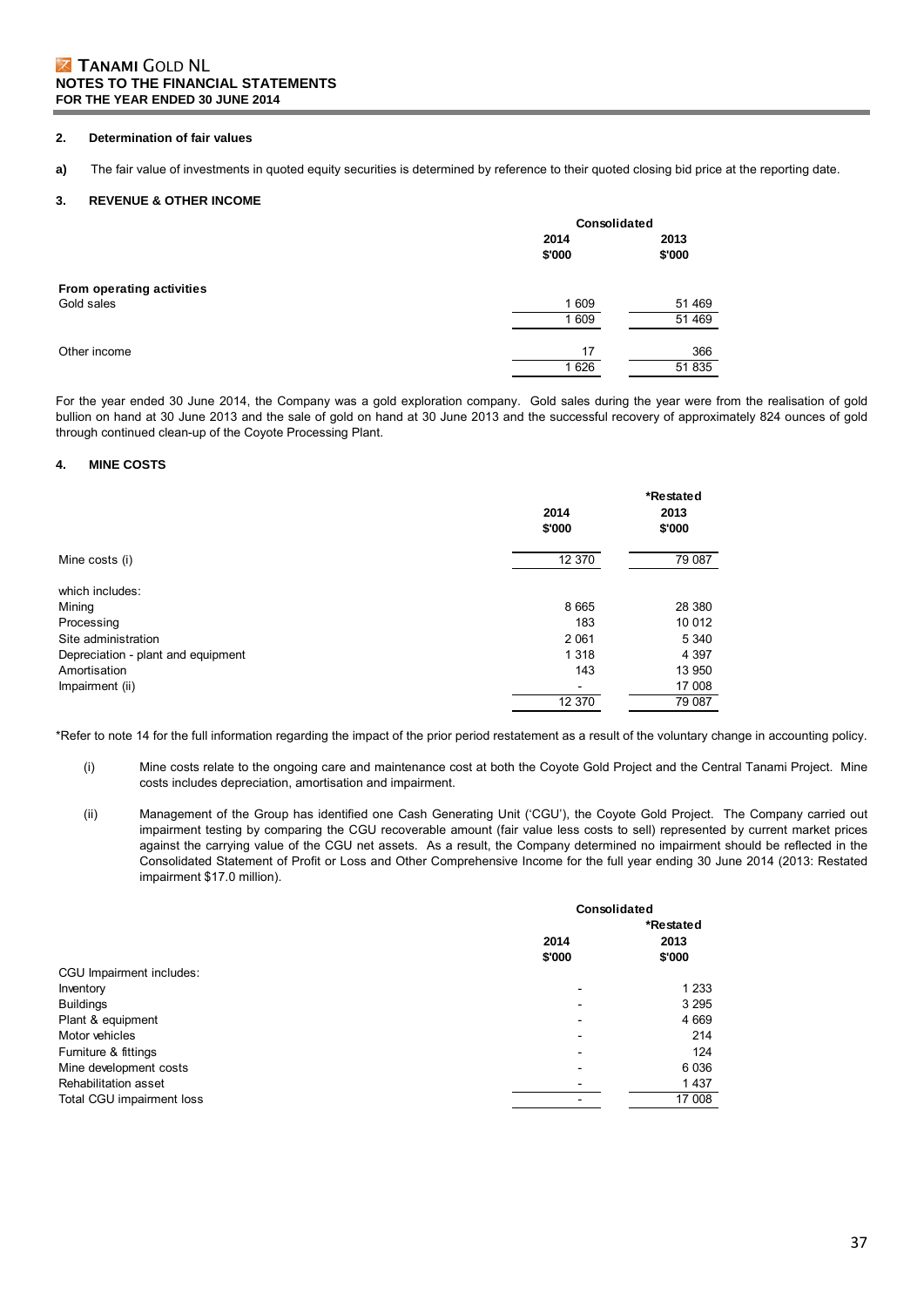# TANAMI GOLD NL **NOTES TO THE FINANCIAL STATEMENTS FOR THE YEAR ENDED 30 JUNE 2014**

# **5. PERSONNEL EXPENSES**

|                                                                               | Consolidated |        |
|-------------------------------------------------------------------------------|--------------|--------|
|                                                                               | 2014         | 2013   |
|                                                                               | \$'000       | \$'000 |
| Wages and salaries                                                            | 1 4 3 1      | 25 095 |
| Redundancy costs                                                              | 1 2 9 9      | 4 107  |
| Superannuation costs                                                          | 284          | 1873   |
| Decrease in liability for annual leave                                        | (108)        | (769)  |
| Share based payments                                                          | 20           | 695    |
| <b>Total personal expenses</b>                                                | 2 9 2 6      | 31 001 |
| <b>FINANCE INCOME AND EXPENSE</b><br>6.<br>Finance income:<br>Interest income | 156          | 212    |
| Dividend income<br>Foreign exchange gain                                      | 11           | 321    |
| Finance income                                                                | 167          | 533    |
| Finance expense:                                                              |              |        |
| Interest - borrowings                                                         | (704)        | (1897) |
| Borrowing costs                                                               | (693)        | (4602) |
| Net change in fair value of available for sale financial assets               |              | (1097) |
| Unwind of discount on site restoration provision                              | (187)        | (76)   |
| Finance expense                                                               | (1584)       | (7672) |
| Net finance expense                                                           | (1417)       | (7139) |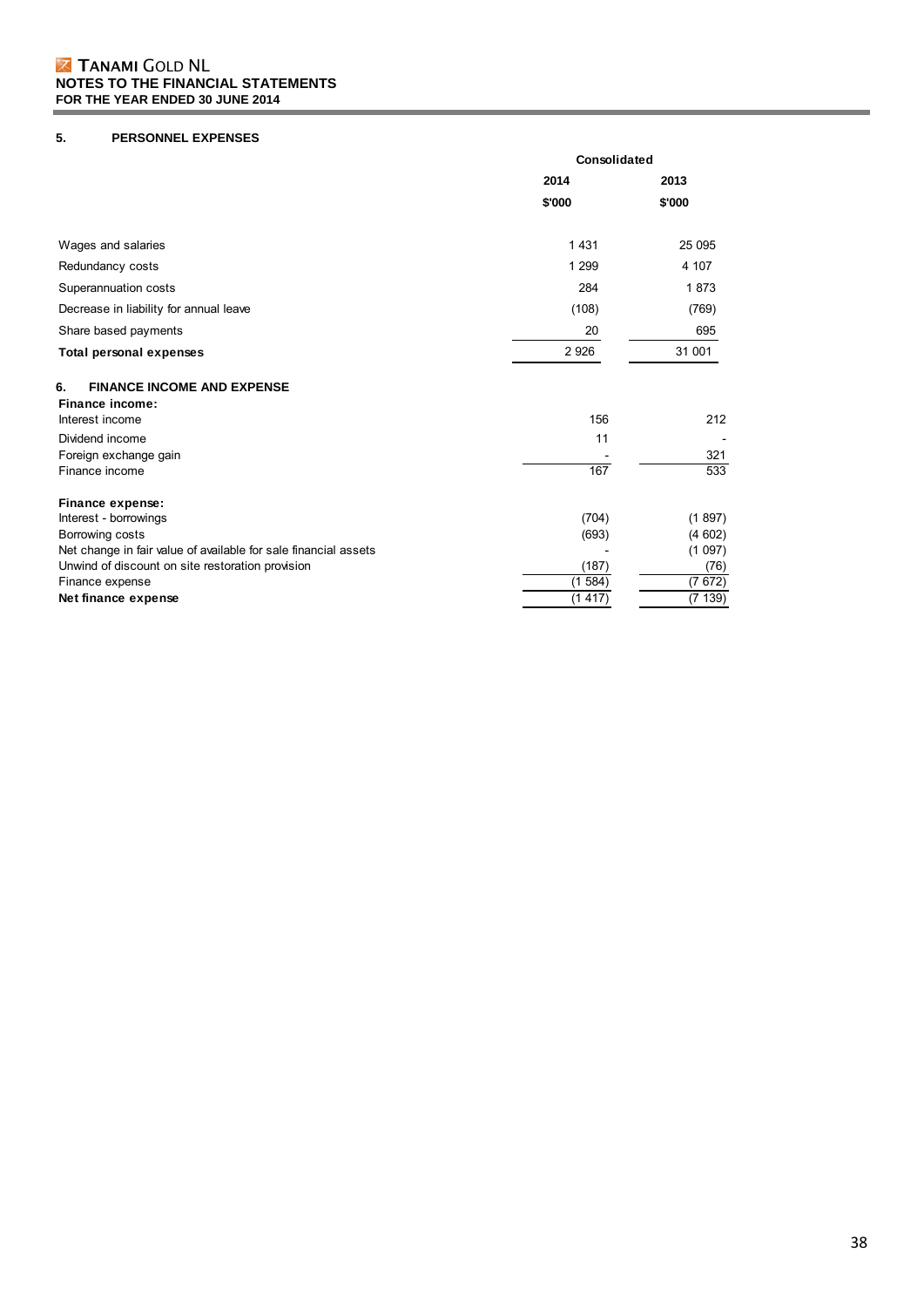# **7. TAXATION**

|                                                                                          | Consolidated<br>*Restated |                |
|------------------------------------------------------------------------------------------|---------------------------|----------------|
|                                                                                          | 2014<br>\$'000            | 2013<br>\$'000 |
| Major components of income tax expense are as follows:                                   |                           |                |
| Income statement                                                                         |                           |                |
| Current income tax expense/(benefit)                                                     |                           |                |
| Prior year adjustment                                                                    |                           | (28)           |
| Deferred income tax expense                                                              |                           |                |
| Relating to origination and reversal of temporary differences                            | (5886)                    | (20 200)       |
| Deferred tax assets not recognised in the current period                                 | 5886                      | 20 227         |
| Income tax benefit/(expense) reported in income statement                                |                           |                |
| The components of recognised deferred tax balance are as follows:<br><b>CONSOLIDATED</b> |                           |                |
| Deferred tax liabilities                                                                 |                           |                |
| Consumables                                                                              | 445                       | 577            |
| Accrued income                                                                           |                           | 22             |
| Deferred tax asset offset against deferred tax liability                                 | (445)                     | (599)          |
| Gross deferred income tax liabilities                                                    |                           |                |
| Deferred tax assets                                                                      |                           |                |
| Provisions                                                                               | 430                       | 559            |
| Accruals                                                                                 | 15                        | 40             |
| Property, plant and equipment                                                            |                           |                |
| Deferred tax asset offset against deferred tax liability                                 | (445)                     | (599)          |
| Gross deferred income tax assets                                                         |                           |                |
| Reconciliation to income tax benefit on account loss                                     |                           |                |
| Loss before income tax                                                                   | (19628)                   | (68033)        |
| Prima facie tax payable at the statutory income tax rate                                 | (5888)                    | (20, 410)      |
| Non-deductible expenses                                                                  |                           |                |
| Prior period adjustment                                                                  | 4                         | (28)           |
| Share based payments                                                                     | 7                         | 209            |
| Other                                                                                    | (9)                       | 1              |
| Deferred tax assets not recognised                                                       | 5886                      | 20 228         |
| Income tax (benefit)/expense                                                             |                           |                |
| Deferred tax asset (30%) not recognised arising on:                                      |                           |                |
| Tax losses                                                                               | 59 39 5                   | 51 879         |
| Temporary differences                                                                    | 33 754                    | 35 199         |
|                                                                                          | 93 149                    | 87 078         |

\*Refer to note 14 for the full information regarding the impact of the prior period restatement as a result of the voluntary change in accounting policy.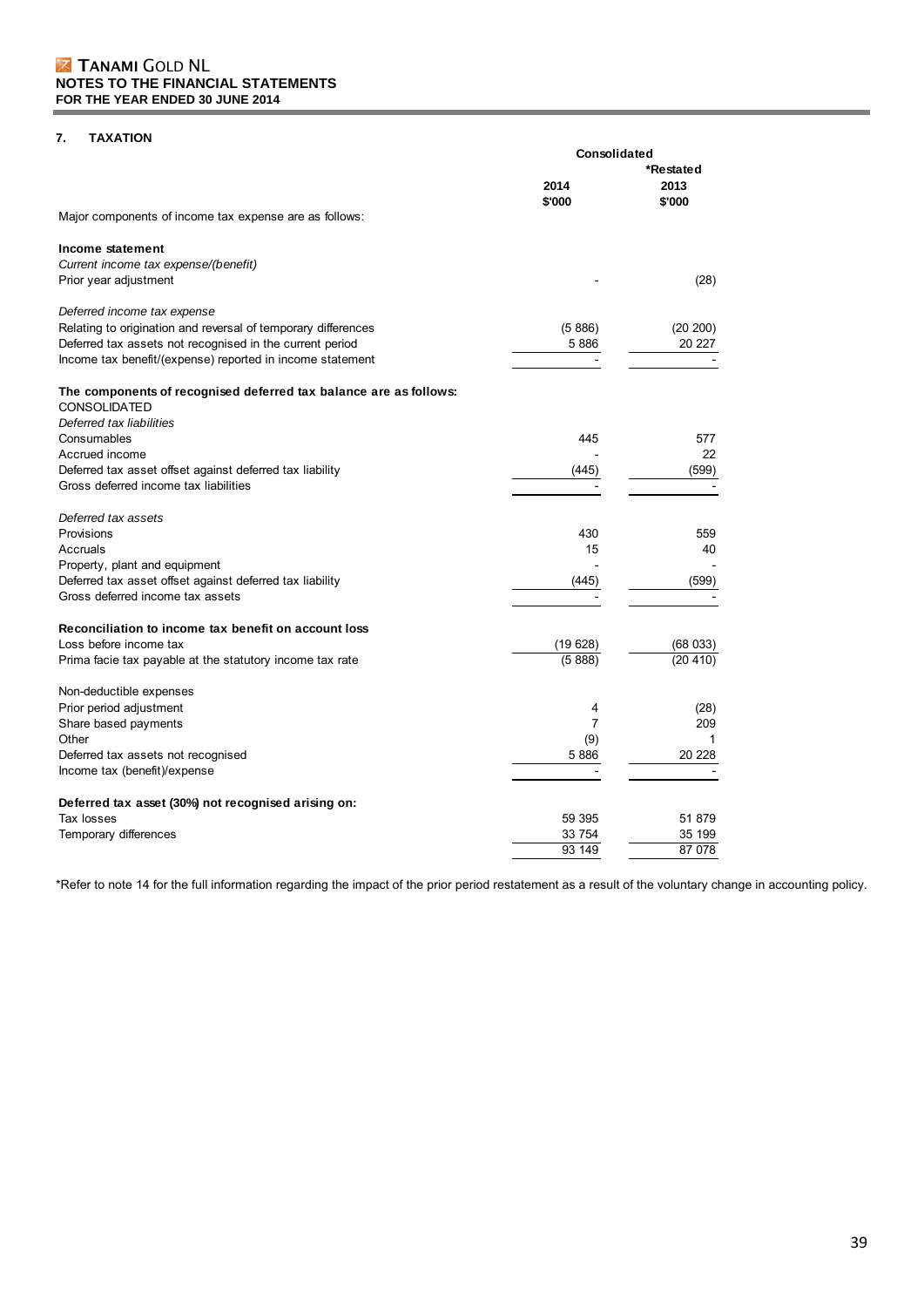### **8. AUDITOR'S REMUNERATION**

|                                                            | Consolidated |         |  |
|------------------------------------------------------------|--------------|---------|--|
|                                                            | 2014         | 2013    |  |
|                                                            | \$           | \$      |  |
| <b>Audit services</b>                                      |              |         |  |
| Amounts paid, or due and payable, to the auditor KPMG for: |              |         |  |
| Audit and review of the financial statements               | 40 000       | 204 703 |  |
|                                                            | 40 000       | 204 703 |  |
| <b>Other services</b>                                      |              |         |  |
|                                                            |              | 10 045  |  |
| Employee redundancy review<br>Employee tax advice          |              | 3 9 5 0 |  |
| <b>Total other services</b>                                |              | 13 995  |  |
|                                                            |              |         |  |
| <b>CASH AND CASH EQUIVALENTS</b><br>9.                     |              |         |  |
|                                                            | 2014         | 2013    |  |
|                                                            | \$'000       | \$'000  |  |
| Cash at bank and on hand                                   | 925          | 1 623   |  |
|                                                            | 925          | 1 623   |  |

The Consolidated Entity's exposure to interest rate risk and a sensitivity analysis for financial assets and liabilities are disclosed in note 29.

#### **10. OTHER RECEIVABLES**

|                            | 2014<br>\$'000           | 2013<br>\$'000 |
|----------------------------|--------------------------|----------------|
| <b>Current</b>             |                          |                |
| <b>GST</b> receivable      | $\overline{\phantom{0}}$ | 68             |
| Prepayments                | 133                      | 422            |
| Other debtors              | 71                       | 104            |
| Interest receivable        |                          | 15             |
|                            | 204                      | 609            |
| <b>Non-current</b>         |                          |                |
| Other debtors (a)          | 2 7 1 4                  | 5 3 6 3        |
| Limited recourse loans (b) |                          | 156            |
|                            | 2 7 1 4                  | 5 5 1 9        |

(a) On 9 August 2013, the Company lodged an application to partake in the Mining Rehabilitation Fund ('MRF') with the WA Department of Mines and Petroleum for the return of its \$2,350,000 million Coyote rehabilitation bond. The rehabilitation bond was received by the Company on 8 October 2013. Non-current other debtors represent term deposits placed in support of environmental performance bonds lodged with Newmont Australia Limited \$1,105,000 (2013: \$1,105,000) and the Department of Resources (NT) \$1,479,136 (2013: \$1,777,426). In addition, \$130,210 (2013: \$130,593) has been held as a rental bond for the corporate office.

(b) At 31 December 2013, the Company derecognised \$155,834 of shares previously issued to employees by way of limited recourse loans.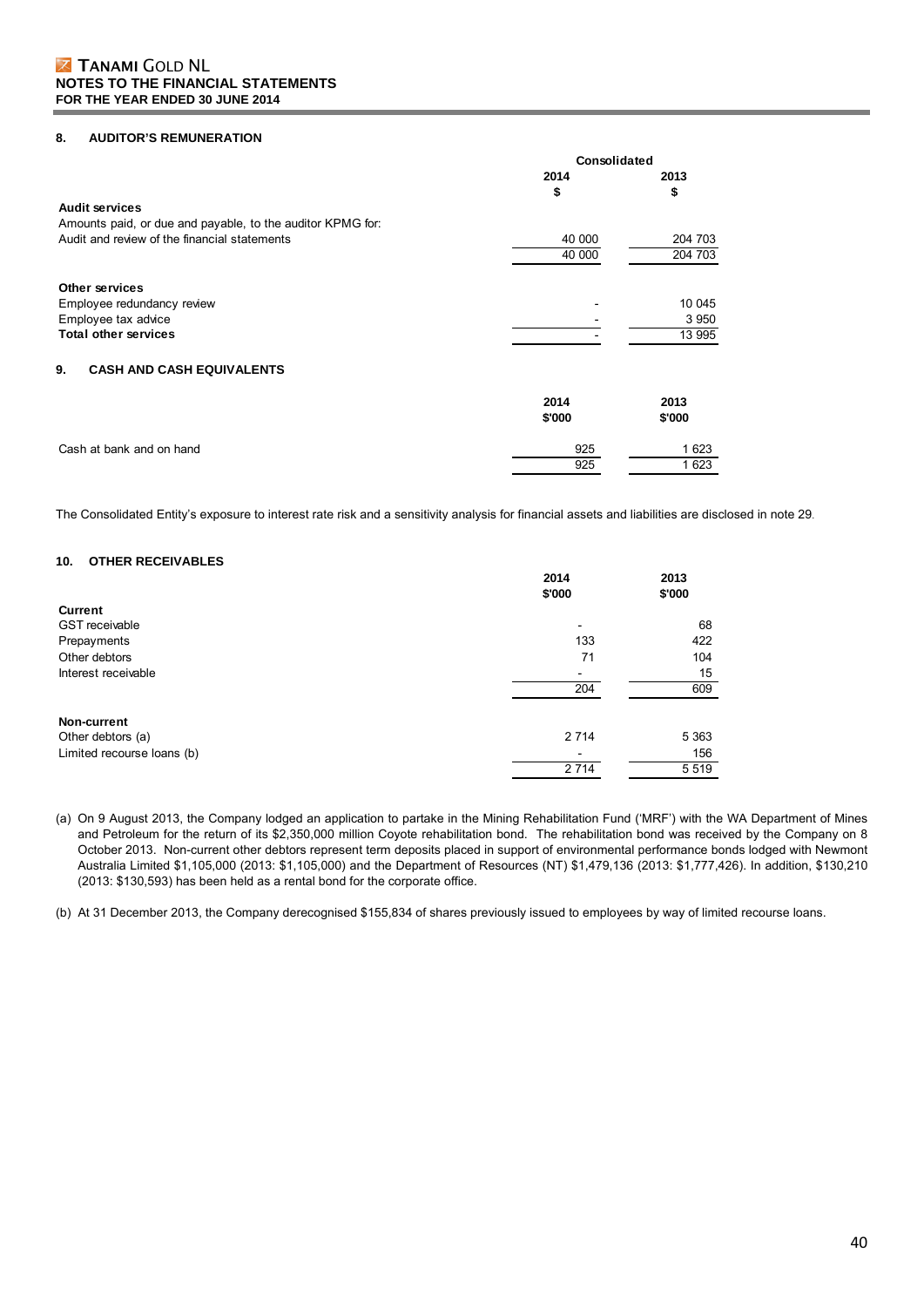# **11. AVAILABLE FOR SALE FINANCIAL ASSETS**

|                                      |                          | <b>Consolidated</b> |  |
|--------------------------------------|--------------------------|---------------------|--|
|                                      | 2014                     | 2013                |  |
|                                      | \$'000                   | \$'000              |  |
| Available for sale financial assets: |                          |                     |  |
| Quoted equity shares                 | $\overline{\phantom{0}}$ | 1881                |  |

On 26 August 2013, the Company sold its remaining 78,392,301 shares in ABM Resources NL at an average price of 3.4 cents per share receiving approximately \$2.67 million less costs.

### **12. INVENTORIES**

|                         | <b>Consolidated</b>      |                |
|-------------------------|--------------------------|----------------|
|                         | 2014<br>\$'000           | 2013<br>\$'000 |
| <b>Current</b>          |                          |                |
| Stockpile               | $\overline{\phantom{0}}$ | 79             |
| Raw material and stores | 1482                     | 3 1 5 4        |
| Impairment of Inventory |                          | (1 233)        |
| <b>Bullion</b>          | $\overline{\phantom{0}}$ | 484            |
|                         | 1482                     | 2 4 8 4        |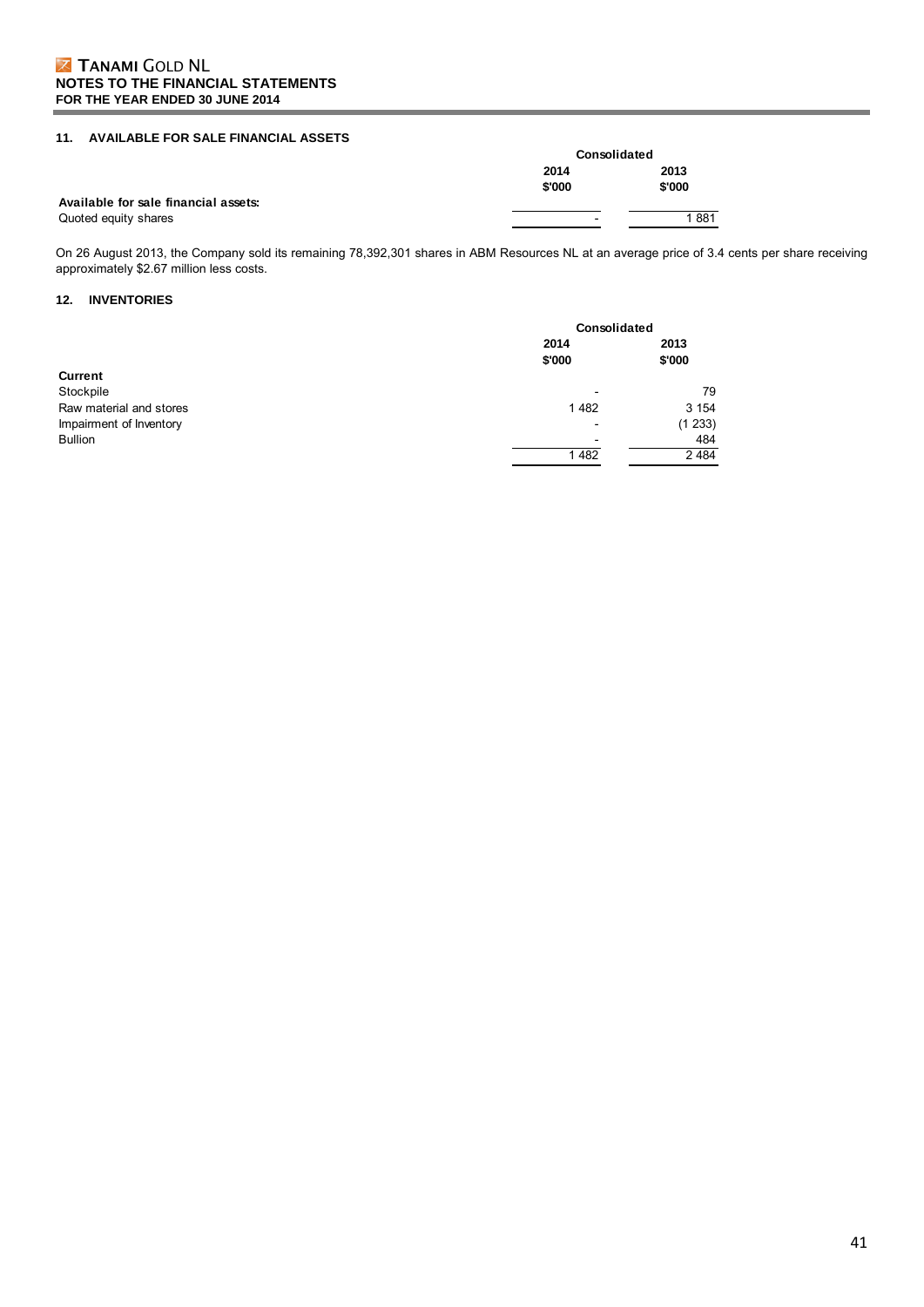### TANAMI GOLD NL **NOTES TO THE FINANCIAL STATEMENTS FOR THE YEAR ENDED 30 JUNE 2014**

# **13. PROPERTY, PLANT AND EQUIPMENT**

|                                     | Consolidated |          |
|-------------------------------------|--------------|----------|
|                                     | Restated*    |          |
|                                     | 2014         | 2013     |
|                                     | \$'000       | \$'000   |
| Buildings at cost                   | 7 3 7 3      | 7958     |
| Less: accumulated depreciation      | (41)         | (601)    |
| Less: accumulated impairment        | (6429)       | (6429)   |
|                                     | 903          | 928      |
| Plant and equipment at cost         | 48 573       | 56 167   |
| Less: accumulated depreciation      | (13 368)     | (19581)  |
| Less: accumulated impairment        | (29 248)     | (29 248) |
|                                     | 5 9 5 7      | 7 3 3 8  |
| Motor vehicles at cost              | 1 5 9 1      | 2 0 6 9  |
| Less: accumulated depreciation      | (1 236)      | (1657)   |
| Less: accumulated impairment        | (214)        | (214)    |
|                                     | 141          | 198      |
| Furniture and fittings at cost      | 1 1 0 3      | 1 4 3 5  |
| Less: accumulated depreciation      | (951)        | (1269)   |
| Less: accumulated impairment        | (124)        | (124)    |
|                                     | 28           | 42       |
| Mine development costs              | 67 481       | 67 481   |
| Less: accumulated depreciation      | (61693)      | (61693)  |
| Less: accumulated impairment        | (5788)       | (5788)   |
|                                     |              |          |
| Rehabilitation asset                |              | 1670     |
| Less: accumulated depreciation      |              | (233)    |
| Less: accumulated impairment        |              | (1437)   |
|                                     |              |          |
| Capital works in progress           | 57           | 73       |
| Total property, plant and equipment | 7 0 8 6      | 8 5 7 9  |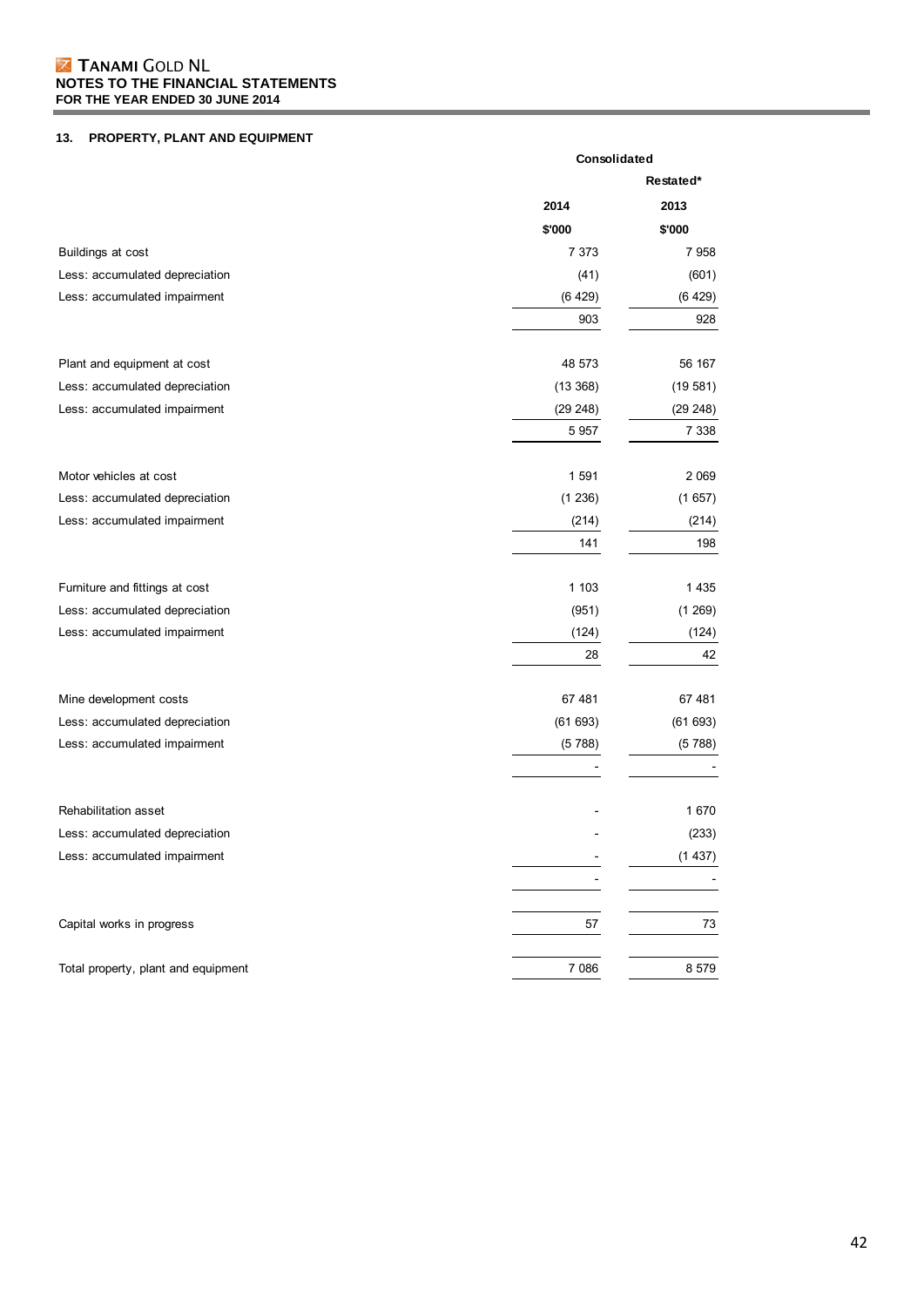# TANAMI GOLD NL **NOTES TO THE FINANCIAL STATEMENTS FOR THE YEAR ENDED 30 JUNE 2014**

# **13. PROPERTY, PLANT AND EQUIPMENT (CONTINUED)**

|                                                           | Consolidated |           |
|-----------------------------------------------------------|--------------|-----------|
|                                                           |              | Restated* |
|                                                           | 2014         | 2013      |
|                                                           | \$'000       | \$'000    |
| <b>Buildings</b>                                          |              |           |
| Carrying amount at beginning of financial year            | 928          | 4 3 4 3   |
| Transfers/depreciation                                    | (25)         | (120)     |
| Impairment                                                |              | (3 295)   |
| Carrying amount at end of financial year                  | 903          | 928       |
| <b>Plant and equipment</b>                                |              |           |
| Carrying amount at beginning of financial year            | 7 3 3 8      | 13 600    |
| Transfers/additions                                       | 533          | 3 1 5 4   |
| Disposals                                                 | (2)          | (393)     |
| Accumulated depreciation on disposals                     |              | 268       |
| Depreciation                                              | (1912)       | (4622)    |
| Impairment                                                |              | (4669)    |
| Carrying amount at end of financial year                  | 5 9 5 7      | 7 3 3 8   |
| <b>Motor vehicles</b>                                     |              |           |
| Carrying amount at beginning of financial year            | 198          | 358       |
| Transfers/additions                                       |              | 283       |
| Depreciation                                              | (57)         | (229)     |
| Impairment                                                |              | (214)     |
| Carrying amount at end of financial year                  | 141          | 198       |
| <b>Furniture and fittings</b>                             |              |           |
| Carrying amount at beginning of financial year            | 42           | 369       |
| Additions                                                 |              | 42        |
| Disposals                                                 |              | (85)      |
| Depreciation                                              | (14)         | (160)     |
| Impairment                                                |              | (124)     |
| Carrying amount at end of financial year                  | 28           | 42        |
| Mine development costs                                    |              |           |
| Carrying amount at beginning of financial year            |              | 9 1 7 0   |
| Additions: capitalised underground mine development costs |              | 10 568    |
| Additions: capitalised Bald Hill stripping costs          |              | 248       |
| Amortisation                                              |              | (13950)   |
| Impairment                                                |              | (6036)    |
| Carrying amount at end of financial year                  |              |           |
|                                                           |              |           |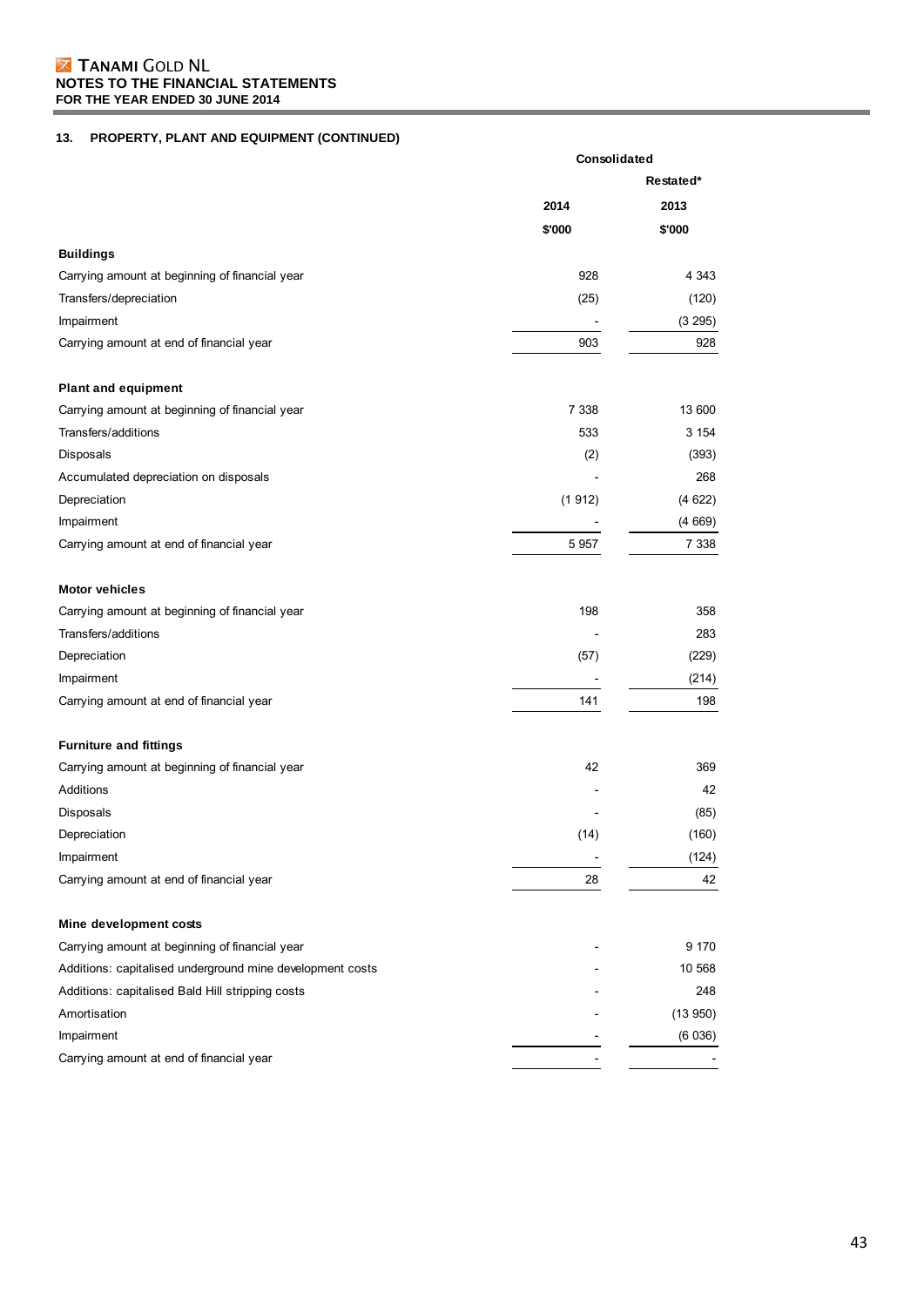# **Z TANAMI GOLD NL NOTES TO THE FINANCIAL STATEMENTS FOR THE YEAR ENDED 30 JUNE 2014**

### **13. PROPERTY, PLANT AND EQUIPMENT (CONTINUED)**

|                                                | Consolidated |           |  |
|------------------------------------------------|--------------|-----------|--|
|                                                |              | Restated* |  |
|                                                | 2014         | 2013      |  |
|                                                | \$'000       | \$'000    |  |
| <b>Rehabilitation asset</b>                    |              |           |  |
| Carrying amount at beginning of financial year |              | 939       |  |
| Additions                                      |              | 668       |  |
| Amortisation                                   |              | (170)     |  |
| Impairment                                     |              | (1437)    |  |
| Carrying amount at end of financial year       |              |           |  |
| Capital works in progress                      |              |           |  |
| Carrying amount at beginning of financial year | 73           | 1418      |  |
| Additions                                      | 516          | 3 3 0 6   |  |
| Transfers to other asset classes               | (532)        | (4651)    |  |
| Carrying amount at end of financial year       | 57           | 73        |  |
| Total property plant and equipment             |              |           |  |
| Carrying amount at beginning of financial year | 8 5 7 9      | 26 613    |  |
| Additions                                      | 517          | 17 279    |  |
| Disposals                                      | (2)          | (478)     |  |
| Accumulated depreciation on disposals          |              | 268       |  |
| Depreciation                                   | (2 008)      | (5 131)   |  |
| Amortisation                                   |              | (14 197)  |  |
| Impairment                                     |              | (15 775)  |  |
| Carrying amount at end of financial year       | 7 0 8 6      | 8 5 7 9   |  |

\*Refer to note 14 for the full information regarding the impact of the prior period restatement as a result of the voluntary change in accounting policy.

# **14. EXPLORATION AND EVALUATION EXPENDITURE**

|                                                           | Consolidated   |                |
|-----------------------------------------------------------|----------------|----------------|
|                                                           | Restated*      |                |
|                                                           | 2014<br>\$'000 | 2013<br>\$'000 |
| Acquired exploration and evaluation costs carried forward | 20 719         | 20 719         |
| (a)<br><b>Reconciliation</b>                              |                |                |
| Carrying amount at beginning of the year                  | 20 719         | 20 719         |
| Expenditure during the year                               | 5 103          | 24 4 95        |
| Exploration expensed during the year (i)                  | (5103)         | (24 495)       |
|                                                           | 20 719         | 20 719         |

\*The acquired exploration and evaluation costs carried forward in respect of areas of interest represents the purchase price for Central Tanami.

(i) The Company has made a voluntary change to its accounting policy for exploration and evaluation expenditure. This change has been applied retrospectively. Acquisition costs and acquired exploration and evaluation expenditure which form part of the business combination transaction is capitalised, until such times as impairment is considered appropriate.

Pre-licence costs are expensed in the period in which they are incurred. Once the legal right to explore has been acquired, exploration and evaluation expenditure incurred on licenses where the technical feasibility and commercial viability of extracting mineral resources has not yet been established is expensed as incurred. The directors of the Company consider a project to be economically viable upon the satisfactory completion of a feasibility study and a JORC reserve estimate.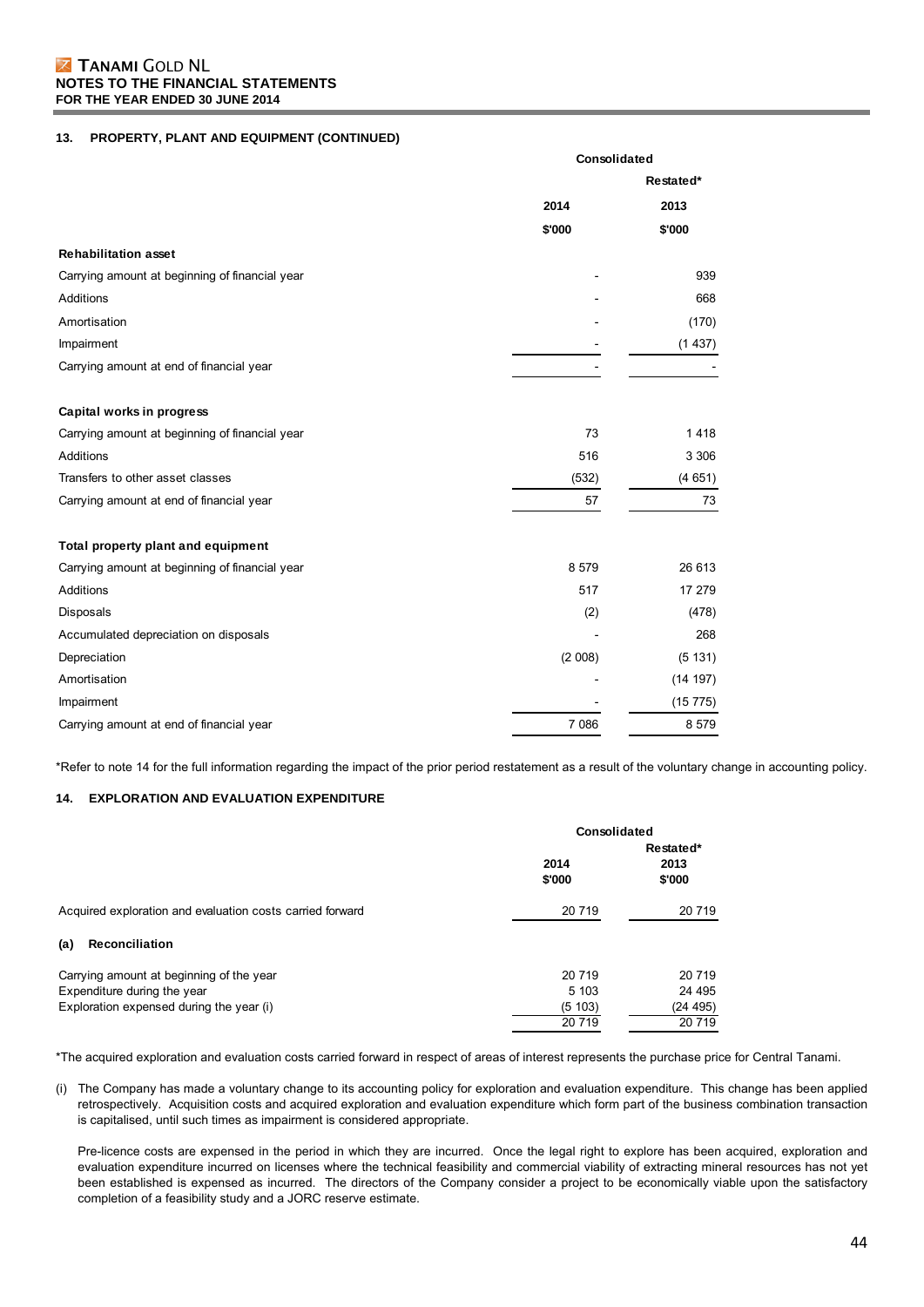### **14. EXPLORATION AND EVALUATION EXPEDITURE (CONTINUED)**

Exploration and evaluation expenditure incudes the costs of acquiring and maintaining the rights to explore, investigate, examine and evaluate an area of mineralisation, and assessing the technical feasibility and commercial viability of extracting the mineral resources from that area.

The impact of the change in exploration and evaluation accounting policy on the Consolidated Statement of Financial Position and the Consolidated Statement of Profit or Loss and Other Comprehensive Income is set out below:

| <b>Consolidated Statement of Financial Position</b> | *Restated<br>30 June 2013 | 30 June 2013 | <b>Difference</b> |
|-----------------------------------------------------|---------------------------|--------------|-------------------|
| In thousands of dollars                             |                           |              |                   |
| Capitalised exploration                             | 20.719                    | 74.043       | 53.323            |
| Net Assets                                          | 22.344                    | 75.667       | 53.323            |
| Accumulated losses                                  | (286, 171)                | (232.848)    | (53,323)          |

| <b>Consolidated Statement of Profit or Loss and Other Comprehensive Income</b> | *Restated<br>30 June 2013 | 30 June 2013 | <b>Difference</b> |
|--------------------------------------------------------------------------------|---------------------------|--------------|-------------------|
| In thousands of dollars                                                        |                           |              |                   |
| Exploration and evaluation expenditure written off                             | (24.495)                  | (18.124)     | (6,371)           |
| Reversal of mine development impairment and amortisation                       | 4.646                     |              | 4.646             |
| Loss for the year                                                              | (68,033)                  | (66.308)     | (1,725)           |
| Basic loss per share                                                           | (0.183)                   | (0.179)      | (0.004)           |

#### **15. INTEREST BEARING LIABILITIES**

|                               | Consolidated             |         |
|-------------------------------|--------------------------|---------|
|                               | 2014                     | 2013    |
|                               | \$'000                   | \$'000  |
| <b>Current</b>                |                          |         |
| Finance lease liabilities (i) | 319                      | 548     |
| Loan (ii)                     | 7 0 5 2                  | 9 0 7 7 |
|                               | 7 3 7 2                  | 9625    |
| <b>Non-Current</b>            |                          |         |
| Finance lease liabilities     | $\overline{\phantom{a}}$ | 319     |
|                               | $\overline{\phantom{a}}$ | 319     |

(i) Finance liabilities of the Group are as follows:

|                            | <b>Future</b><br>minimum<br>lease<br>payments | <b>Interest</b> | <b>Present value</b><br>of minimum<br>lease<br>payments | <b>Future</b><br>minimum<br>lease<br>payments | <b>Interest</b> | <b>Present value</b><br>of minimum<br>lease<br>payments |
|----------------------------|-----------------------------------------------|-----------------|---------------------------------------------------------|-----------------------------------------------|-----------------|---------------------------------------------------------|
| In thousands of dollars    | 2014                                          | 2014            | 2014                                                    | 2013                                          | 2013            | 2013                                                    |
| Less than one year         | 330                                           |                 | 319                                                     | 592                                           | 44              | 548                                                     |
| Between two and five years |                                               |                 |                                                         | 330                                           | 11              | 319                                                     |
|                            | 330                                           | 44              | 319                                                     | 922                                           | 55              | 867                                                     |

The finance lease liability is denominated in Australian dollars with an interest rate of 7.95% per annum and will mature in 2015.

#### (ii) Loan (unsecured)

|                 | <b>Effective Interest Rate</b> | <b>Maturity</b> | 30 June 2014                     | 30 June 2013                     |
|-----------------|--------------------------------|-----------------|----------------------------------|----------------------------------|
|                 |                                |                 | <b>Carrying Amount</b><br>\$'000 | <b>Carrying Amount</b><br>\$'000 |
| A\$ 7.0 million | (a)                            | 31 March 2015   | 7.052                            | 9,077                            |
|                 |                                |                 | 7,052                            | 9,077                            |

(a) At 30 June 2014, the Company had drawn down A\$7.0 million of its A\$15.0 million unsecured Loan Facility with Sun Hung Kai International Bank (Brunei) Limited which has an interest rate of 6% per annum, a refundable facility fee of 3% per annum (where facility fees payable in advance are refunded on a pro-rated basis if loan repayments are made) and a non-refundable facility fee of 3% per annum. The unsecured A\$15.0 million Loan Facility is due for repayment on 31 March 2015.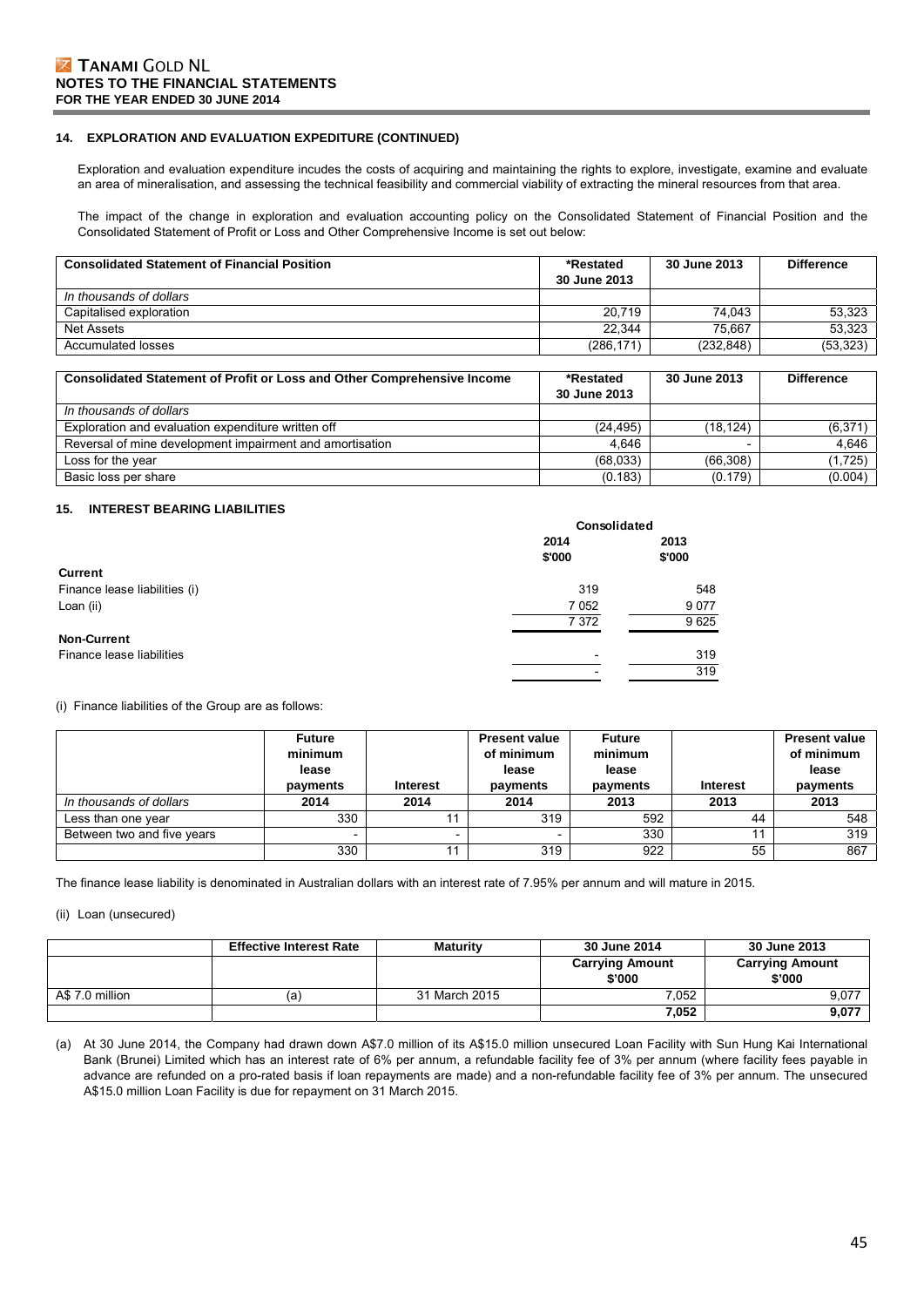#### **16. TRADE AND OTHER PAYABLES**

|                              | <b>Consolidated</b> |         |
|------------------------------|---------------------|---------|
|                              | 2014                | 2013    |
|                              | \$'000              | \$'000  |
| <b>Current</b>               |                     |         |
| Trade creditors              | 108                 | 370     |
| Other creditors and accruals | 677                 | 2 5 0 9 |
|                              | 785                 | 2879    |

The Consolidated Entity's exposure to currency and liquidity risk related to trade and other payables is disclosed in note 29.

### **17. PROVISIONS**

|                                             | Consolidated |         |
|---------------------------------------------|--------------|---------|
|                                             | 2014         | 2013    |
|                                             | \$'000       | \$'000  |
| <b>Current</b>                              |              |         |
| Employee entitlements                       | 155          | 648     |
| Onerous lease contract                      |              | 288     |
|                                             | 155          | 936     |
|                                             |              |         |
| Non-current                                 |              |         |
| Employee entitlements                       | 64           | 82      |
| Site and mine restoration                   | 11 044       | 5 2 3 0 |
|                                             | 11 108       | 5 3 1 2 |
|                                             |              |         |
|                                             | 2014         | 2013    |
|                                             | \$'000       | \$'000  |
| Reconciliation of site and mine restoration |              |         |
| Opening Balance at 1 July                   | 5 2 3 0      | 4 5 1 4 |
| Provision made during year                  | 5 6 27       | 668     |
| Provision utilised during the year          |              | (28)    |
| Unwind of discount                          | 187          | 76      |
| Balance at 30 June                          | 11 044       | 5 2 3 0 |
|                                             |              |         |

#### **Annual Leave**

Current employee entitlements comprise annual leave that is expected to be settled within 12 months of the reporting date and represents present obligations resulting from employees' services provided to reporting date. Current employee entitlements are calculated at undiscounted amounts based on remuneration wage and salary rates that the Consolidated Entity expects to pay as at reporting date including related on-costs, such as workers compensation insurance and payroll tax.

#### **Site and mine restoration**

In accordance with the Consolidated Entity's environmental policy and applicable legal requirements, a provision for site restoration and mine rehabilitation is recognised when the land is disturbed. The basis of accounting is set out in note 1(j) of the significant policies.

### **Long service leave**

Long service leave that is due and payable is disclosed as a non-current employee provision.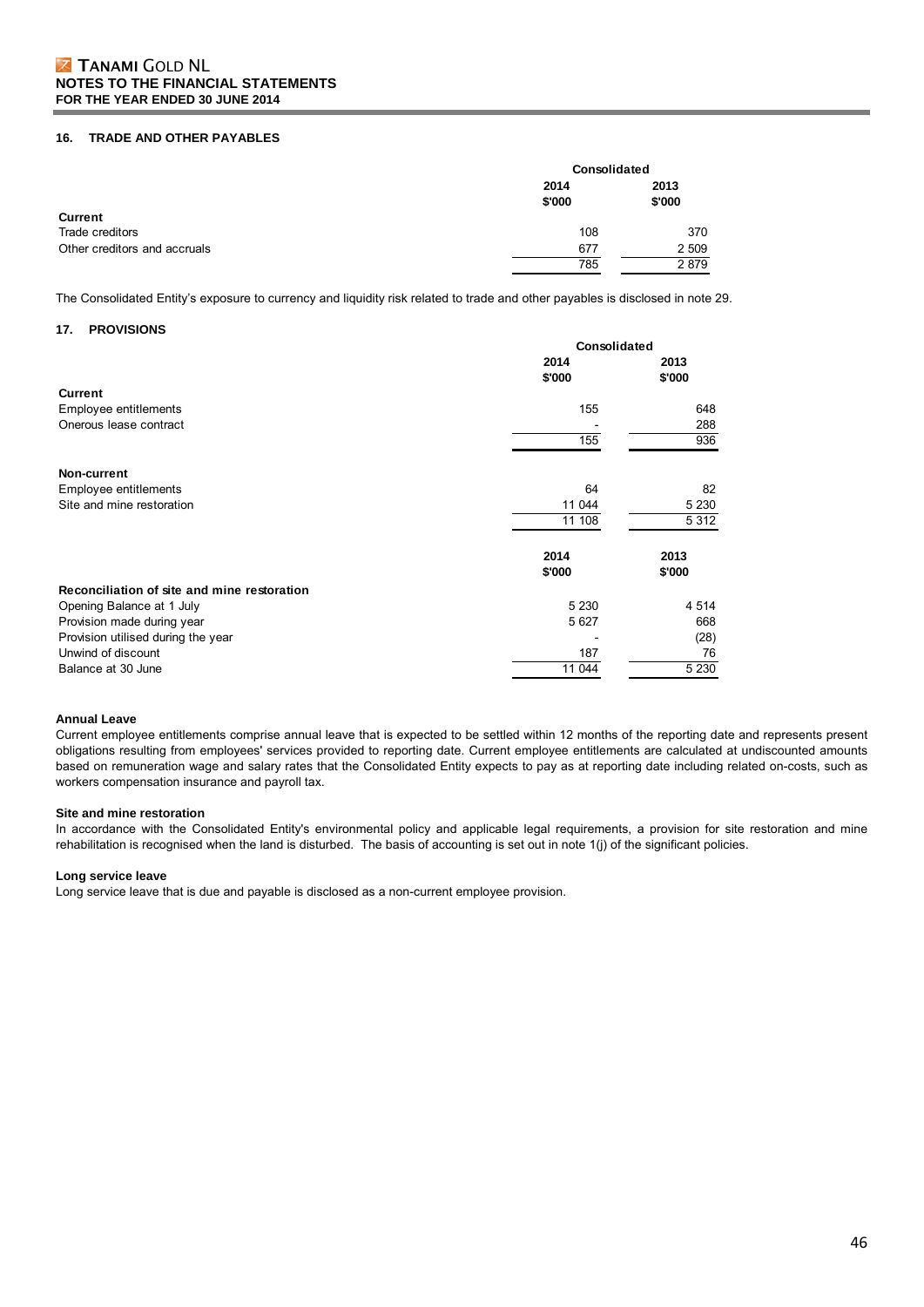# **Z TANAMI GOLD NL NOTES TO THE FINANCIAL STATEMENTS FOR THE YEAR ENDED 30 JUNE 2014**

#### **18. ISSUED CAPITAL**

|                                                               | Consolidated |         |  |
|---------------------------------------------------------------|--------------|---------|--|
|                                                               | 2014         | 2013    |  |
|                                                               | \$'000       | \$'000  |  |
| Share capital                                                 |              |         |  |
| 1,175,097,046 (2013: 587,548,524) ordinary shares, fully paid | 317 637      | 306 661 |  |
|                                                               | 317 637      | 306 661 |  |
| Movements in issued capital                                   |              |         |  |
| Balance at 1 July                                             | 306 661      | 244 189 |  |
| Shares issued                                                 |              |         |  |
| Reinstatement of limited recourse loans                       |              | 310     |  |
| New limited recourse loans (i)                                | (156)        | 156     |  |
| 587,548,523 shares (2013: 326,415,847) (ii)                   | 11 751       | 65 127  |  |
| Transaction costs arising from issue of shares                | (619)        | (3121)  |  |
| Balance at 30 June                                            | 317 637      | 306 661 |  |

(i) The shares issued have limited recourse and accordingly the loans have been derecognised in the financial statements at 30 June 2014.

(ii) On 2 January 2014, the Company completed a 1:1 fully underwritten, pro-rata renounceable Entitlements Issue that resulted in 587,548,523 new shares being issued.

### **19. ACCUMULATED LOSSES**

|                       |           | Consolidated |  |
|-----------------------|-----------|--------------|--|
|                       |           | *Restated    |  |
|                       | 2014      | 2013         |  |
|                       | \$'000    | \$'000       |  |
| Balance at 1 July     | (286 172) | (218139)     |  |
| Net loss for the year | (19628)   | (68033)      |  |
| Balance at 30 June    | (305 800) | (286 172)    |  |

#### **20. CONTINGENT LIABILITIES**

On or about 17 January 2013, a claim was brought against the Company in the District Court of Western Australia in relation to the hire and use by the Company of certain mining equipment for the Coyote Gold Project.

Further detail on the status of this contingent liability is contained in note 28 Events Subsequent to Balance Date.

#### **21. COMMITMENTS**

#### **a) Exploration Expenditure**

The Consolidated Entity has certain obligations to perform minimum exploration work on mineral leases held. These obligations may vary over time, depending on the Consolidated Entity's exploration program and priorities. These obligations are also subject to variations by negotiation, joint venturing or relinquishing some of the relevant tenements. As at balance date, total exploration expenditure commitments of the Consolidated Entity which have not been provided for in the financial statements are outlined below. The Consolidated Entity's tenement commitment can be reduced by obtaining expenditure exemptions and/or relinquishment of tenements.

#### **Exploration Expenditure Commitments**

|                 |        | Consolidated |  |  |
|-----------------|--------|--------------|--|--|
|                 | 2014   | 2013         |  |  |
|                 | \$'000 | \$'000       |  |  |
| Within one year | 1937   | 2 5 5 8      |  |  |

#### **b) Operating lease**

The Consolidated Entity sub-leases the corporate office under an operating lease. The Company has a new operating sub-lease arrangement which runs for 1.5 years commencing 28 July 2014 and expiring on 31 December 2015. Lease payments are adjusted annually to reflect market rentals. During the year ended 30 June 2014 \$553,226 (2013: \$475,431) was recognised as an expense in the income statement in respect to the operating lease.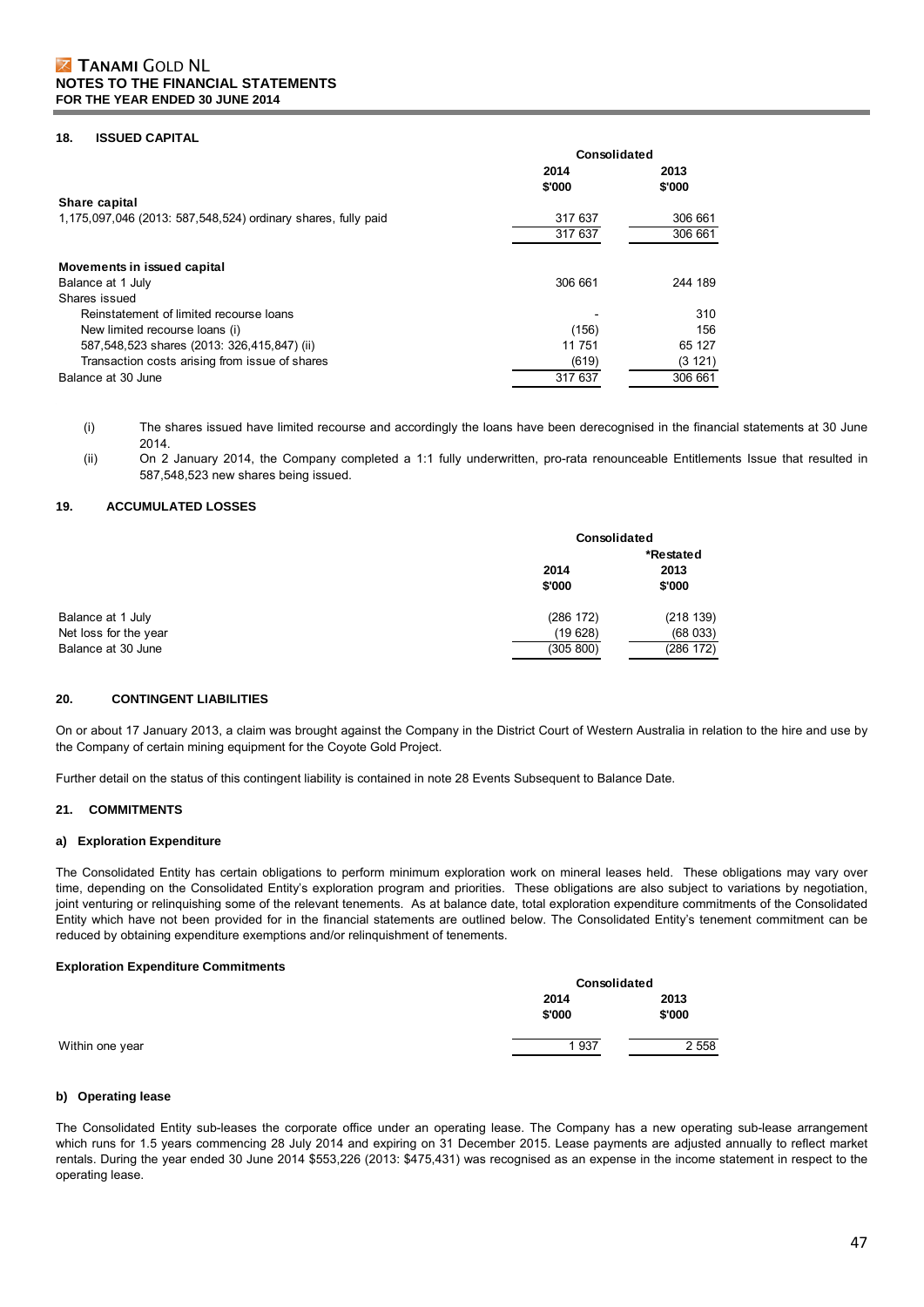#### **21. COMMITMENTS (CONTINUED)**

#### **b) Operating lease (continued)**

### **Operating Lease Commitments**

|                            | Consolidated   |                |
|----------------------------|----------------|----------------|
|                            | 2014<br>\$'000 | 2013<br>\$'000 |
| Within one year            | 101            | 532            |
| Between two and five years | 64             | 48             |
|                            | 165            | 580            |

#### **22. SHARE BASED PAYMENTS**

#### **Options**

During the prior year no options were issued.

During the year no options lapsed unexercised.

During the year the following options were forfeited:

| <b>Exercise Price (\$)</b> | <b>Number of Options</b> | <b>Grant Date</b> | <b>Expiry Date</b> |
|----------------------------|--------------------------|-------------------|--------------------|
| \$0.90                     | .762.500                 | 29 March 2012     | 28 March 2017      |
| \$1.00                     | 62.500                   | 29 March 2012     | 28 March 2017      |

During the year, no options were exercised.

At 30 June 2014 there were 712,500 unissued ordinary shares in respect of which unquoted options were outstanding as follows:

| <b>Grant Date</b> | <b>Expiry Date</b>                                          | Type               | <b>Exercise Price</b> | 2014<br><b>Number</b> | 2013<br><b>Number</b> |
|-------------------|-------------------------------------------------------------|--------------------|-----------------------|-----------------------|-----------------------|
| 22 December 2011  | 21 December 2016                                            | Unguoted           | \$1.34                | 300.000               | 300.000               |
| 29 March 2012     | 28 March 2017                                               | Unquoted Tranche 1 | \$0.90                | 212,500               | 1,975,000             |
| 29 March 2012     | 28 March 2017                                               | Unquoted Tranche 2 | \$1.00                | 200.000               | 262.500               |
|                   | (The options in this table relate to all Company employees) | 712.500            | 2,537,500             |                       |                       |

On 22 December 2011 300,000 options were granted to Mr Alan Senior, a former Director of the Company. The options were valued using the Black Scholes option valuation model and the option term is 5 years from the date of grant. The options will expire on 21 December 2016 and not before.

The significant assumptions used in the valuation at that time were:

- Volatility: 90%;
- Risk free rate: 4.25% per annum;
- Underlying security spot price: \$0.705;
- Exercise price: \$1.34; and
- Valuation per option: \$0.434.

The options granted on 29 March 2012 were valued using the Black Scholes option valuation methodology and the option term is 5 years from the date of grant. The significant assumptions used in the valuations at that time were:

- Volatility: 85%;
- Risk free rate: 2.66% per annum;
- Underlying security spot price: \$0.795;
- Exercise price: \$0.90, \$1.00 for Tranche 1 and Tranche 2 respectively; and
- Valuation per option: \$0.524 and \$0.510.

|                                     | 2014     | 2013      |
|-------------------------------------|----------|-----------|
| Amounts expensed for options issued | \$18,329 | \$658,792 |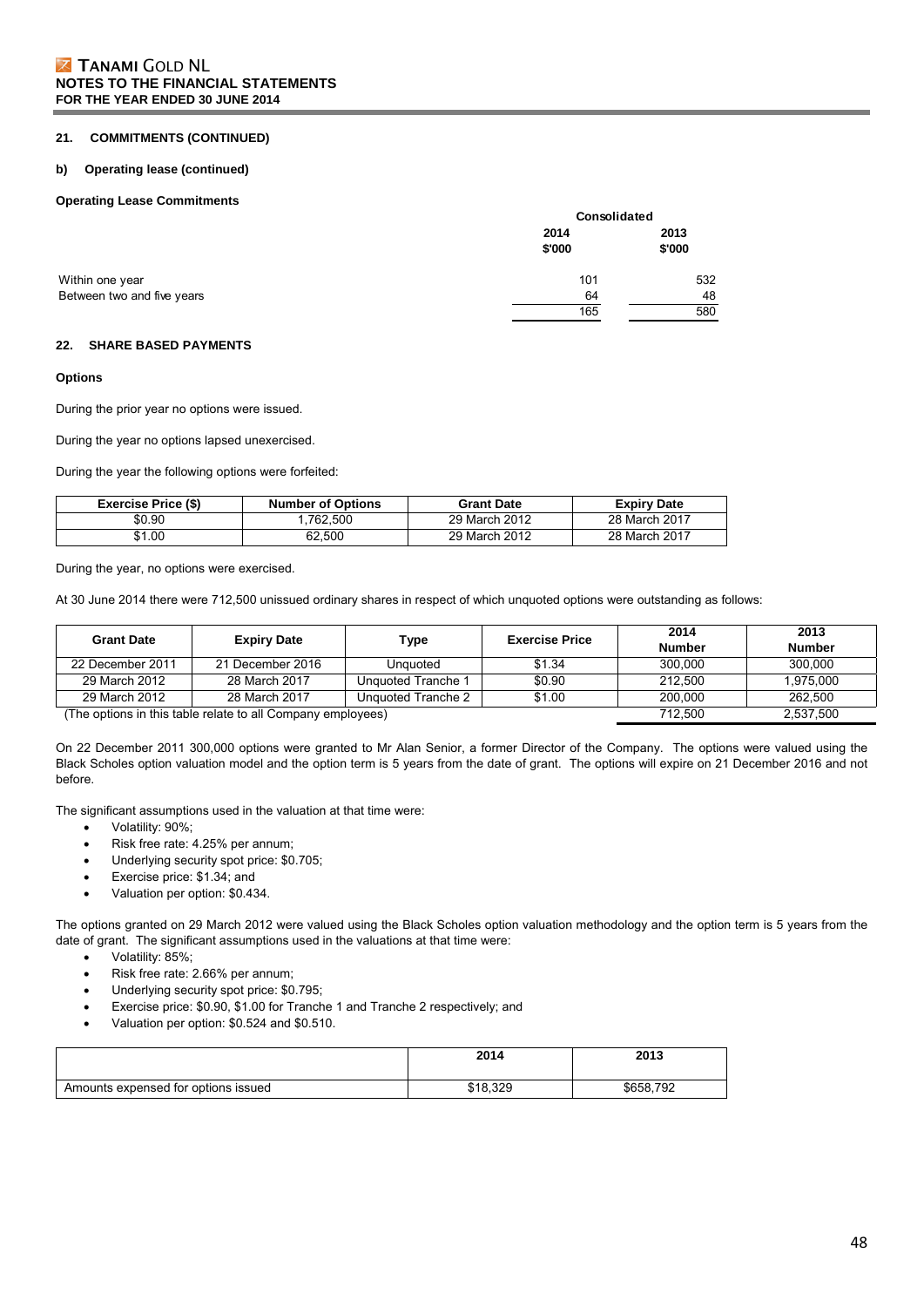#### **22. SHARE BASED PAYMENTS (CONTINUED)**

#### **Summary of option movements for the financial year:**

Number of options at 30 June 2014

| <b>Grant Date</b> | <b>Exercise Date</b><br>on or after | <b>Expiry Date</b> | <b>Exercise</b><br><b>Price</b> | Number of<br>options at<br>beginning<br>of vear | <b>Options</b><br>Granted | <b>Options</b><br>Expired/<br><b>Forfeited</b> | <b>Options</b><br><b>Exercised</b> | On Issue | Vested  |
|-------------------|-------------------------------------|--------------------|---------------------------------|-------------------------------------------------|---------------------------|------------------------------------------------|------------------------------------|----------|---------|
| 22 Dec 2011       | 22 Dec 2011                         | 21 Dec 2016        | \$1.34                          | 300.000                                         |                           | $\sim$                                         |                                    | 300.000  | 300,000 |
| 29 Mar 2012       | 29 Mar 2013                         | 28 Mar 2017        | \$0.90                          | 1.975.000                                       |                           | .762.500*                                      |                                    | 212.500  | 212.500 |
| 29 Mar 2012       | 29 Mar 2014                         | 28 Mar 2017        | \$1.00                          | 262,500                                         |                           | 62.500*                                        |                                    | 200.000  | 200.000 |

\*These options expired/forfeited due to cessation of employment

#### **23. KEY MANAGEMENT PERSONNEL DISCLOSURES**

#### a) **Details of Key Management Personnel**

*(i) Specified Directors* 

| <i>a boccard Directors</i>                |                                                |
|-------------------------------------------|------------------------------------------------|
| Gerard McMahon (Non-Executive Chairman)   | (appointed April 2013)                         |
| Arthur Dew (Non-Executive Director)       | (appointed December 2011)                      |
| Carlisle Procter (Non-Executive Director) | (appointed December 2011)                      |
| Brett Montgomery (Non-Executive Director) | (appointed February 2013)                      |
| Seng Hui Lee (Non-Executive Director)     | (appointed March 2008, resigned November 2013) |
|                                           |                                                |
|                                           |                                                |

*(ii) Specified Executives*  Andrew Czerw (General Manager) (appointed October 2011, resigned July 2013) Jon Latto (Company Secretary/Chief Financial Officer) (appointed November 2007, resigned July 2013)

**Consolidated**

The key management personnel compensation included in 'personnel expenses' (see note 5) is as follows: **2014 2013**

|                              |         | S         |
|------------------------------|---------|-----------|
| In AUD                       |         |           |
| Short-term employee benefits | 323 603 | 1 384 767 |
| Post-employment benefits     | 104 759 | 78 593    |
| Share-based payments         |         | 230 648   |
| Other long term benefits     | 62 640  |           |
| Total                        | 491 002 | 1 694 008 |

#### *(i) Individual directors and executives compensation disclosures*

Information regarding individual director's and executive's compensation and some equity instruments disclosures as required by Corporations Regulations 2M.3.03 and 2M.6.04 is provided in the Remuneration Report section of the Directors' Report.

#### **b) Other transactions with the Company or its controlled entities**

Specified directors hold positions in other entities that resulted in them having control or significant influence over the financial or operating policies of those entities. These entities transacted with the Company or its subsidiaries during the financial year. The terms and conditions of those transactions were no more favourable than those available, or which might reasonably be expected to be available, on similar transactions to unrelated entities on an arm's length basis.

#### **24. NON-KEY MANAGEMENT PERSONNEL RELATED PARTIES DISCLOSURES**

#### **Wholly-Owned Group**

Tanami Exploration NL and Tanami (NT) Pty Ltd are both wholly owned subsidiaries of Tanami Gold NL.

#### **Loan from Related Parties**

During the year ended 30 June 2014, the Company has continued to use its unsecured \$15.0 million Loan Facility with Sun Hung Kai International Bank (Brunei) Limited ('SHKIBBL') to assist with funding its:

- Care and maintenance costs at Coyote;
- Kavanagh Drilling Program;
- Redundancy payments associated with placing Coyote on care and maintenance; and
- Additional working capital.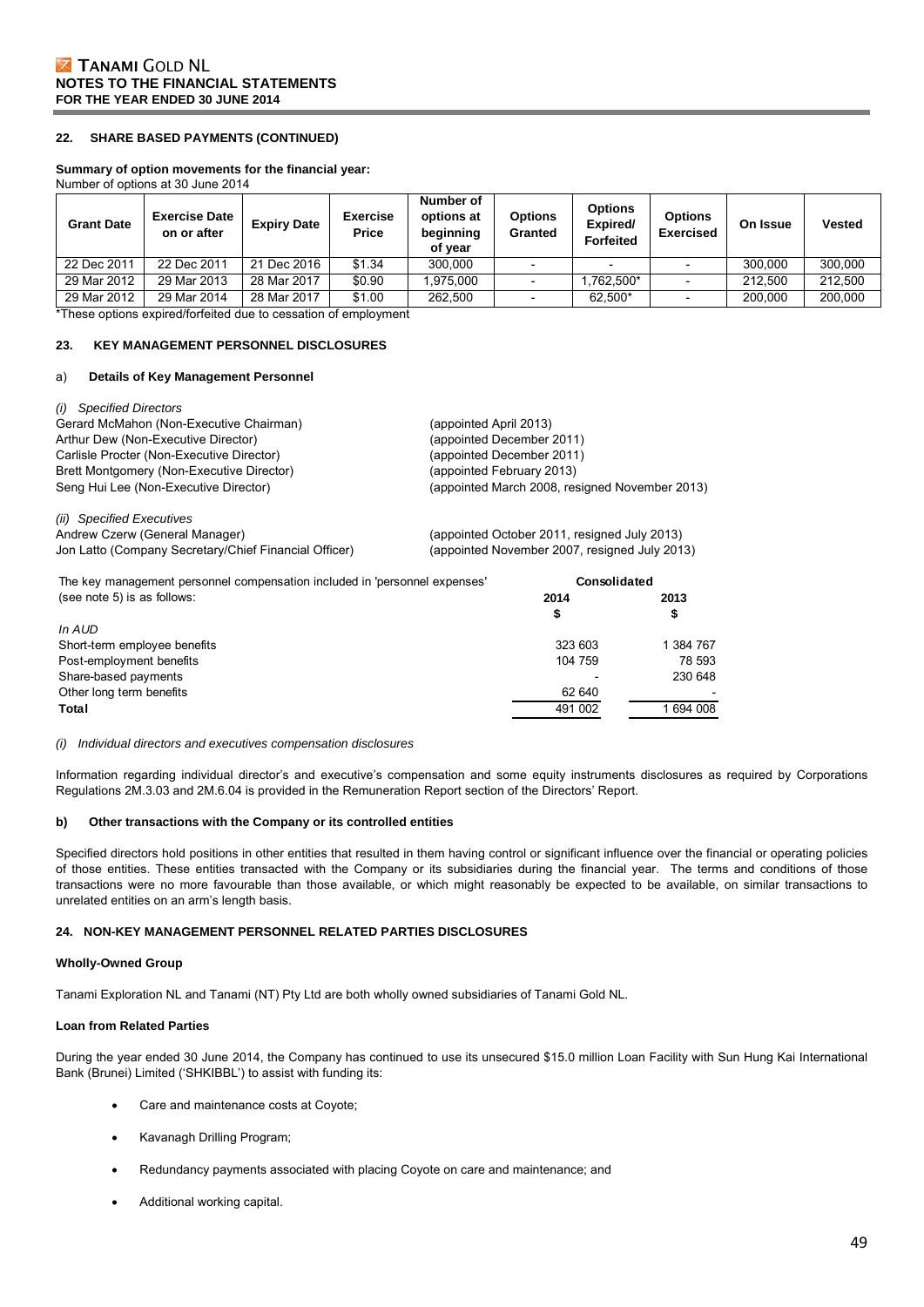### **24. NON-KEY MANAGEMENT PERSONNEL RELATED PARTIES DISCLOSURES (CONTINUED)**

During the year the Company made a voluntary prepayment of A\$10.0 million towards its unsecured A\$15.0 million Loan Facility with SHKIBBL.

The ultimate holding company of SHKIBBL is Lee and Lee Trust, an entity associated with Mr Lee Seng Hui who is a former director of the Company (resigned 7 November, 2013).

As at 30 June 2014, the Company had drawn down A\$7.0 million, leaving it with A\$8.0 million in undrawn funds. The Company's unsecured A\$15.0 million Loan Facility with SHKIBBL has a repayment date of 31 March 2015. During the year ended 30 June 2014, the Company has paid A\$641,918 interest and A\$632,219 by way of facility fees to SHKIBBL.

#### **25. SEGMENT INFORMATION**

The Consolidated Entity operates predominantly in the gold exploration and gold mining industry.

#### **Information about reportable segments**

|                                           | <b>Gold Production</b> |           | <b>Exploration</b> |           | Total    |           |  |
|-------------------------------------------|------------------------|-----------|--------------------|-----------|----------|-----------|--|
|                                           |                        | *Restated |                    | *Restated |          | *Restated |  |
|                                           | 2014                   | 2013      | 2014               | 2013      | 2014     | 2013      |  |
|                                           | \$'000                 | \$'000    | \$'000             | \$'000    | \$'000   | \$'000    |  |
|                                           |                        |           |                    |           |          |           |  |
| Revenues                                  | 609                    | 51 469    |                    |           | 609      | 51 469    |  |
| Interest income                           |                        | 133       | 116                | 54        | 116      | 187       |  |
| Interest expense                          |                        | (175)     | (232)              |           | (232)    | (175)     |  |
| Depreciation and amortisation             |                        | (18105)   | 990)               | (697)     | (1990)   | (18 802)  |  |
| Impairment                                |                        | (17008)   |                    |           |          | (17008)   |  |
| Reportable segment loss before income tax | 609                    | (26 856)  | (17573)            | (25138)   | (15 964) | (51994)   |  |
| Reportable segment assets                 |                        | 10 613    | 31 992             | 26 908    | 31 992   | 37 521    |  |
| Reportable segment liabilities            |                        | 7932      | 19414              | 11 131    | 19 4 14  | 19 063    |  |
| Capital expenditure                       |                        | (3 266)   | (516)              | (40)      | (516)    | (3306)    |  |

\*Refer to note 14 for the full information regarding the impact of the prior period restatement as a result of the voluntary change in accounting policy.

#### **Reconciliation of reportable segment revenues, profit or loss, assets and liabilities and other material items**

| liabilities and other material items                   | Consolidated |           |  |  |
|--------------------------------------------------------|--------------|-----------|--|--|
|                                                        |              | *Restated |  |  |
|                                                        | 2014         | 2013      |  |  |
|                                                        | \$'000       | \$'000    |  |  |
| Revenue and other income                               |              |           |  |  |
| Total revenue and other income for reportable segments | 1 609        | 51 469    |  |  |
| Consolidated revenue and other income                  | 1 609        | 51 469    |  |  |
| <b>Profit or loss</b>                                  |              |           |  |  |
| Total loss or profit for reportable segments           | (15964)      | (51994)   |  |  |
| Profit on sale of assets                               | 784          | 1 3 2 0   |  |  |
| Other loss or profit                                   | 17           | (409)     |  |  |
| Unallocated amounts: other corporate expenses          | (4465)       | (16950)   |  |  |
| Consolidated loss before income tax                    | (19628)      | (68033)   |  |  |
| <b>Assets</b>                                          |              |           |  |  |
| Total assets for reportable segments                   | 31 992       | 37 521    |  |  |
| Other unallocated amounts                              | 1 1 3 8      | 3893      |  |  |
| Consolidated total assets                              | 33 131       | 41 4 14   |  |  |
| Liabilities                                            |              |           |  |  |
| Total liabilities for reportable segments              | 19 4 14      | 19 063    |  |  |
| Other unallocated amounts                              | 6            | 8         |  |  |
| Consolidated total liabilities                         | 19 4 20      | 19 071    |  |  |

#### **Major customer**

During the year ended 30 June 2014, the Company sold gold on-market through third parties and is not able to identify the end customer.

\*Refer to note 14 for the full information regarding the impact of the prior period restatement as a result of the voluntary change in accounting policy.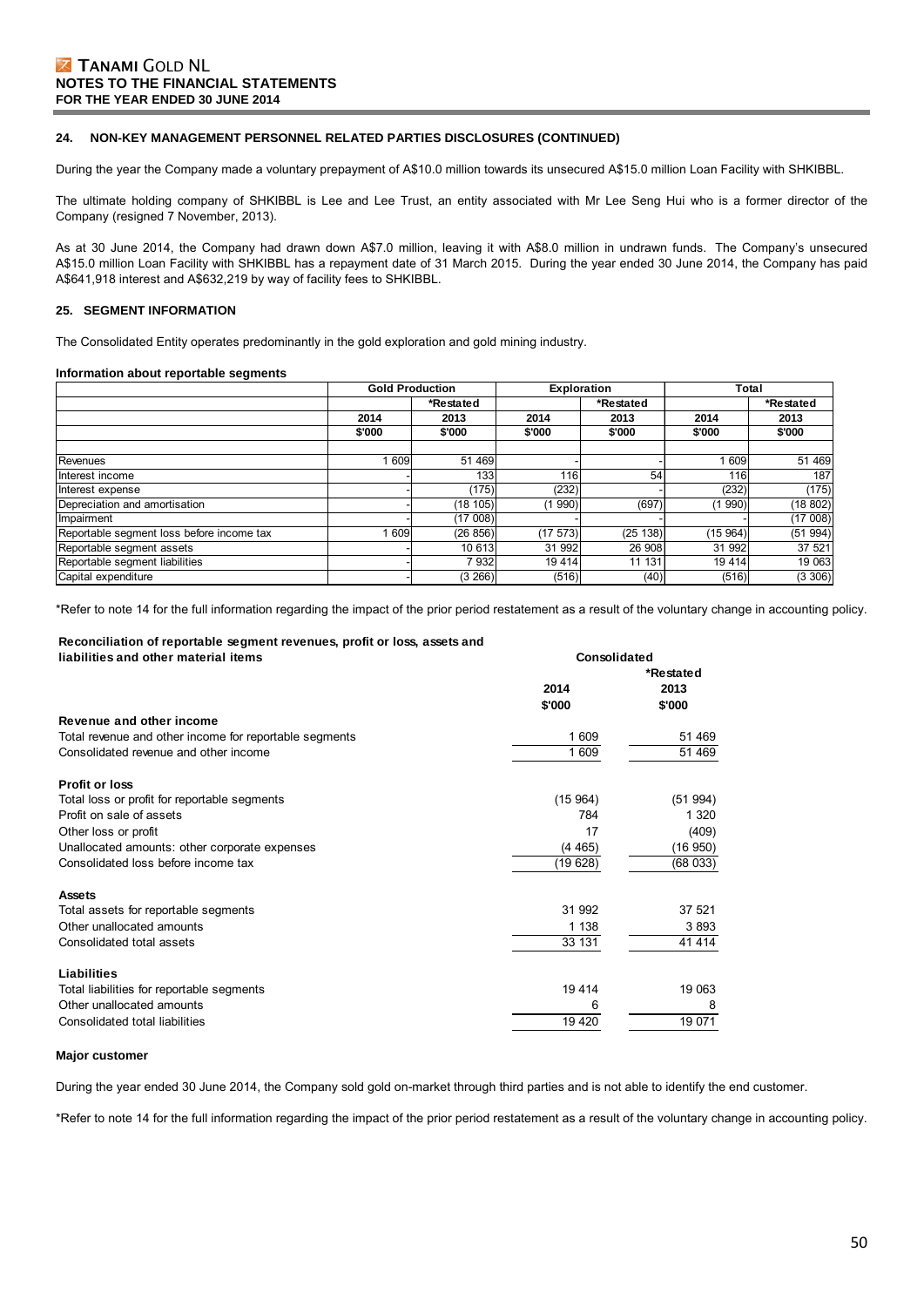### **26. EARNINGS PER SHARE**

|                                                                                                                      |             | Number of shares |
|----------------------------------------------------------------------------------------------------------------------|-------------|------------------|
|                                                                                                                      | 2014        | 2013             |
| Weighted average number of ordinary shares used as the denominator in the calculation of basic<br>earnings per share | 884.081.838 | 371.550.115      |

#### **Basic earnings/(loss) per share**

The calculation of basic earnings per share at 30 June 2014 was based on the loss attributable to ordinary shareholders of \$19,627,687 (2013: Restated loss \$68,032,870) and a weighted average number of ordinary shares outstanding of 884,081,838 (2013: 371,550,115), calculated as follows.

| Weighted average number of ordinary shares                           | 2014        | 2013        |
|----------------------------------------------------------------------|-------------|-------------|
| Issued ordinary shares at 1 July                                     | 371,550,115 | 261,045,759 |
| Effect of rights taken up under February 2013 Entitlements Issue     |             | 110.504.497 |
| Effect of rights taken up under the November 2013 Entitlements Issue | 512.531.723 |             |
| Weighted average number of ordinary shares at 30 June                | 884,081,838 | 371,550,115 |

# **Diluted earnings/(loss) per share**

Diluted loss per share for 2014 equals basic loss per share as the options on issue are considered anti-dilutive.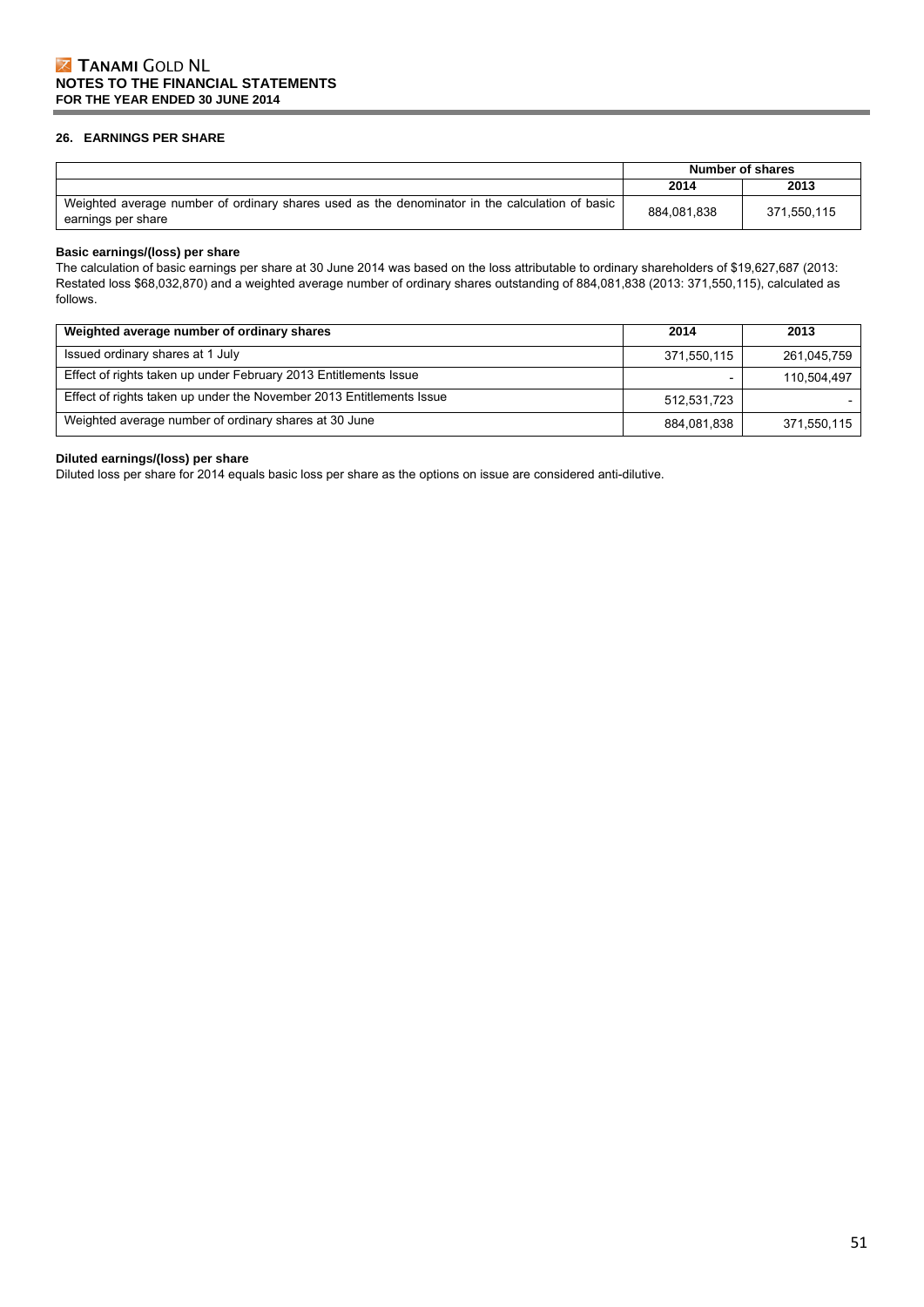### **27. NOTES TO STATEMENT OF CASHFLOWS**

### **a) Reconciliation of cash and cash equivalents**

For the purpose of the Consolidated Statement of Cash Flows, cash includes cash on hand and at bank and short term deposits at call, net of outstanding bank overdrafts. Cash as at the end of the financial year as shown in the Consolidated Statement of Cash Flows is reconciled to the related items in the Consolidated Statement of Financial Position as follows:

|                                                                                | Consolidated                                      |                                                                |  |  |
|--------------------------------------------------------------------------------|---------------------------------------------------|----------------------------------------------------------------|--|--|
|                                                                                | For the<br>year ended<br>30 Jun<br>2014<br>\$'000 | *Restated<br>For the<br>year ended<br>30 Jun<br>2013<br>\$'000 |  |  |
| Cash assets                                                                    | 925                                               | 1 6 2 3                                                        |  |  |
| b) Reconciliation of net cash flow from operating activities to net loss       |                                                   |                                                                |  |  |
| <b>Net loss</b>                                                                | (19628)                                           | (68033)                                                        |  |  |
| Add/(less) non-cash items                                                      |                                                   |                                                                |  |  |
| Provision for rehabilitation                                                   | 5 4 8 4                                           |                                                                |  |  |
| Impairment loss                                                                |                                                   | 17 008                                                         |  |  |
| Depreciation                                                                   | 2 0 0 8                                           | 5 1 3 2                                                        |  |  |
| Amortisation                                                                   | 143                                               | 13 950                                                         |  |  |
| Foreign exchange gain/(loss)                                                   |                                                   | (321)                                                          |  |  |
| Unwinding of interest rate on provision for rehabilitation                     | 187                                               | 76                                                             |  |  |
| Share based payments                                                           | 20                                                | 695                                                            |  |  |
| Net change in fair value of available for sale financial assets                |                                                   | 1 0 9 7                                                        |  |  |
| Gain on sale of investment                                                     | (784)                                             |                                                                |  |  |
| Net cash used by operating activities before changes in assets and liabilities | (12 570)                                          | (30396)                                                        |  |  |
| Changes in assets and liabilities during the financial year:                   |                                                   |                                                                |  |  |
| Decrease in receivables                                                        | 2 7 5 6                                           | 1 2 8 4                                                        |  |  |
| Decrease in inventories                                                        | 1 0 0 0                                           | 4 9 9 8                                                        |  |  |
| Decrease/(Increase) in prepayments                                             | 252                                               | (2 080)                                                        |  |  |
| Decrease in provisions                                                         | (511)                                             | (717)                                                          |  |  |
| Decrease in payables                                                           | (2403)                                            | (6744)                                                         |  |  |

**Net cash used by operating activities** (11 476) (33 655)

\*Refer to note 14 for the full information regarding the impact of the prior period restatement as a result of the voluntary change in accounting policy.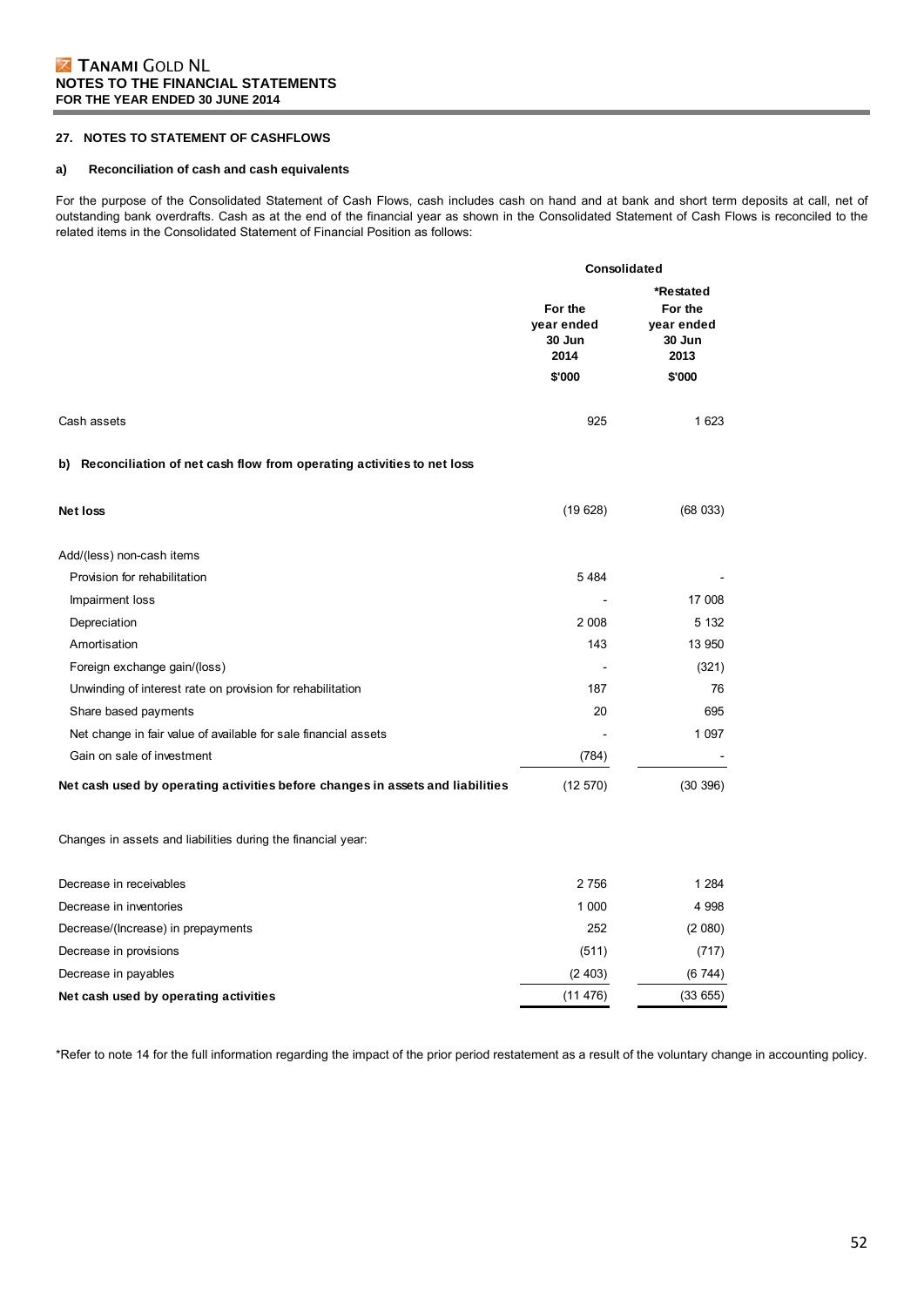#### **28. EVENTS SUBSEQUENT TO BALANCE DATE**

On 7 July 2014, the Company announced that it had reached an agreement with ABM Resources NL ('ABM') to lease the Coyote Gold Plant, associated infrastructure and underlying mining leases ('Coyote'). The terms of the lease agreement provides that ABM will pay the Company a licence fee equal to the Company's monthly Coyote care and maintenance costs (but not exceeding \$150,000 in any one month) during the licence term. The agreement also includes pre-emptive rights on the Company's surrounding mineral licences. The proposed leasing arrangements and associated options were approved by shareholders at an Extraordinary General Meeting on 25 August 2014.

Subject to conditions precedent the terms of the lease agreement include:

- A \$2.0 million lease payment made in advance for the first 12 months of production;
- An option to extend the lease for a further 12 months for a further lease payment of \$2.0 million; and
- An option to purchase Coyote for \$3.0 million.

On 24 July 2014, the Company drew down an additional A\$2.0 million from its unsecured A\$15.0 million loan facility with SHKIBBL leaving A\$6.0 million undrawn. These funds will be used to:

- Continue to fund the Coyote care and maintenance program and associated costs; and
- Provide additional working capital.

On 7 August 2014, the Company settled by way of Consent Orders the District Court Action, commenced by Australian Resources Contracting Pty. Limited in early 2012 for \$424,144.30 (plus ongoing hire fees, interest and costs), which provided for payment by the Company of \$150,000.

On 2 September 2014, the Company obtained a new legally binding letter of support from AP Finance Limited for the continuation of its offer to provide an unsecured Loan Facility of approximately A\$12.0 million. The Loan Facility repayment date has been extended to 31 March 2016 and the Company has not made any drawdowns (all terms and conditions are consistent with the original letter of support).

On 23 September 2014, the Company received a letter from SHKIBBL agreeing in principle to extend the A\$15.0 million unsecured Loan Facility repayment date from 31 March 2015 to 31 March 2016 (all terms and conditions are expected to be consistent with the original agreement) subject to contract.

#### **29. FINANCIAL RISK MANAGEMENT**

#### **Overview**

This note presents information about the Consolidated Entity's exposure to credit, liquidity and market risks, their objectives, policies and processes for measuring and managing risk, and the management of capital.

#### **1. Credit Risk**

Credit risk is the risk of financial loss to the Consolidated Entity if a customer or counterparty to a financial instrument fails to meet its contractual obligations. The Consolidated Entity is exposed to credit risk from its operating activities (primarily for trade receivables) and from its financing activities, including deposits with banks and financial institutions, foreign exchange transactions and other financial instruments.

Presently, the Consolidated Entity undertakes mining, exploration and evaluation activities exclusively in Australia. At the balance sheet date there were no significant concentrations of credit risk.

#### *Cash and cash equivalents*

The Consolidated Entity limits its exposure to credit risk by only investing in liquid securities and only with counterparties that have an acceptable credit rating.

#### *Other receivables*

The Consolidated Entity's revenue is derived (apart from immaterial recharges) from gold sales. Management does not expect any counterparty to a gold sale to fail to meet its obligations.

#### *Exposure to credit risk*

The carrying amount of the Consolidated Entity's financial assets represents the maximum credit exposure. The Consolidated Entity's maximum exposure to credit risk at the reporting date is:

|                                     |             | 2014                     | 2013   |
|-------------------------------------|-------------|--------------------------|--------|
|                                     | <b>Note</b> | \$'000                   | \$'000 |
| Cash and cash equivalents           | 9           | 925                      | 1.623  |
| Other receivables                   | 10          | 2.918                    | 6.128  |
| Available for sale financial assets | 11          | $\overline{\phantom{0}}$ | 1.881  |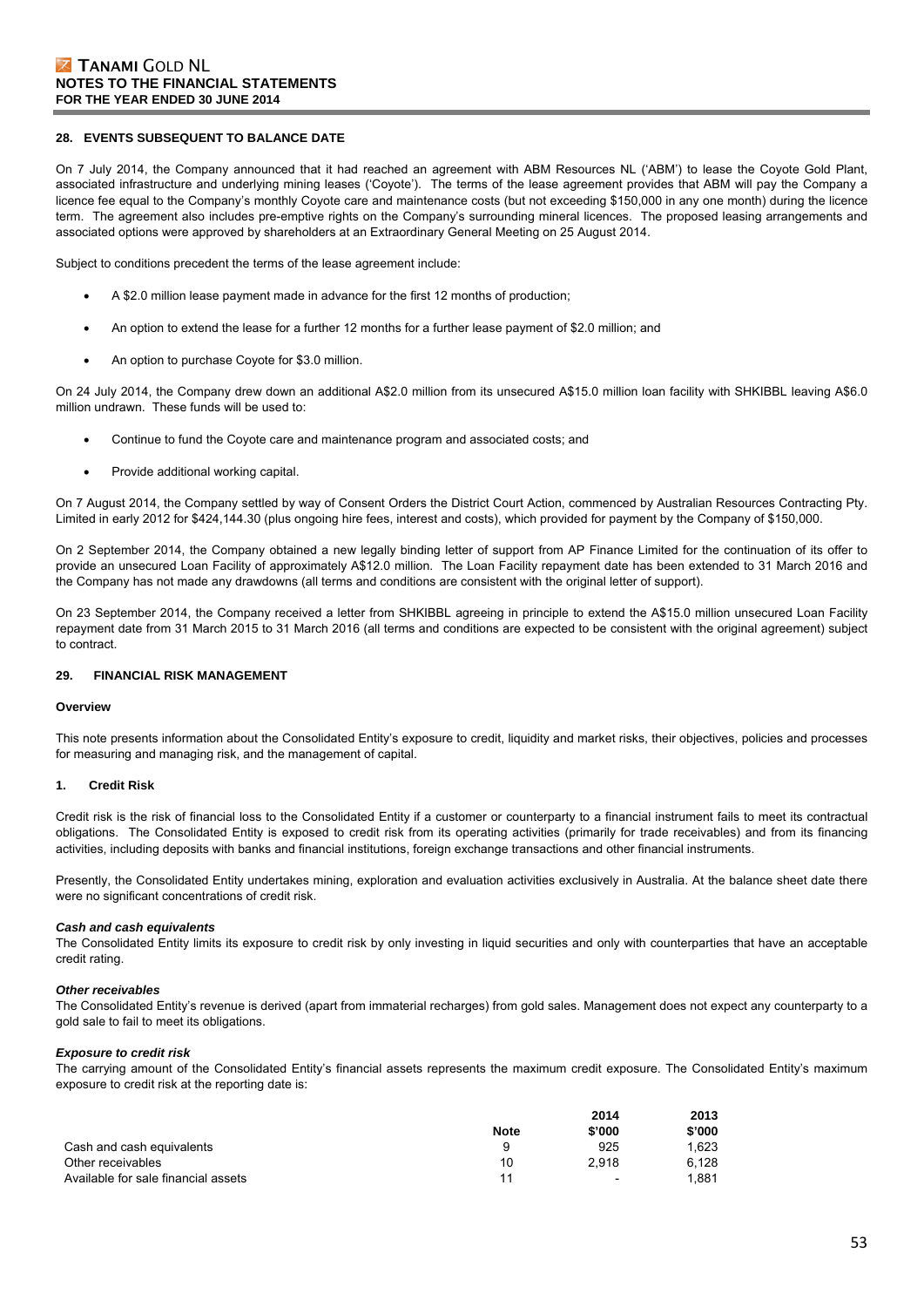# **FINANCIAL RISK MANAGEMENT (CONTINUED)**

#### **1. Credit Risk (continued)**

The Consolidated Entity is exposed to minimal credit risk in relation to the cash and cash equivalents or other receivables in the preceding table because:

- The Consolidated Entity invests in or deposits cash with counterparties that have an acceptable credit risk rating, and as a result, Management consider that there is minimal credit risk attached to the Consolidated Entity's cash and cash equivalents balances;
- The Consolidated Entity's other receivables predominantly relate to amounts payable from Government institutions which management consider is risk free. Of the \$2,918,254 in other receivables, \$2,584,136 relates to environmental performance bonds lodged with the Northern Territory Department Resources – Mineral and Energy and Newmont Australia Limited, \$32,988 relates to GST receivables and \$15,590 relates to fuel rebates; and
- Of the remaining \$285,540 of the Consolidated Entity's other receivables, \$21,843 relates to recharges to contractors engaged at the Coyote Gold Project and the Central Tanami Gold Project, \$133,487 relates to insurance prepayments and \$130,210 relates to a rental bond for the corporate office. These recharges, prepayments and rental bonds are on commercial terms, and as a result, Management consider that there is minimal risk associated with these amounts.

#### **2. Liquidity risk**

Liquidity risk is the risk that the Consolidated Entity will not be able to meet its financial obligations as and when they fall due. The Consolidated Entity's approach to managing liquidity is to ensure, as far as possible, that it will have sufficient liquidity to meet its liabilities when due, under both normal and stressed conditions.

The Consolidated Entity manages liquidity risk by maintaining adequate reserves and by continuously monitoring forecast and actual cash flows.

The following are the contractual maturities of financial liabilities, including estimated interest payments and excluding the impact of netting agreements:

#### **Consolidated 30 June 2014**

|                           | Carrying<br>Amount<br>\$'000 | Contractual<br><b>Cash Flows</b><br>\$'000 | 6 Months Or<br>Less<br>\$'000 | $6 - 12$<br><b>Months</b><br>\$'000 | 1-2 Years<br>\$'000 | 2-5 Years<br>\$'000 | More Than<br>5 Years<br>\$'000 |
|---------------------------|------------------------------|--------------------------------------------|-------------------------------|-------------------------------------|---------------------|---------------------|--------------------------------|
| Finance lease liabilities | 319                          | (330)                                      | (220)                         | (110)                               |                     |                     |                                |
| Loans (b)                 | 7.052                        | (7,648)                                    | (419)                         | (7, 229)                            |                     |                     |                                |
| Trade and other payables  | 785                          | (776)                                      | (776)                         |                                     |                     |                     |                                |
|                           | 8,156                        | (8,754)                                    | (1, 415)                      | (7, 339)                            |                     |                     |                                |

a. It is not expected that the cash flows included in the maturity analysis could occur significantly earlier, or at significantly different amounts.

b. The loans shown in the preceding table relate to the Company's drawdowns under its A\$15.0 million unsecured Loan Facility with Sun Hung Kai International Bank (Brunei) Limited ('SHKIBBL'). The Loan Facility had a repayment date of 31 March 2015, subsequent to year end the Company is negotiating with SHKIBBL to extend the Loan Facility repayment date to 31 March 2016.

#### **Consolidated 30 June 2013**

|                           | Carrying | Contractual       | 6 Months Or | $6 - 12$      | 1-2 Years | 2-5 Years | <b>More Than</b> |
|---------------------------|----------|-------------------|-------------|---------------|-----------|-----------|------------------|
|                           | Amount   | <b>Cash Flows</b> | Less        | <b>Months</b> |           |           | 5 Years          |
|                           | \$'000   | \$'000            | \$'000      | \$'000        | \$'000    | \$'000    | \$'000           |
| Finance lease liabilities | 867      | (922)             | (372)       | (220)         | (110)     | (220)     |                  |
| Loans (b)                 | 9.077    | (10.110)          | (539)       | (9.572)       |           |           |                  |
| Trade and other payables  | 2.879    | (2,879)           | (2,879)     |               |           |           |                  |
|                           | 12,822   | (13, 911)         | (3,790)     | (9,792)       | (110)     | (220)     |                  |

#### **3. Market Risk**

Market risk is the risk that changes in market prices, such as interest rates, commodity prices and equity prices will affect the Consolidated Entity's income or the value of its holdings of financial instruments. Financial instruments affected by market risk include loans and borrowings, deposits, available for sale financial assets and derivative financial instruments.

#### **Currency Risk**

The Consolidated Entity has no foreign denominated debt or cash.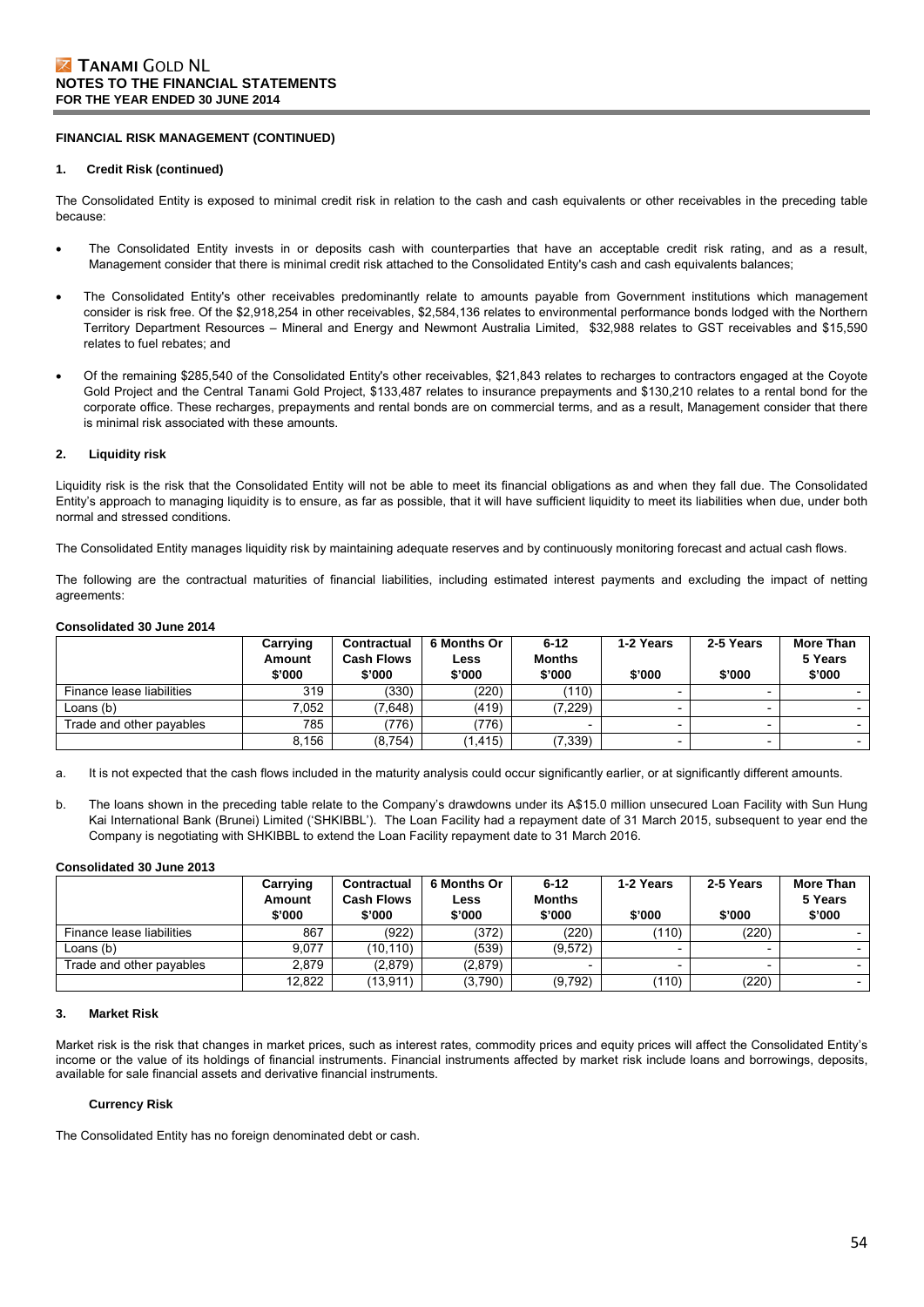### **29. FINANCIAL RISK MANAGEMENT (CONTINUED)**

#### **Interest Rate Risk**

The Consolidated Entity is exposed to interest rate risk (primarily on its cash and cash equivalents), which is the risk that a financial instrument's value will fluctuate as a result of changes in the market interest rate on interest-bearing financial instruments. The Consolidated Entity does not use derivatives to mitigate these exposures.

|                               | <b>Consolidated</b><br>2014 | <b>Carrying Amount</b><br>2013 |
|-------------------------------|-----------------------------|--------------------------------|
| <b>Fixed rate instruments</b> | \$'000                      | \$'000                         |
| Finance lease liability       | 319                         | 867                            |
| Loans                         | 7,052                       | 9,077                          |
|                               | 9.944                       | 29,020                         |
| Variable rate instruments     |                             |                                |
| Cash and cash equivalents     | 925                         | 1.623                          |
| Other receivables*            | 2.714                       | 5.323                          |
|                               | 6.946                       | 8.211                          |

\* Other receivables which are variable rate instruments have been adjusted to reflect the Company's application with the WA Department of Mines and Petroleum to partake in the Mining Rehabilitation Fund that saw the return of its Coyote Rehabilitation bond (2013: \$2,336,000), Newmont Australia Limited \$1,105,000 (2013: \$1,105,000), and the NT Department of Resources \$1,479,136 (2013: \$1,777,426). In addition, \$130,210 (2013: \$130,593) has been held as a rental bond for the corporate office. The term deposits mature on a monthly basis and their value is dependent on a variable interest rate.

#### *Fair value sensitivity analysis for fixed instruments*

The Consolidated Entity does not account for any fixed rate financial assets and liabilities at fair value through profit or loss. Therefore a change in interest rates at the reporting date would not affect profit or loss.

#### *Cash flow sensitivity analysis for variable rate instruments*

A change of 100 basis points in interest rates at the reporting date would have increased (decreased) equity and profit or loss by the amounts shown below. This analysis assumes that all other variables remain constant. The analysis is performed on the same basis for 2013.

| 30 June 2014                                         | <b>Profit or loss</b> |                | Equity         |                |  |
|------------------------------------------------------|-----------------------|----------------|----------------|----------------|--|
|                                                      | 100bp increase        | 100bp decrease | 100bp increase | 100bp decrease |  |
|                                                      | \$'000                | \$'000         | \$'000         | \$'000         |  |
| Interest income on cash balance                      | 9                     | (9)            | 9              | (9)            |  |
| Interest income on other receivables (term deposits) | 27                    | (27)           | 27             | (27)           |  |
| Cash flow sensitivity (net)                          | 36                    | (36)           | 36             | (36)           |  |
| 30 June 2013                                         | <b>Profit or loss</b> |                |                | Equity         |  |
|                                                      | 100bp increase        | 100bp decrease | 100bp increase | 100bp decrease |  |
|                                                      | \$'000                | \$'000         | \$'000         | \$'000         |  |
| Interest income on cash balance                      | 16                    | (16)           | 16             | (16)           |  |
| Interest income on other receivables (term deposits) | 54                    | (54)           | 54             | (54)           |  |
| Cash flow sensitivity (net)                          | 70                    | (70)           | 70             | (70)           |  |

#### **4. Fair Value**

#### *Fair value versus carrying amounts*

The fair values of financial assets and liabilities, together with the carrying amounts shown in the balance sheet, are as follows:

| <b>Consolidated</b>                 | 30 June 2014<br><b>Fair value</b><br>Carrying amount |                          | 30 June 2013           |                   |
|-------------------------------------|------------------------------------------------------|--------------------------|------------------------|-------------------|
|                                     |                                                      |                          | <b>Carrying amount</b> | <b>Fair value</b> |
|                                     | \$'000                                               | \$'000                   | \$'000                 | \$'000            |
| Cash and cash equivalents           | 925                                                  | 925                      | 1.623                  | 1.623             |
| Available for sale financial assets | $\overline{\phantom{0}}$                             | $\overline{\phantom{0}}$ | 1.881                  | 1,881             |
| Other receivables                   | 2.918                                                | 2.918                    | 6.128                  | 6.128             |
| Trade and other payables            | 785                                                  | 785                      | 2.879                  | 2.879             |
| Finance lease liabilities           | 319                                                  | 319                      | 867                    | 867               |
| Loans                               | 7.052                                                | 7.052                    | 9.077                  | 9.077             |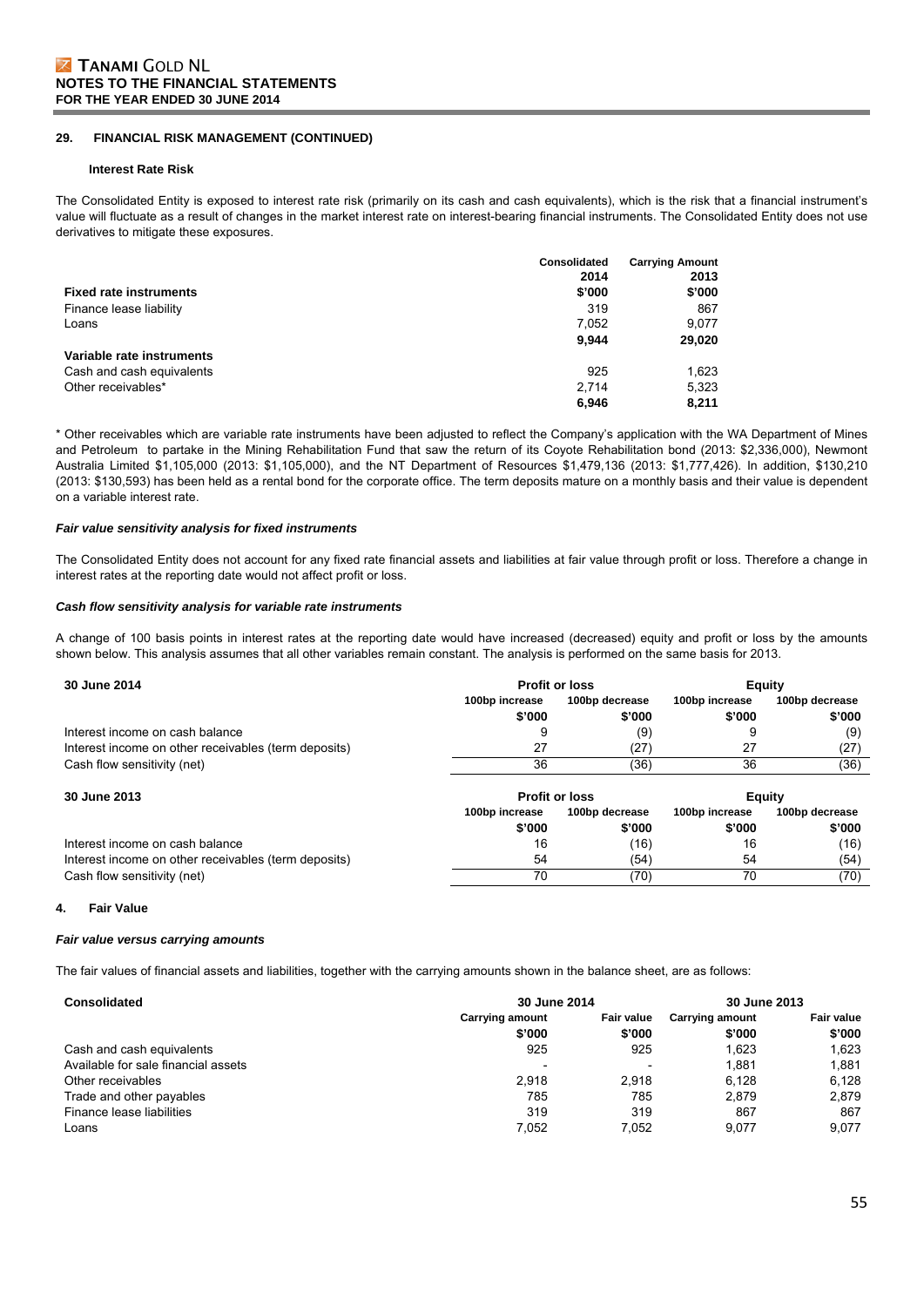### **29. FINANCIAL RISK MANAGEMENT (CONTINUED)**

#### **5. Fair Value Hierarchy**

The table below analyses financial instruments carried at fair value, by valuation method. The different levels have been defined as follows:

- Level 1: Quoted prices (unadjusted) in active markets for identical assets or liabilities;
- Level 2: Inputs other than quoted prices included within Level 1 that are observable for the asset or liability, either directly (i.e. as prices) or indirectly (i.e. derived from prices); and
- Level 3: Inputs for the assets or liabilities that are not based on observable market data (unobservable inputs).

| 30 June 2014                        | Level 1                  | Level 2                  | Level 3 | Total                    |
|-------------------------------------|--------------------------|--------------------------|---------|--------------------------|
|                                     | \$'000                   | \$'000                   | \$'000  | \$'000                   |
| Available for sale financial assets | $\overline{\phantom{a}}$ |                          |         | $\overline{\phantom{0}}$ |
| 30 June 2013                        | Level 1                  | Level 2                  | Level 3 | Total                    |
|                                     | \$'000                   | \$'000                   | \$'000  | \$'000                   |
| Available for sale financial assets | 1,881                    | $\overline{\phantom{0}}$ | -       | 1.881                    |

#### **6. Commodity Price Risk**

The Consolidated Entity is not a gold producer and has no exposure to changes in the gold price.

#### **7. Capital Management**

The Consolidated Entity's objectives when managing capital are to safeguard the Consolidated Entity's ability to continue as a going concern, so as to maintain a strong capital base sufficient to maintain future exploration and development of its projects. In order to maintain or adjust the capital structure, the Consolidated Entity may return capital to shareholders, issue new shares or sell assets to reduce debt. The Consolidated Entity's focus has been to raise sufficient funds through debt and or equity to fund development, exploration and evaluation activities.

There were no changes in the Consolidated Entity's approach to capital management during the year. Risk management policies and procedures are established with regular monitoring and reporting.

The Consolidated Entity's debt-to-adjusted capital ratio at the end of the reporting period was as follows:

| <b>Consolidated</b>                       | 2014<br>\$'000 | *Restated<br>2013<br>\$'000 |
|-------------------------------------------|----------------|-----------------------------|
| <b>Total liabilities</b>                  | 19,420         | 19,071                      |
| Less: Cash and cash equivalents           | (925)          | (1,623)                     |
|                                           | 18,495         | 17,448                      |
| Total equity                              | 19,195         | 22,343                      |
| Adjusted capital                          | 19,195         | 22,343                      |
| Debt-to-adjusted capital ratio at 30 June | 0.96           | 0.78                        |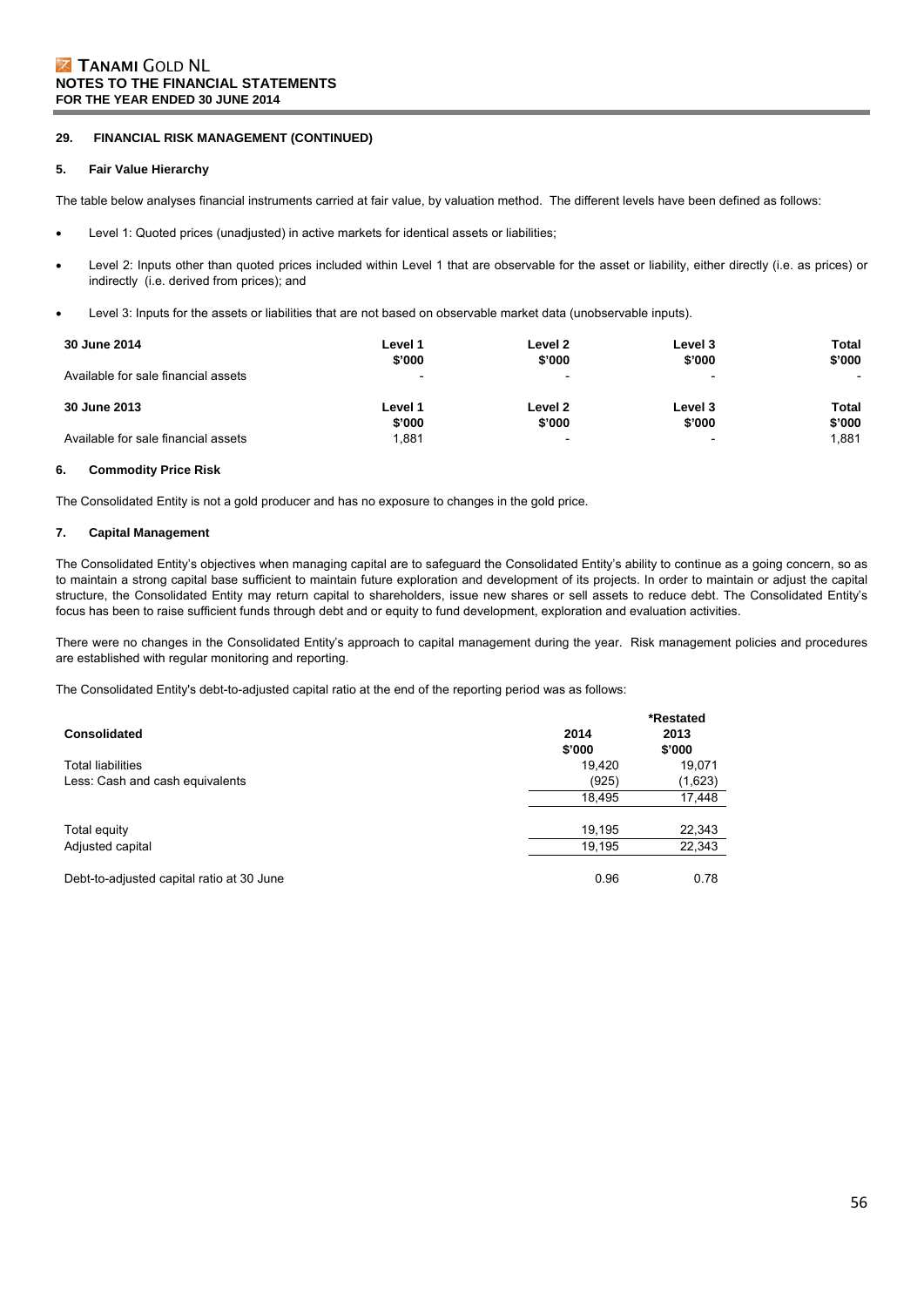# **30. PARENT ENTITY DISCLOSURES**

As at, and throughout, the financial year ended 30 June 2014 the parent company of the Consolidated Entity was Tanami Gold NL.

|                                                     | 2014<br>\$'000 | 2013<br>\$'000 |
|-----------------------------------------------------|----------------|----------------|
| Result of the parent entity                         |                |                |
| Loss for the year                                   | (86668)        | (64141)        |
| Total comprehensive loss for the year               | (86668)        | (64 141)       |
| Financial position of the parent entity at year end |                |                |
| Current assets                                      | 103            | 1 7 1 1        |
| Total assets                                        | 7 0 5 2        | 84 752         |
| <b>Current liabilities</b>                          | (7057)         | (9 084)        |
| <b>Total liabilities</b>                            | (7057)         | (9084)         |
| Total equity of the parent entity comprising of:    |                |                |
| <b>Issued capital</b>                               | 317 637        | 306 661        |
| Accumulated losses                                  | (319 516)      | (232 848)      |
| Share based payment reserve                         | 1873           | 1854           |
| <b>Total equity</b>                                 | (5)            | 75 667         |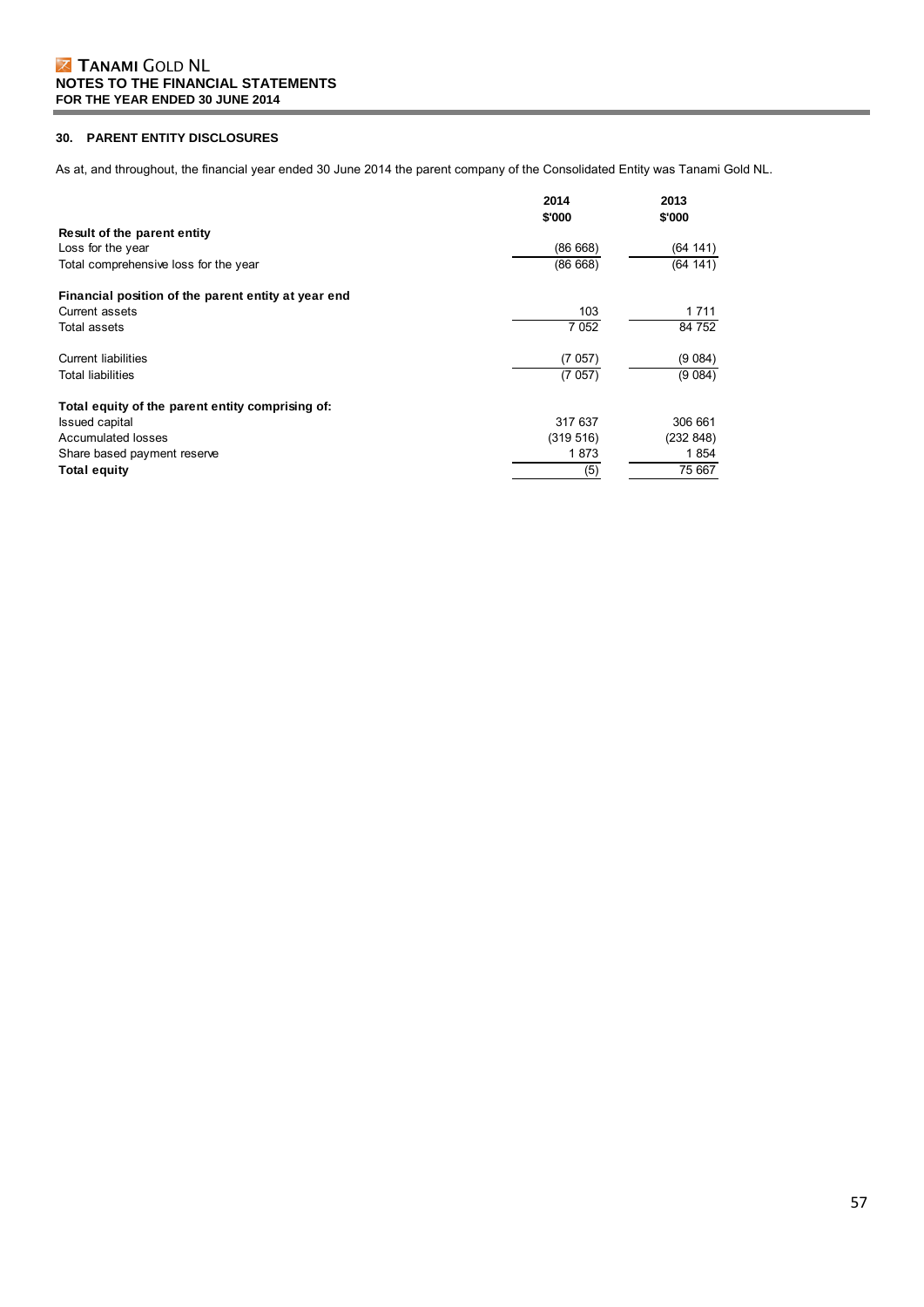In accordance with a resolution of the Directors of Tanami Gold NL (the Company), I state that:

- 1. In the opinion of the directors:
	- a) the consolidated financial statements and notes and the Remuneration report set out in note 13 in the Directors' report are in accordance with the Corporations Act 2001, including:
		- i. giving a true and fair view of the Consolidated Entity's financial position as at 30 June 2014 and of its performance for the financial year ended on that date; and
		- ii. complying with Australian Accounting Standards (including the Australian Accounting Interpretations) and the Corporations Regulations 2001; and
	- b) the financial statements and notes also comply with International Financial Reporting Standards as disclosed in Note 1(b)
	- c) subject to note 1b, there are reasonable grounds to believe that the Company will be able to pay its debts as and when they become due and payable
- 2. This declaration has been made after receiving the declarations required to be made to the Directors in accordance with section 295A of the *Corporations Act 2001* for the financial year ended 30 June 2014.

On behalf of the board

gg mahon

Gerard McMahon Non-Executive Chairman Perth, Western Australia 24 September 2014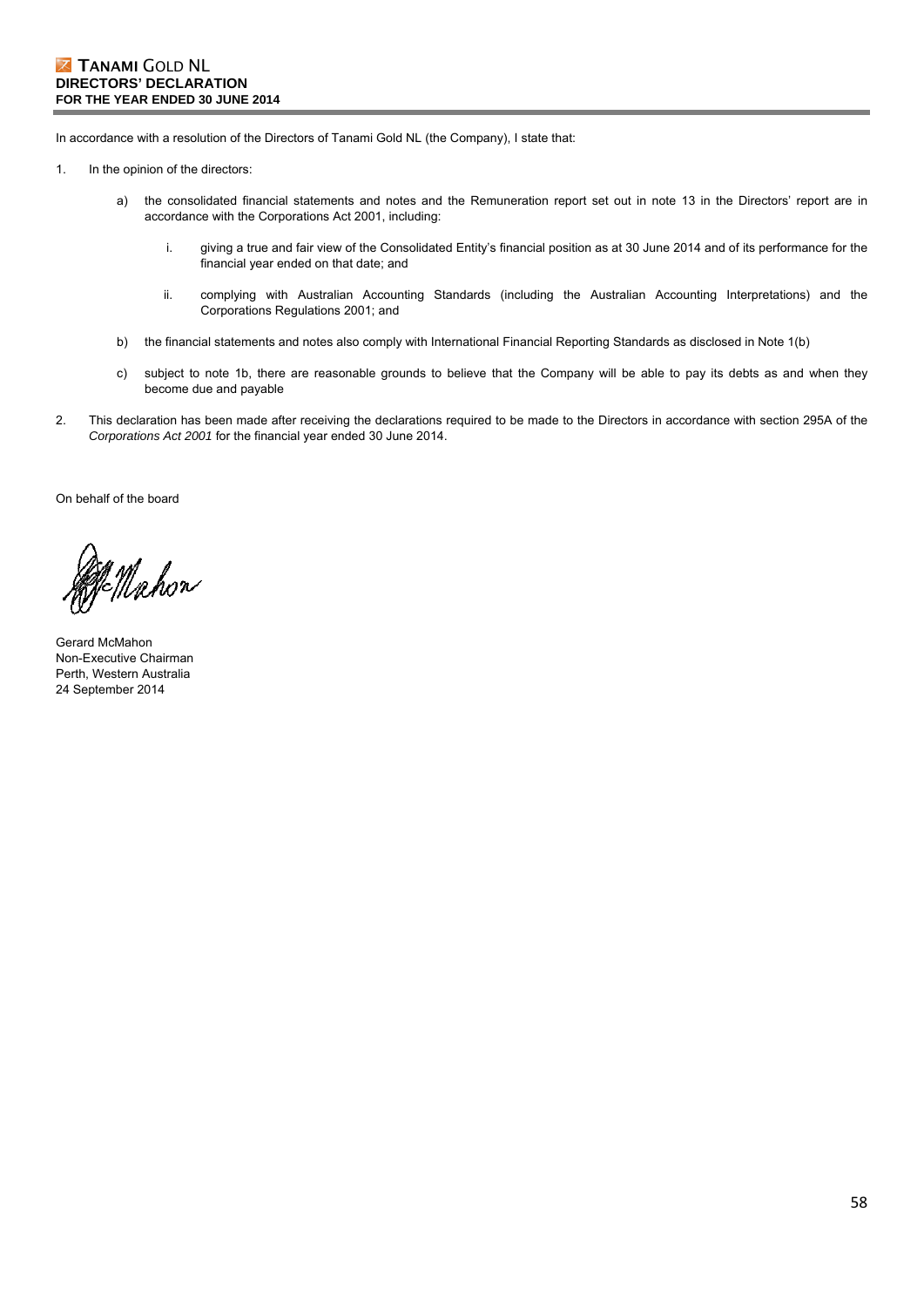

# Independent auditor's report to the members of Tanami Gold NL

# Report on the financial report

We have audited the accompanying financial report of Tanami Gold NL (the Group), which comprises the consolidated statement of financial position as at 30 June 2014, and consolidated statement of profit or loss and other comprehensive income, consolidated statement of changes in equity and consolidated statement of cash flows for the year ended on that date, notes 1 to 30 comprising a summary of significant accounting policies and other explanatory information and the directors' declaration of the Group comprising the company and the entities it controlled at the year's end or from time to time during the financial year.

# Directors' responsibility for the financial report

The directors of the company are responsible for the preparation of the financial report that gives a true and fair view in accordance with Australian Accounting Standards and the Corporations Act 2001 and for such internal control as the directors determine is necessary to enable the preparation of the financial report that is free from material misstatement whether due to fraud or error. In note 1(b), the directors also state, in accordance with Australian Accounting Standard AASB 101 Presentation of Financial Statements, that the financial statements of the Group comply with International Financial Reporting Standards.

# Auditor's responsibility

Our responsibility is to express an opinion on the financial report based on our audit. We conducted our audit in accordance with Australian Auditing Standards. These Auditing Standards require that we comply with relevant ethical requirements relating to audit engagements and plan and perform the audit to obtain reasonable assurance whether the financial report is free from material misstatement.

An audit involves performing procedures to obtain audit evidence about the amounts and disclosures in the financial report. The procedures selected depend on the auditor's judgement, including the assessment of the risks of material misstatement of the financial report, whether due to fraud or error. In making those risk assessments, the auditor considers internal control relevant to the entity's preparation of the financial report that gives a true and fair view in order to design audit procedures that are appropriate in the circumstances, but not for the purpose of expressing an opinion on the effectiveness of the entity's internal control. An audit also includes evaluating the appropriateness of accounting policies used and the reasonableness of accounting estimates made by the directors, as well as evaluating the overall presentation of the financial report.

We performed the procedures to assess whether in all material respects the financial report presents fairly, in accordance with the Corporations Act 2001 and Australian Accounting Standards, a true and fair view which is consistent with our understanding of the Group's financial position and of its performance.

We believe that the audit evidence we have obtained is sufficient and appropriate to provide a basis for our audit opinion.

# Independence

In conducting our audit, we have complied with the independence requirements of the Corporations Act 2001.

> KPMG, an Australian partnership and a member firm of the KPMG network of independent member firms affiliated with KPMG International Cooperative ("KPMG International"), a Swiss entity.

Liability limited by a scheme approved under Professional Standards Legislation.